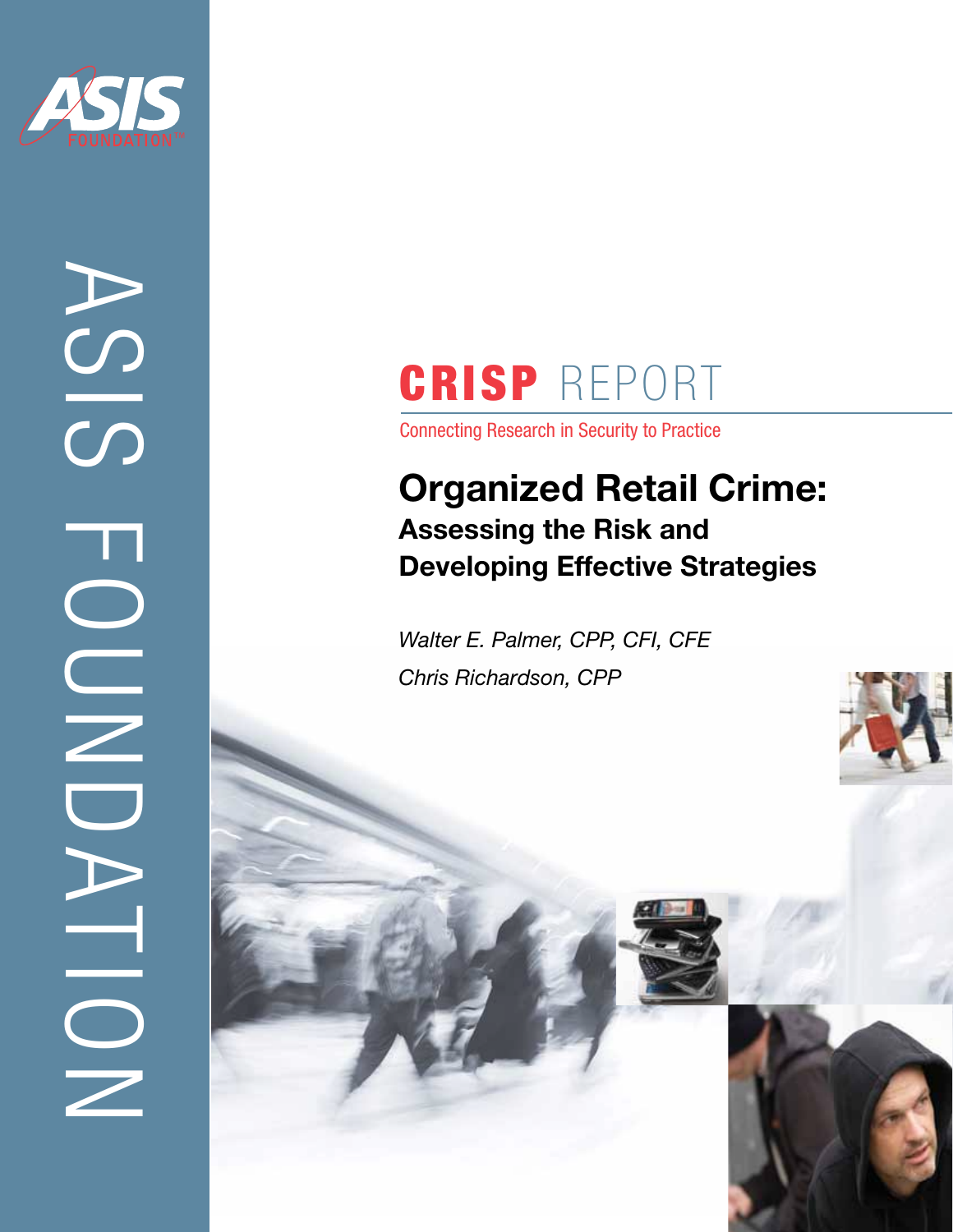#### **ABOUT THE CRISP SERIES OF REPORTS**

Connecting Research in Security to Practice (CRISP) reports provide insights into how different types of security issues can be tackled effectively. Drawing on research and evidence from around the world, each report summarizes the prevailing knowledge about a specific aspect of security, and then recommends proven approaches to counter the threat. Connecting scientific research with existing security actions helps form good practices.

Reports are written to appeal to security practitioners in different types of organizations and at different levels. Readers will inevitably adapt what is presented to meet their own requirements. They will also consider how they can integrate the recommended actions with existing or planned programs in their organizations.

This CRISP report invites retailers to take a critical look at their handling of Organized Retail Crime (ORC). Chris Richardson and Walter Palmer combine their extensive experience of advising retailers on how to manage security risks with a very helpful summary of previous research, to stimulate thinking on how best to respond to ORC. Their starting point is that retailers and any others involved need to be clear about the type of ORC problem they are facing and its drivers, as well as the types of measures that are already in place that can be marshalled as part of an overall approach to making a response effective. They unpick the merits and limits of different types of security and offer a number of frameworks to guide practitioners. In so doing it is likely that this paper will become one of the essential reference points for those who need to tackle the ORC threat.

CRISP reports are sister publications to those produced by Community Oriented Policing Services (COPS) of the U.S. Department of Justice, which can be accessed at *www.cops.usdoj.gov.* While that series focuses on policing, this one focuses on security.

Martin Gill Chair, Research Council ASIS Foundation

Copyright © 2009 ASIS International

ISBN-978-1-887056-96-0

All rights reserved. Permission is hereby granted to individual users to download this document for their own personal use, with acknowledgement of ASIS International as the source. However, this document may not be downloaded for further copying or reproduction, nor may it be sold, offered for sale, or otherwise used commercially.

Printed in the United States of America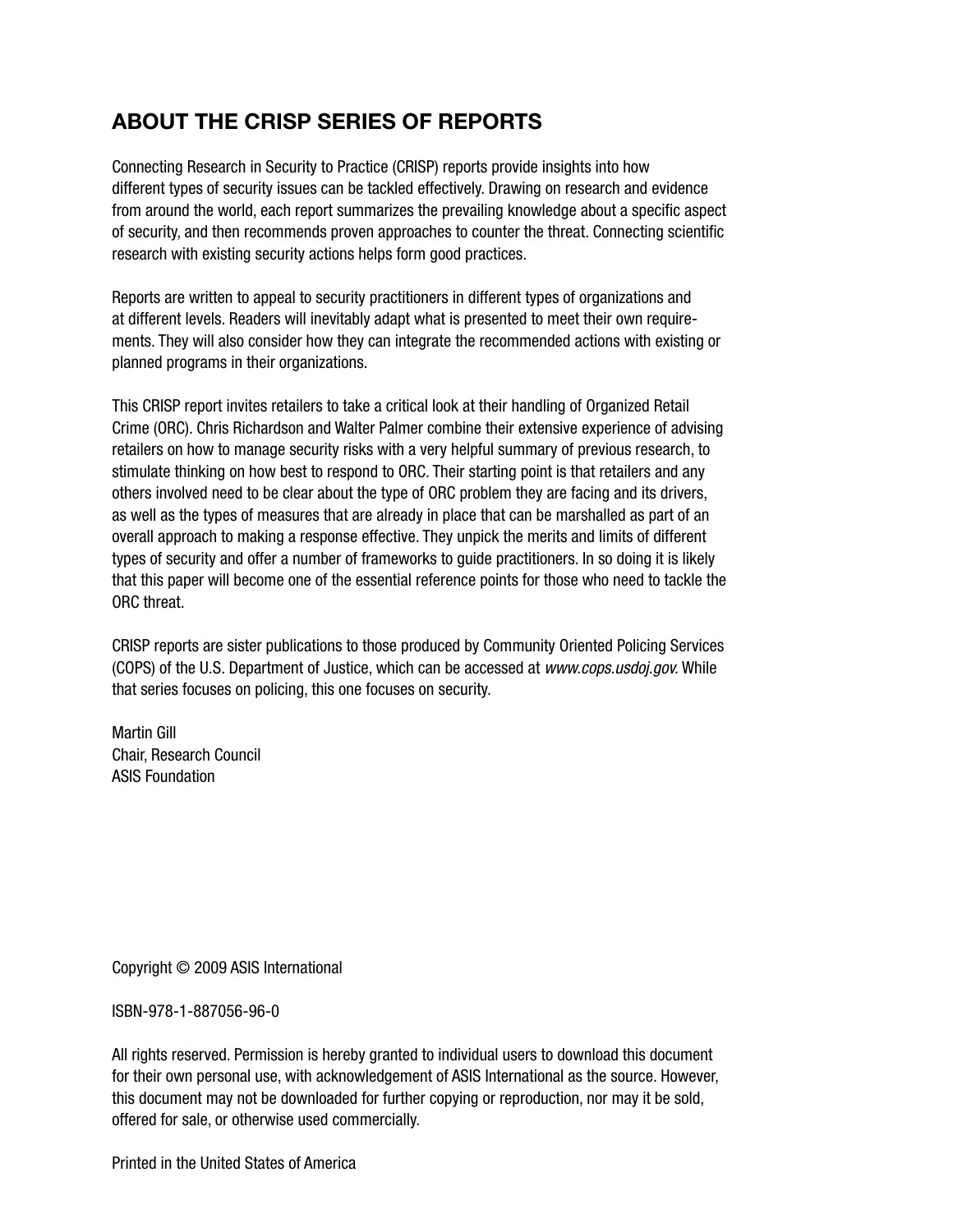

Connecting Research in Security to Practice

### **An ASIS Foundation Research Council CRISP Report**

### **Organized Retail Crime: Assessing the Risk and Developing Effective Strategies**

*Walter E. Palmer, CPP, CFI, CFE Chris Richardson, CPP*

ASIS Foundation, Inc. : Alexandria, VA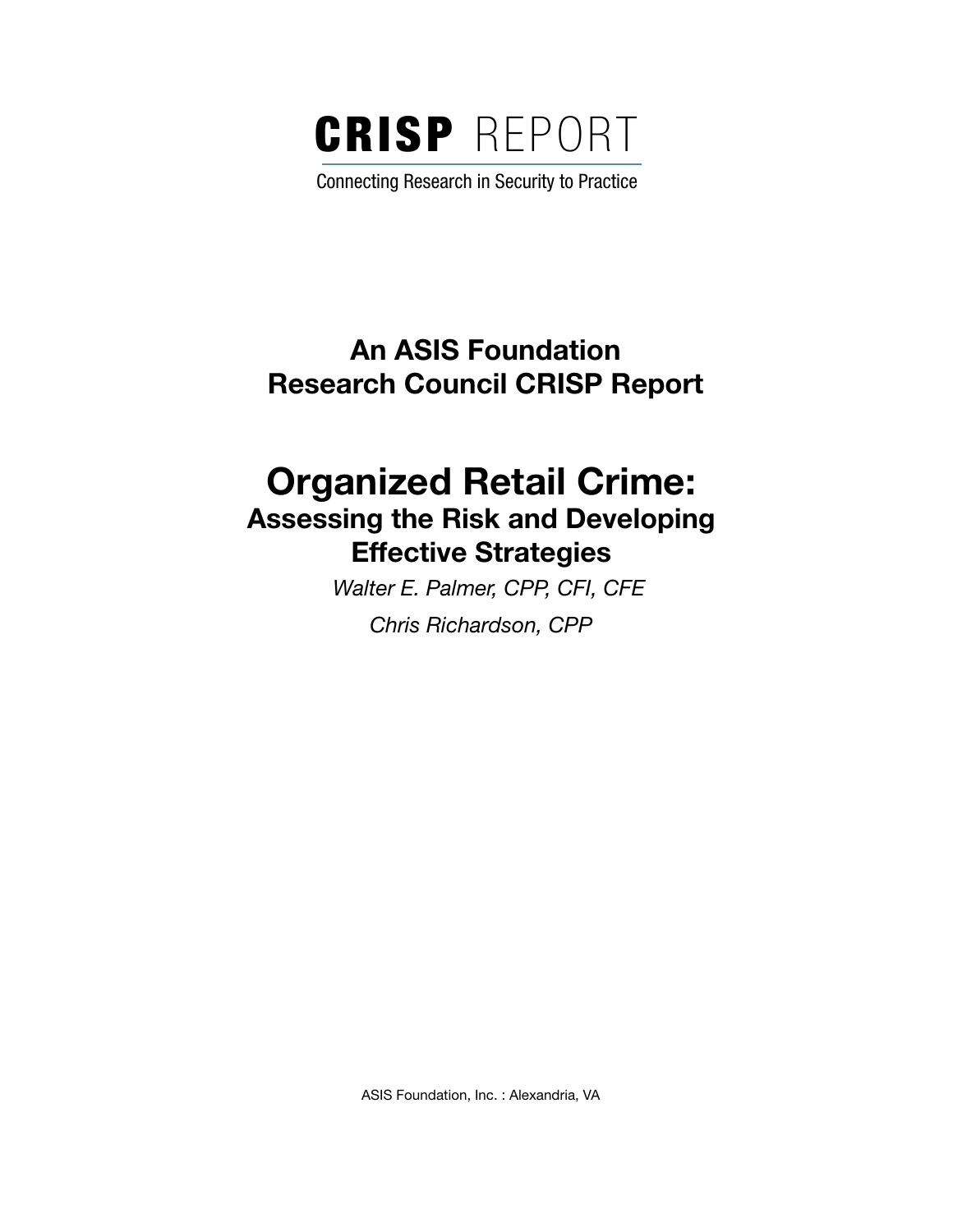### **Contents**

| The Problem of Organized Retail Crime4   |
|------------------------------------------|
| Defining Organized Retail Crime 4        |
| The Impact of Organized Retail Crime 4   |
| Factors Contributing to Organized Retail |
|                                          |
|                                          |
|                                          |
| Management, Staffing, and Policies  10   |
|                                          |
| Understanding the Organized Retail Crime |
|                                          |
| Online Auction Sites and E-Fencing  13   |
|                                          |
| Organized Retail Cargo Theft  14         |
| Understanding the Problem on a Local and |
| Responses to the Problem of Organized    |
| General Considerations for an Effective  |
|                                          |
|                                          |

| Specific Responses to Reduce Organized Retail   |
|-------------------------------------------------|
|                                                 |
|                                                 |
|                                                 |
| Technology and Data Gathering 22                |
| Communication and Partnerships 24               |
|                                                 |
|                                                 |
|                                                 |
|                                                 |
| Appendix A: List of Organized Retail Crime      |
| Appendix B: Apprehension Form  34               |
| Appendix C: Asking the Right Questions  36      |
| Organized Retail Criminals  36                  |
|                                                 |
|                                                 |
| Store Layout and Security Measures 37           |
|                                                 |
|                                                 |
| Appendix D: Shoplifting and ORC Legislation  38 |
|                                                 |
|                                                 |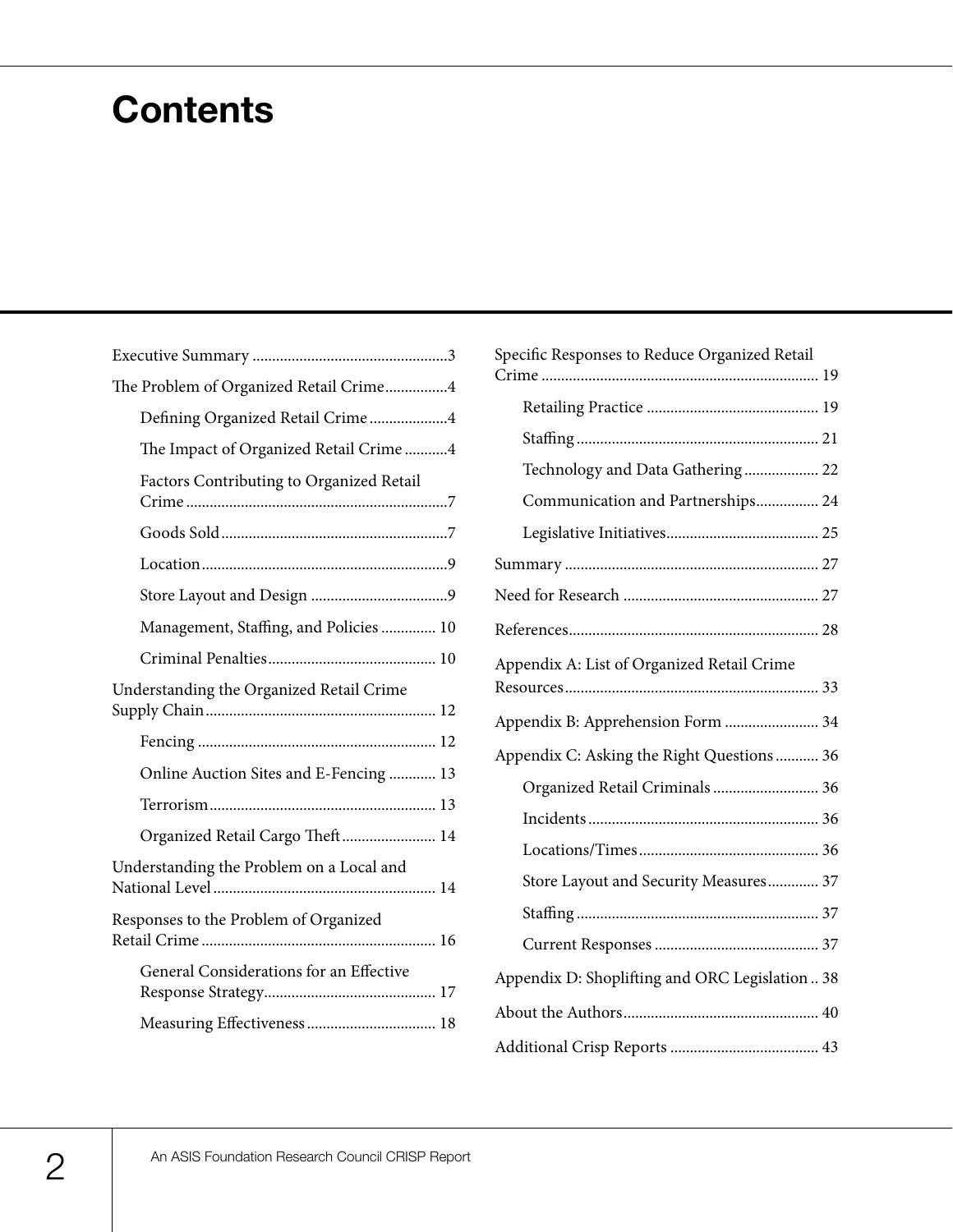### **Executive Summary**

RETAIL CRIME (ORC) poses<br>
a significant threat to the economic<br>
welfare of the \$4.7 trillion retail industr<br>
in the United States. U.S. retailers lose billions of a significant threat to the economic welfare of the \$4.7 trillion retail industry dollars to ORC annually and it affects all segments of the industry: drug stores, supermarkets, mass merchants, home improvement stores, apparel, department stores, and specialty stores. However, some retailers experience a higher frequency of ORC activity due to types of goods sold, locations of stores, store layouts, and internal practices and controls.

During the past decade, industry leaders and retail associations have increasingly acknowledged ORC as a growing problem, fueled, at least in part, by the emergence of Internet auction sites, lack of effective legislation to increase criminal sanctions for ORC (versus casual, amateur shoplifting), and the ability to reintroduce stolen goods back into legitimate supply chain channels. As a result, 15 states have enacted organized retail crime laws; with legislation pending in 11 more (see Appendix D). At the federal level, there are currently three bills under review to combat ORC.

Effectively addressing this growing concern requires a comprehensive examination of ORC, its harmful effects, and the industry, legislative, and law enforcement initiatives most likely to curtail it. Currently, no comprehensive source or definitive information to prevent ORC exists.

As retailers develop new strategies to combat ORC and as legislation, both local and federal, is enacted, further evaluation and research will be required to gauge the effectiveness of these measures.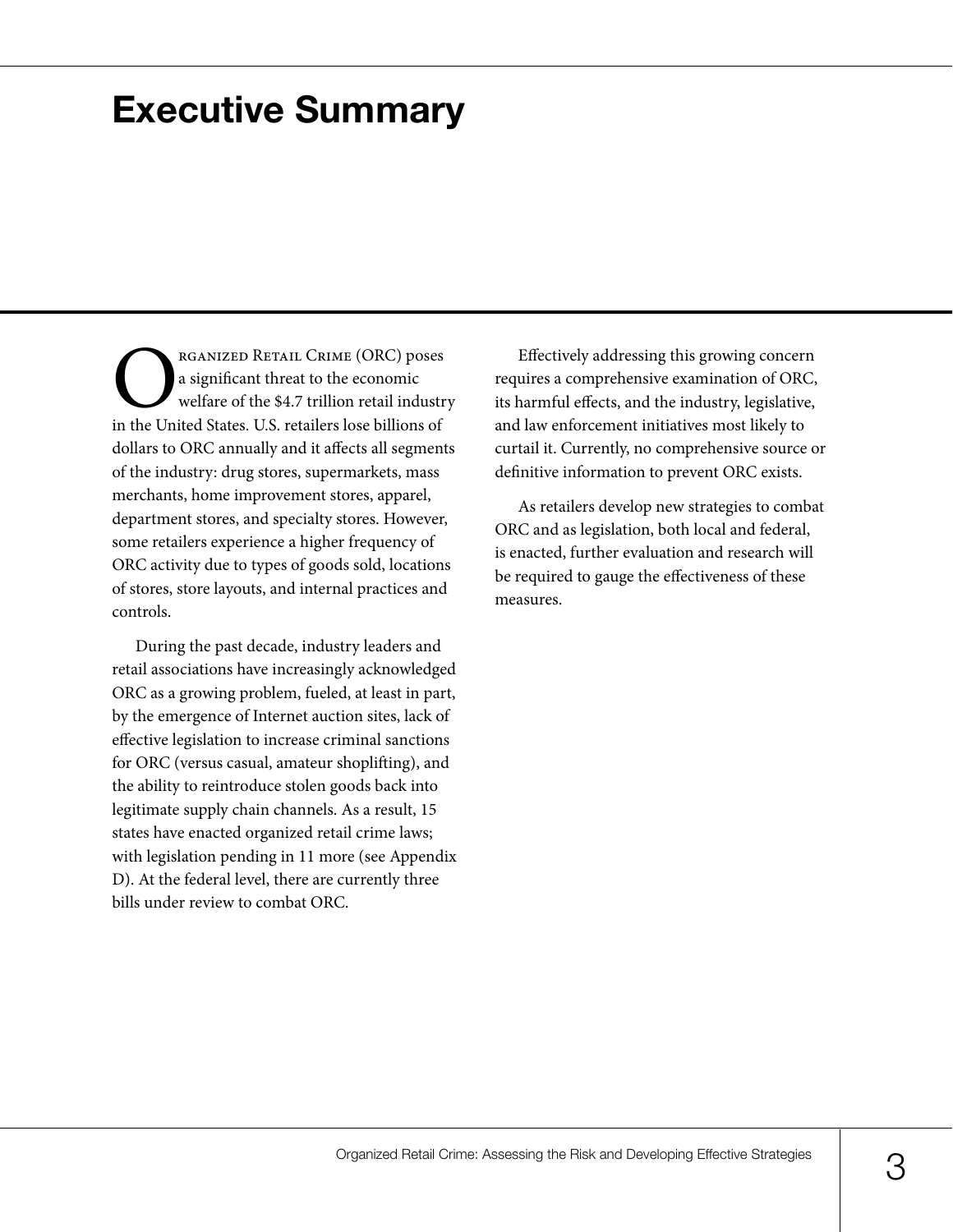### **The Problem of Organized Retail Crime**

#### **Defining Organized Retail Crime**

RC TYPICALLY REFERS TO SITUATIONS<br>
of merchandise to resell back into the<br>
marketplace. The merchandise or goods are then where criminals steal large quantities of merchandise to resell back into the sold to a "fence," which either sells them from a physical location such as a private home, a street corner, swap meet, etc., or sells them back into the retail supply chain. Alternatively, the goods may be sold through online auction sites, an activity commonly referred to as "e-fencing." The term Organized Retail Crime (ORC) has been introduced into the vernacular of retail loss prevention to differentiate these types of incidents from the casual, opportunistic, and amateur shoplifter incident. However, there is no clear definition for when an incident should be classified as ORC and there are conflicting industry viewpoints.

Additionally, because ORC is a subset of a variety of crimes such as shoplifting, cargo theft, fraud, and burglary and it affects retailers differently, it is difficult to precisely define ORC. However, it contains at least one of four basic elements:

- 1. Theft from a retail establishment in quantities that would not normally be used for personal consumption.
- 2. Reselling large quantities of stolen items to be re-entered into the marketplace.
- 3. Receiving, concealing, transporting, or disposing of stolen items in quantities not normally used for personal consumption.
- 4. Coordinating, organizing, or recruiting to commit the above offenses.

The National Retail Federation (NRF) defines ORC as groups, gangs, and/or individuals who are engaged in illegally obtaining retail merchandise through both theft and fraud in substantial quantities as part of a commercial enterprise.<sup>1</sup> The Organized Retail Crime Act of 2008 defines it as the acquiring of retail merchandise by illegal means for the purposes of reselling the items.<sup>2</sup> According to the Coalition Against Organized Retail Crime, ORC refers to an offense wherein individuals who are associated with a professional crime ring steal large quantities of merchandise and resell it into the marketplace.<sup>3</sup>

These definitions allow for varied interpretations by retailers and law enforcement. For instance, one retailer may categorize ORC as any theft over a certain dollar amount regardless of how many criminals were involved.

#### **The Impact of Organized Retail Crime**

For many reasons, it is impossible to precisely identify the total cost of ORC, but it is clear from high-profile cases, survey data, and individual retailers' experiences, that it is a significant issue warranting attention from retail, law enforcement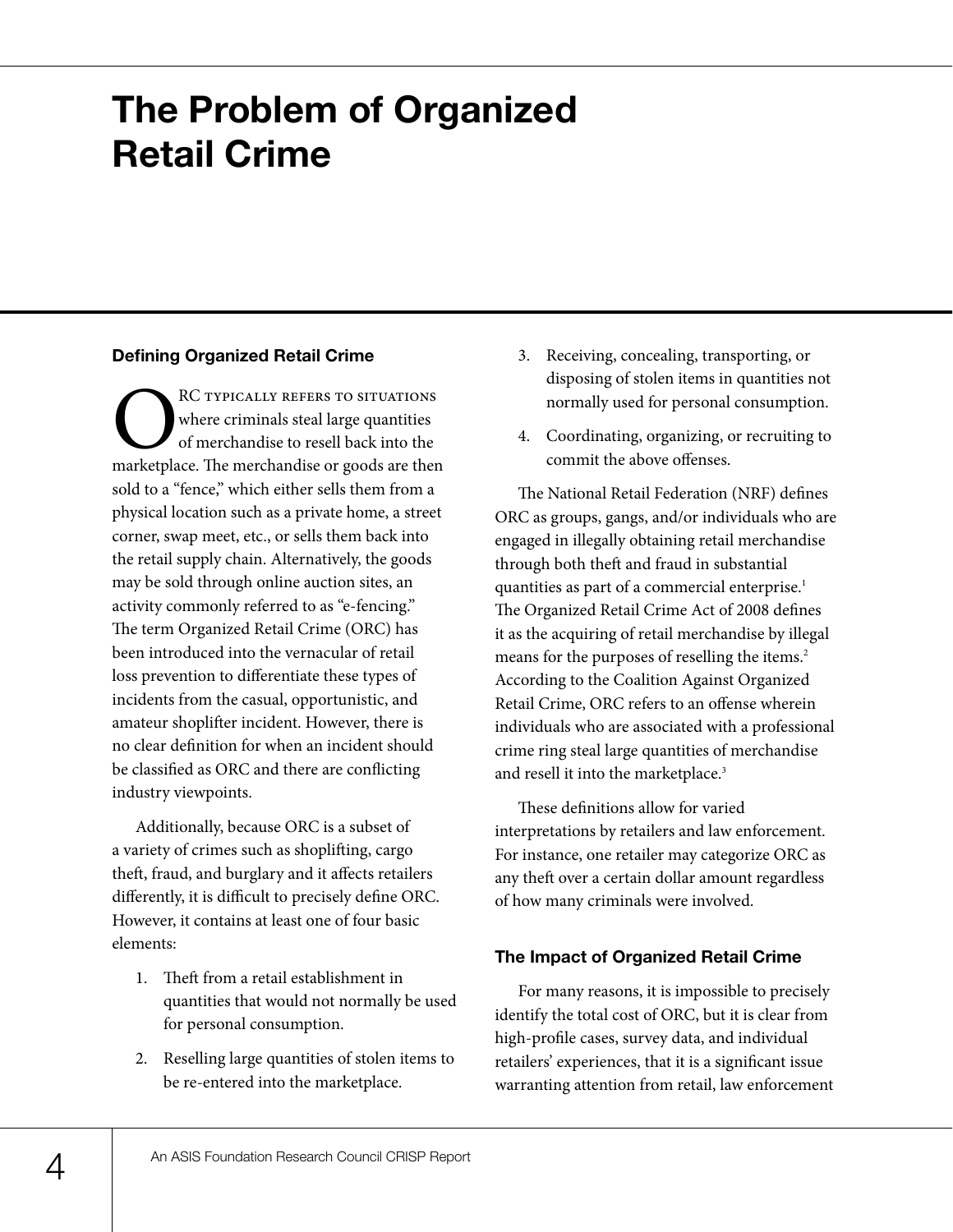agencies, and legislators. According to the National Retail Federation's 2008 Organized Retail Crime Survey, 85% of the 114 retail security executives surveyed indicated their companies were victims of some type of ORC activity.

In terms of the financial impact of ORC, there are many difficulties in identifying the precise scale of the issue. First, there are definitional issues, which we have mentioned in the previous section. The total dollars involved naturally differ depending on how you group various types of crimes together. For instance, in February 2005, FBI Director Robert Mueller testified before the U.S. Senate that annual property losses from cargo, high-tech, and retail theft were estimated at \$30 billion. However, there was no breakdown given as to how much of that figure was made up from each category. Therefore, it is not possible to know how much of that number might be comprised of a hijacked shipment of silicon chips from a manufacturing plant versus a group of boosters operating in a retail store.

Second, there are some quoted numbers often used in press releases and industry reports that we have not been able to substantiate. One of the most cited and referenced sources for the financial impact of ORC is attributed to the FBI. In 2001, Brett Miller of the FBI's interstate theft task force was quoted as estimating the cost of ORC to be as high as \$35 billion.<sup>4</sup> However, there seems to be confusion as to the source of the figure. FBI

representatives state that any figures they have used are based on "industry estimates" and did not come from the FBI. Yet, many retail industry representatives cite the FBI as the source of the figure. Our research has been unable to identify anyone in the FBI or in the retail industry who can cite the source of the various figures quoted in the press.

Third, the financial impact of ORC incidents is often given in broad ranges. For instance, in testimony before the House Judiciary Committee in 2005, it was estimated that "retailers lose anywhere between \$15 and \$30 billion annually to ORC criminal enterprises." In 2007, a highprofile ORC bust was made in Polk County, Florida, resulting in the arrest of 18 individuals and recovering goods from multiple retailers. In the initial press coverage of the arrests, the Polk County Sheriff 's Office estimated the total value of goods stolen between \$60 and \$100 million. These broad ranges would seem to indicate the difficulty in accurately identifying the precise costs of ORC.

Fourth, as we detail in the next section, it seems clear that ORC does not affect all retail organizations equally. While certain retailers seem to have major issues due to their product assortment, other retailers attribute very little of their loss figure (shrinkage) to ORC activity. This makes it difficult to extrapolate the impact of losses from ORC as a percentage of total shrinkage in the industry.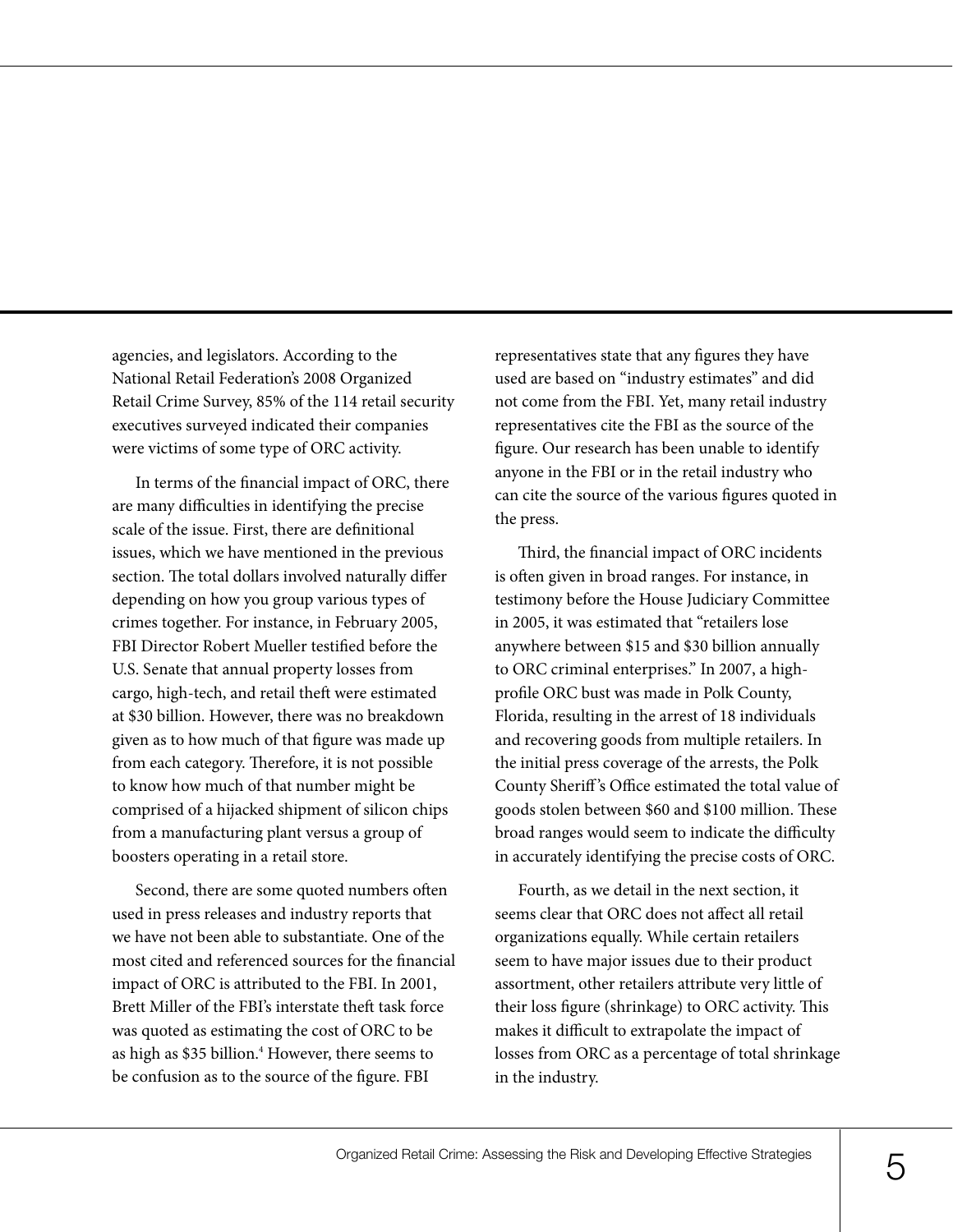In the 2007 National Retail Security Survey, conducted by Dr. Richard Hollinger at the University of Florida, ORC is estimated at \$8.87 billion, excluding cargo theft, distribution center theft, and other non-store location manifestations of ORC. $5$ 

In addition to the financial impact of ORC, there are two other extremely important factors to consider. First, organized theft of certain products, which are reintroduced into the inventory supply chain, can present hazardous, sometimes lifethreatening risks to consumers. For instance, baby formula has been a consistent target of ORC enterprises. In many cases, these groups resell the product back to into the retail distribution chain. If the formula is tampered with, re-labeled incorrectly, or stored in adverse conditions, it can cause health issues for the consumer. Over-thecounter and prescription medications are also high-risk items when it comes to consumer safety.

The second factor is the potential link between ORC activity and the funding of terrorism.

Some law enforcement agencies, including the FBI, have suggested a link from particular ORC incidents to the funding of terrorism in the Middle East.

While identifying and expounding on ORC offenders is outside the scope of this report, it is worth noting companies affected by ORC should investigate and determine who is committing these offenses. This information can be used to deter, detect, and prosecute the offenders. The information should also be readily shared with other retailers and law enforcement.

Despite the difficulties in identifying the precise financial impact of ORC, it remains clear that this is a significant issue that needs to be addressed on multiple levels. Over the past ten years, there have been several local, regional, and national coalitions established between retailers and law enforcement to fight ORC. In January 2006, President Bush signed legislation appropriating resources for the FBI to establish a task force and a database, in conjunction with the retail industry, to track and identify where organized retail crimes are being committed. Several recognized retailers have also established ORC units to detect and address this type of crime.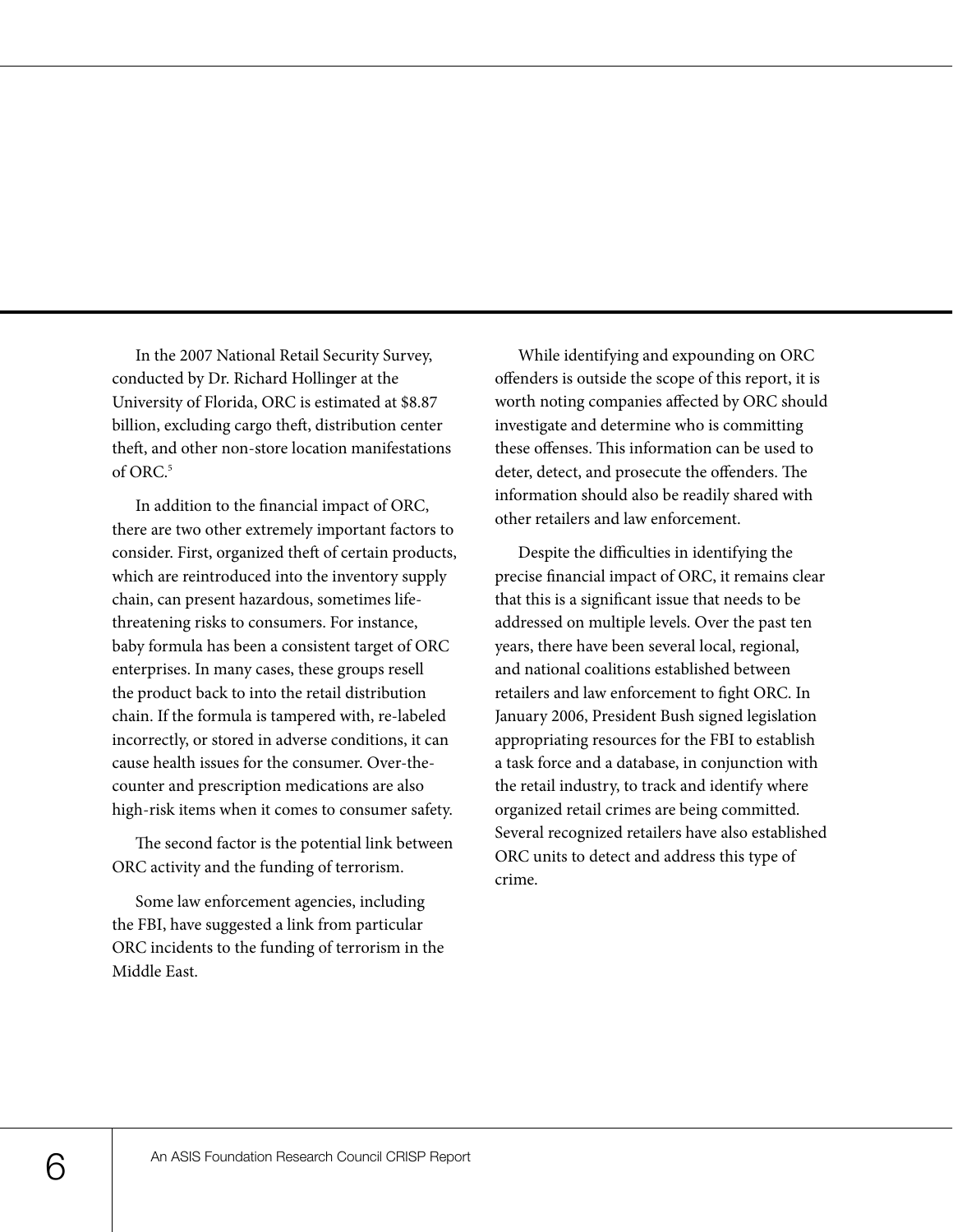#### **Factors Contributing to Organized Retail Crime**

Understanding the factors that contribute to the growth of ORC will assist in developing and implementing operational strategies and methods to detect and prevent these crimes.

Some retailers are more affected by ORC than others. This could be due to factors such as:

**TYPES OF GOODS SOLD.** Some merchandise may be more attractive to organized retail criminals due to the ease of theft and market demand.

LOCATION. Factors such as being in a mall or near a major highway affect the likelihood of experiencing ORC issues.

**Retailers' controls and policies.** Some retailers place an associate at the entrance/ exit of the store and check receipts of departing customers. Others hire security staff dedicated to detect and prevent ORC, while still others add this responsibility to existing staff.

Industry research and data tend to support these issues as contributing to the growth of ORC.

#### **Goods Sold**

Research provides little guidance on known databases or data collection tools of the most stolen or "hot" organized retail theft items. The most popular items targeted by organized retail criminals, according to industry experts and academicians, are goods in high demand commanding a near-retail resale price, such as designer clothing, Benadryl, Crest Whitestrips, Prilosec, gift cards, electronics, DVDs, CDs, razor blades, over-the-counter medicines, beauty care items, and Similac infant formula.<sup>6, 7</sup> Furthermore, the popularity for items can be very specific and highly brand-dependent. Due to their size large goods such as furniture and appliances have extremely low shoplifting rates. Additionally, jewelry and watches also experience very low rates since the goods are secured and only removed by a sales associate. The table on the following page shows the type of retailers hardest hit by shoplifting.

The term "hot products", coined by Ron Clarke, identifies items that are most attractive to thieves. Hot products attract theft and can also explain mini-crime waves caused by the sudden popularity of certain items.8 The desirability of hot products may be based on the popularity duration of a new product, or wax and wane due to item futility, and it can be brand dependent.<sup>9</sup>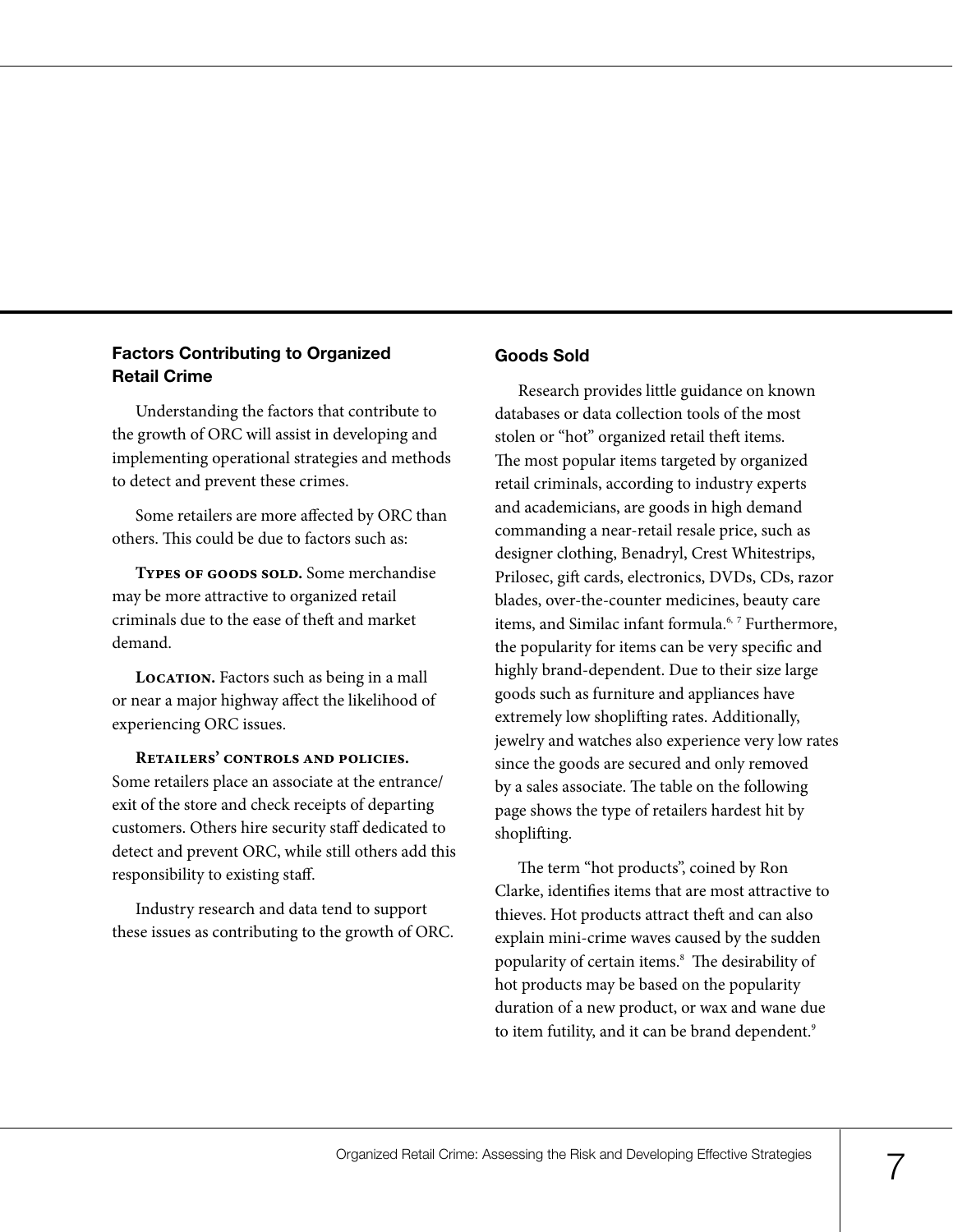The International Council of Shopping Centers explains in their training video for security officers that ORC rings develop a shopping list of items or hot products that are in high demand by fences.

Retailers carry an assortment of goods, but only a small percentage is targeted by organized retail criminals. The acronym CRAVED was coined by Ron Clarke to explain which hot



*Source:* 2007 National Retail Security Survey—shrinkage rates by retail segment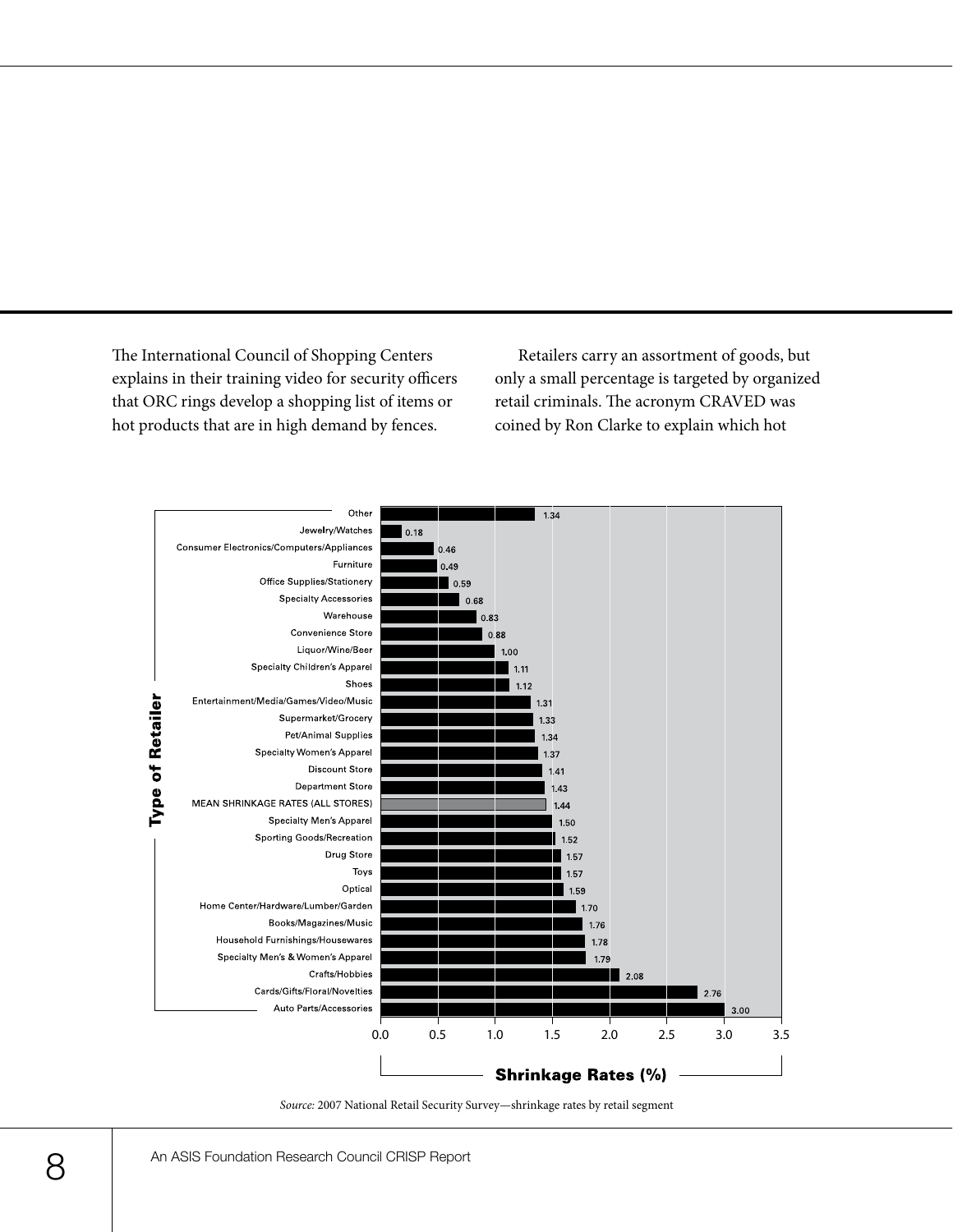products become targets of theft.<sup>10</sup> These items are concealable, removable, available, enjoyable, and disposable. However some attributes of CRAVED apply more directly to shoplifting than to ORC. For example, organized retail criminals are not interested in enjoying the boosted goods; they are attracted to products for their disposability. Also, the concealable nature of merchandise is not fully applicable to ORC since many criminals have been known to walk out of stores with large quantities of merchandise and ORC rings operate repackaging facilities to make the items more marketable.11 Organized retail criminals do target items that are removable.

#### **Location**

According to ORC theft reports provided by major retailers, organized retail criminals target multiple stores a day and frequent shopping malls due to the large number of retailers located there. Some boosters are able to hit anywhere from 8 to 15 retailers a day.<sup>12</sup> They often pass the merchandise to mules who take the stolen items to a vehicle in the parking lot. ORC rings also frequent retail locations near major highways, giving them the ability to hit more stores along a highway route. This approach provides a fast escape route once merchandise has been stolen. Stores near mass transit (bus or rail) stops and other intersections are also often targeted.<sup>13</sup> Boosters and fraudsters prefer to minimize travel time, and consolidate their retail crime activities in close, convenient activity or behavioral spaces often near their home, work, hangout, or recreation sites.14

#### **Store Layout and Design**

Certain retailers are more susceptible to ORC than others. This can be attributed to the type of goods they sell, as well as the store layout and design. Stores at greater risk include those with:

- Multiple exits or one exit without an employee positioned nearby.
- Display merchandise near exits.
- High shelves and displays that conceal boosters.
- Large amounts of merchandise on shelves.
- Blind areas that conceal boosters.

A British study on the impact of design on retail crime found store layout and design to be very effective in reducing crime.<sup>15</sup> Although an effective means to deter crime, product sales and shopping environment may outweigh crime prevention through layout and design. There is little information available for store designers about crime reduction in the retail environment.<sup>16</sup>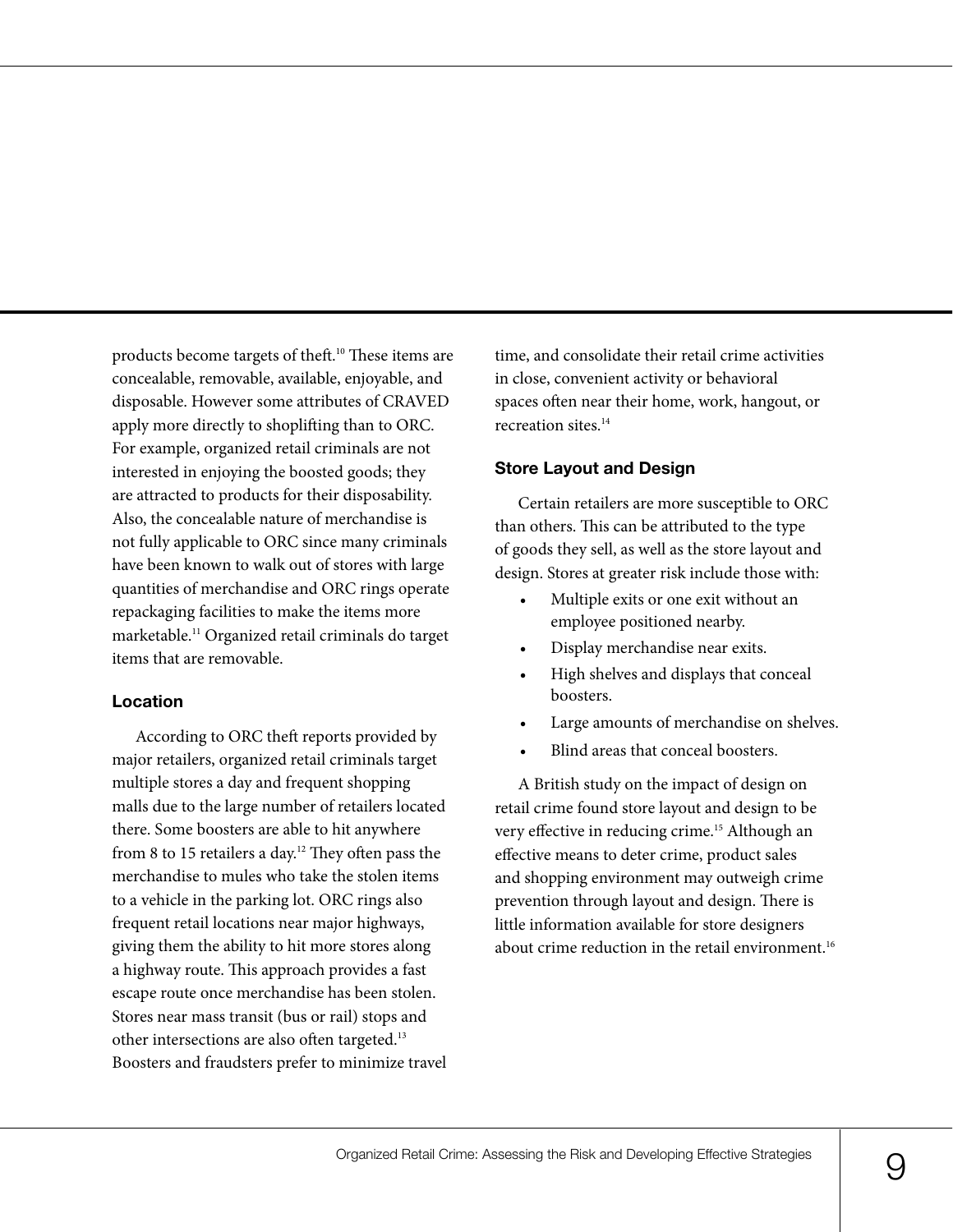#### **Management, Staffing, and Policies**

Other significant factors contributing to ORC include inadequate staffing levels and lax policies. Longer and varying store hours, daily business fluctuations, wage and benefit costs, and the labor market force retailers to employ more part-time associates. Some studies indicate that relying more on part-time rather than full-time associates' results in higher shrinkage.<sup>17</sup> The retail industry relies heavily on part-time associates to fill the schedule demands of stores and this reliance is unlikely to change anytime soon. The 2006 National Retail Security Survey determined the shrinkage "break point" occurs when the amount of part-time associates exceed one-half of the sales force  $18$ 

Part-time associates contribute to higher shrinkage for several reasons:

- They may be less committed than full time associates, allowing theft to occur.
- They may receive more limited training on policies and procedures.
- They may lack of awareness on shoplifting and criminal activity.

It can be challenging to achieve low inventory shrinkage when employee (exempt and nonexempt) turnover is high.<sup>19</sup> Hourly associate turnover can reach above 100% at many retailers and management turnover is commonplace as

well. This turnover adversely impacts shrinkage.<sup>20</sup> When turnover is high, organized retail criminals are able to commit crimes more successfully since store staff has less experience in recognizing and responding to shoplifting and may not fully understand company policies, procedures, and controls.

Nonexistent or lax policies surrounding theft are directly correlated to higher shrinkage. Liberal return policies allow ORC rings to return stolen merchandise for store credit, merchandise gift cards, or cash refunds. Lax policies on corporate buyers or vendor purchases may allow for stolen merchandise to re-enter the legitimate supply chain. Organized retail criminals bring stolen goods to a buyer, who has them repackaged and sent to illegitimate diverters who sell the goods to retailers.<sup>21</sup>

#### **Criminal Penalties**

The absence of criminal statutes that address the unique nature of organized retail theft contributes to the crime's growth. Many state and federal laws are applicable and directed toward shoplifting or the Interstate Transportation of Stolen Property Act. Currently, there is no federal criminal statute for prosecutors to use as a tool to incarcerate organized retail criminals (see Appendix E).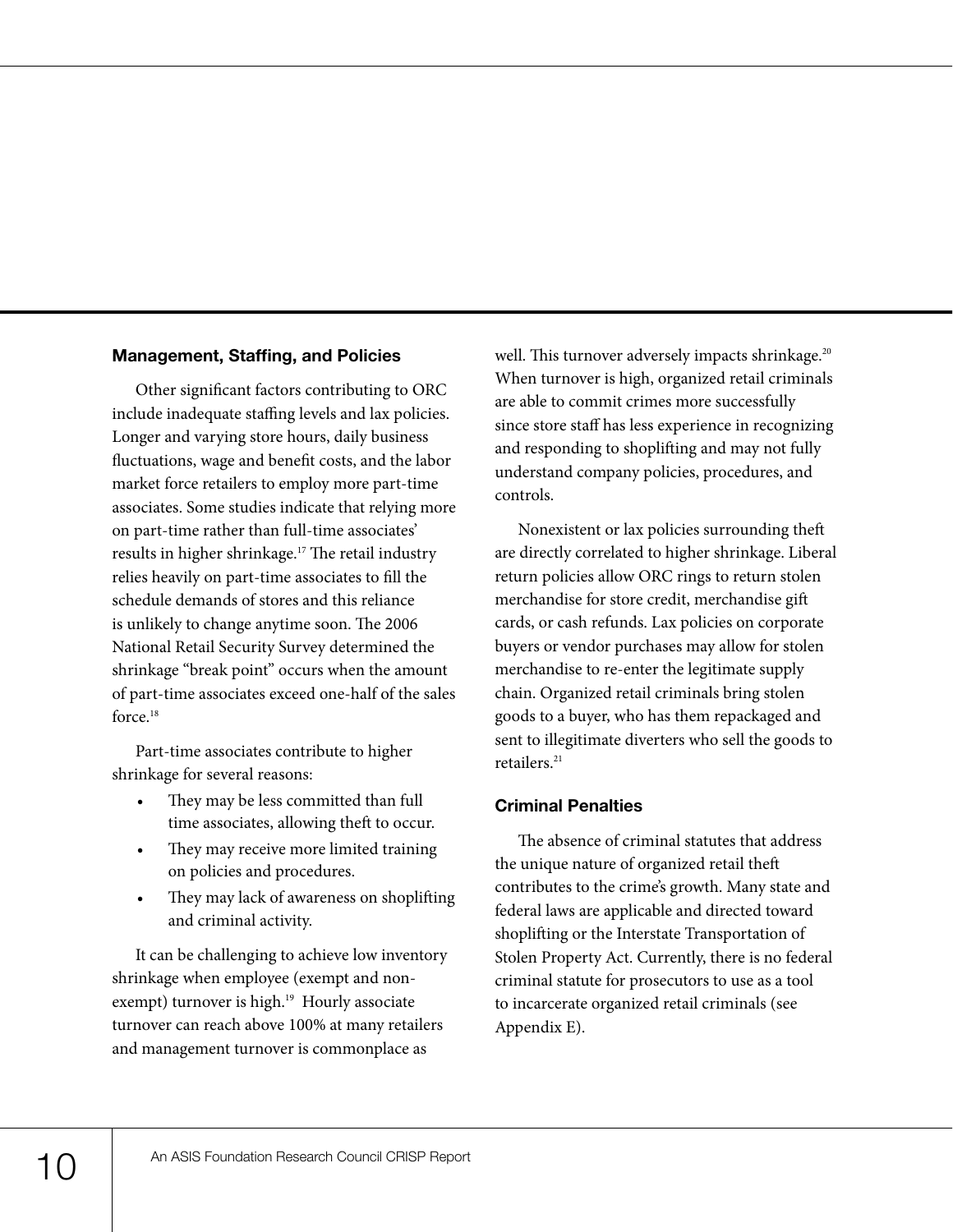Shoplifting penalties are not severe enough to keep criminals from committing this crime. More importantly, these penalties fail to:

- Recognize the aggregated impact/amount of the individual shoplifting acts that are committed against multiple retailers and in multiple jurisdictions.
- Reach the operators or heads of organized retail crime rings.
- Include penalties for selling or distributing stolen merchandise.
- Include penalties for fencing and e-fencing.

 Prosecution under the Interstate Transportation of Stolen Property Act is limited to situations involving transporting stolen goods. $^{22}$ Penalties under this act cannot be enforced when organized retail criminals are apprehended for stealing large quantities of merchandise. Typically, these cases are prosecuted under the state shoplifting law.

Another law that can be used is the Racketeering Influenced and Corrupt Organizations Act (RICO). While organized retail crimes have been prosecuted under RICO, this law is not commonly used to prosecute ORC cases. There are two primary reasons RICO is not used to fight ORC: <sup>23</sup>

- 1. Because of RICO's strength and flexibility for combating crime, the Justice Department has been hesitant to use it for fear the legislature or courts will reduce its power.
- 2. There is a requirement of predicate offenses and different statutes already cover acts committed by organized retail criminals.

Although federal statutes will not prevent ORC, it provides law enforcement and prosecutors with the ability to incarcerate offenders, taking them out of business for a period of time. The "out of business" value is a metric used by one retailer to calculate the return on investment for their ORC program.<sup>24</sup>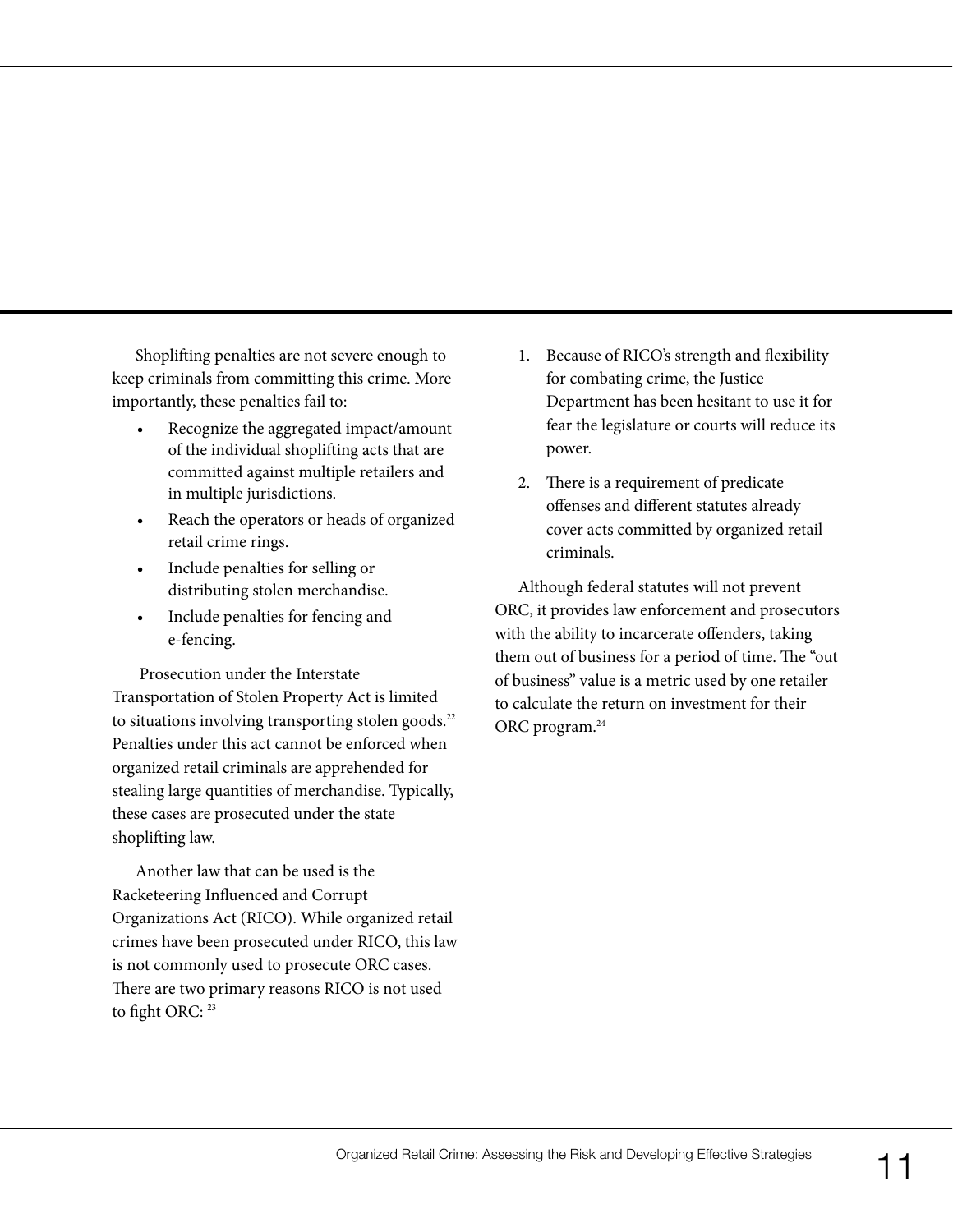## **Understanding the Organized Retail Crime Supply Chain**

#### **Fencing**

THE DEMAND FOR STOLEN MERCHANDISE<br>hinges on the ability to resell it back into<br>the marketplace. Fencing operations<br>and operators sell stolen merchandise to hinges on the ability to resell it back into the marketplace. Fencing operations and operators sell stolen merchandise to individual consumers at flea markets, pawnshops, swap meets, and increasingly, to store fronts. Most fences operate legitimate businesses in conjunction with illegitimate enterprises.25

Fencing operations face the same challenges as businesses in the formal marketplace: supply, pricing, distribution, location, marketing, competition, and cash flow.<sup>26</sup> Fence operations can be categorized as commercial or residential. Commercial fences operate a store front and are able to pass brand new goods on to consumers who may not be aware the merchandise is stolen.<sup>27</sup> Since the items are perceived as legitimate merchandise; the commercial fence can price the items as new and earn a significant profit. Residential fences normally operate out of their own homes. They have a more limited buying market such as friends and relatives.

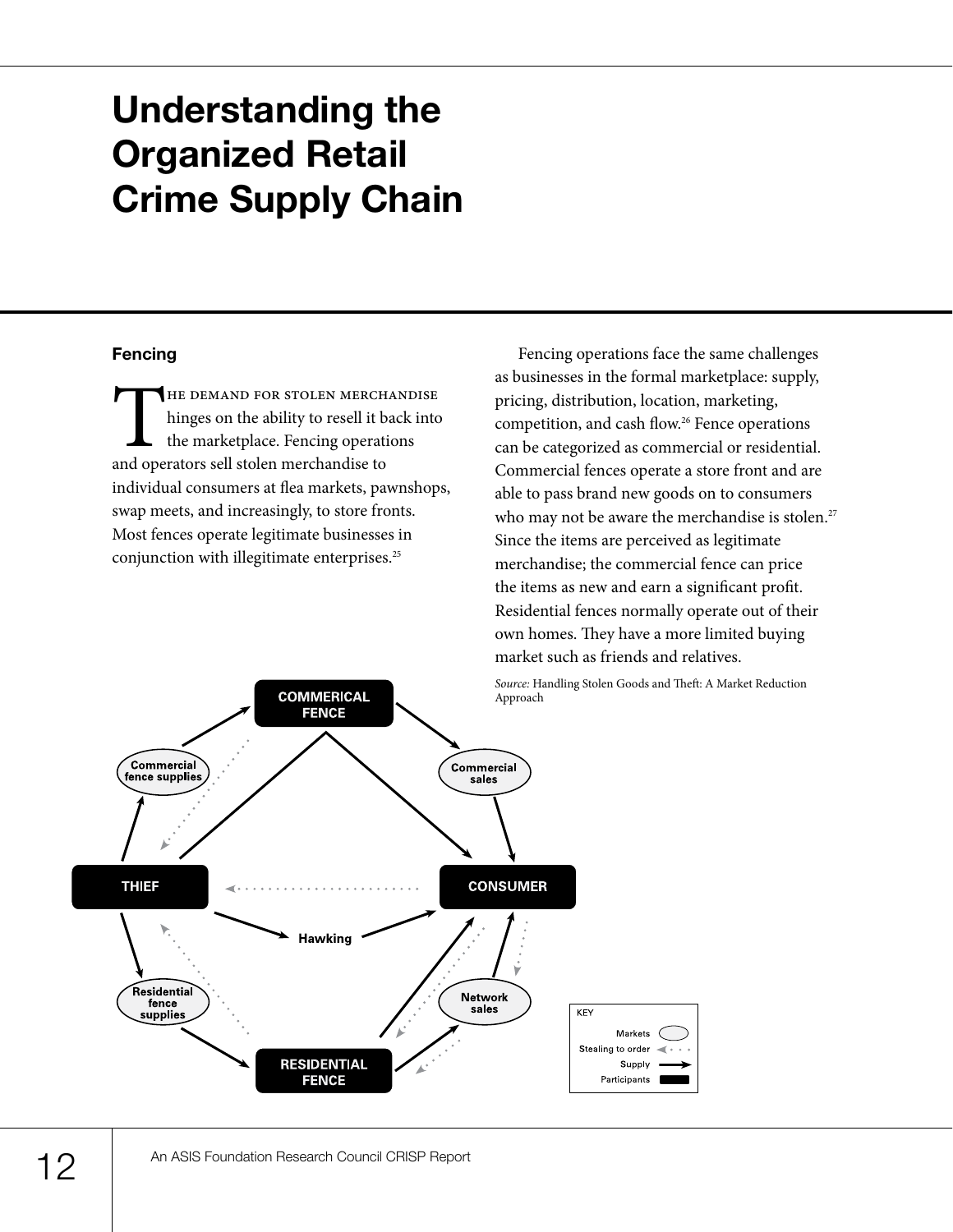A true "fence" is usually considered to be an established business person—one who knowingly purchases stolen property and redistributes it in any fashion for a profit.<sup>28</sup> Six levels of fences have been identified:

- 1. Professional fences
- 2. Part-time fences
- 3. Associational fences
- 4. Neighborhood hustlers
- 5. Drug dealers who barter drugs for stolen property
- 6. Amateurs

#### **Online Auction Sites and E-Fencing**

Based on retailer estimates, approximately 18 percent of all stolen goods (around \$5.4 billion) are sold on the Internet.<sup>29</sup> This can be attributed to the anonymity and the global reach e-fencing often provides. Unlike traditional fence operations where there is face-to-face interaction and much stricter requirements for product information such as serial numbers; on Internet auction and consumer sites, e-fencers can sell items under a "username" and are normally not required to

provide product information. And unlike a brickand-mortar fence, an e-fence operation can sell their merchandise 24 hours a day, seven days a week.

The profit on e-fenced merchandise is also much higher than merchandise sold through a traditional fence. E-fenced merchandise is sold at approximately 70 percent of its retail price compared to fencing operations that sell stolen merchandise for approximately 50 percent of its retail price.<sup>30</sup> The higher profit margins are a motivation for organized retail criminals to sell their merchandise through an e-fence operation.

#### **Terrorism**

The effects of ORC do not end with a financial drain on the economy. Evidence indicates ORC has also helped fund terrorism. The association between ORC and terrorism dates back prior to 9-11.<sup>31</sup> The post 9-11 linkage is promulgated given the increase in the fight against terrorism. The FBI and other federal law enforcement agencies have discovered a number of disturbing alliances between many ORC rings and Middle Eastern countries that support terrorism. Money laundering has been proven in many, if not all, ORC rings operated by Middle Easterners.<sup>32</sup>

*"Based on retailer estimates, approximately 18 percent of all stolen goods (around \$5.4 billion) are sold on the Internet."*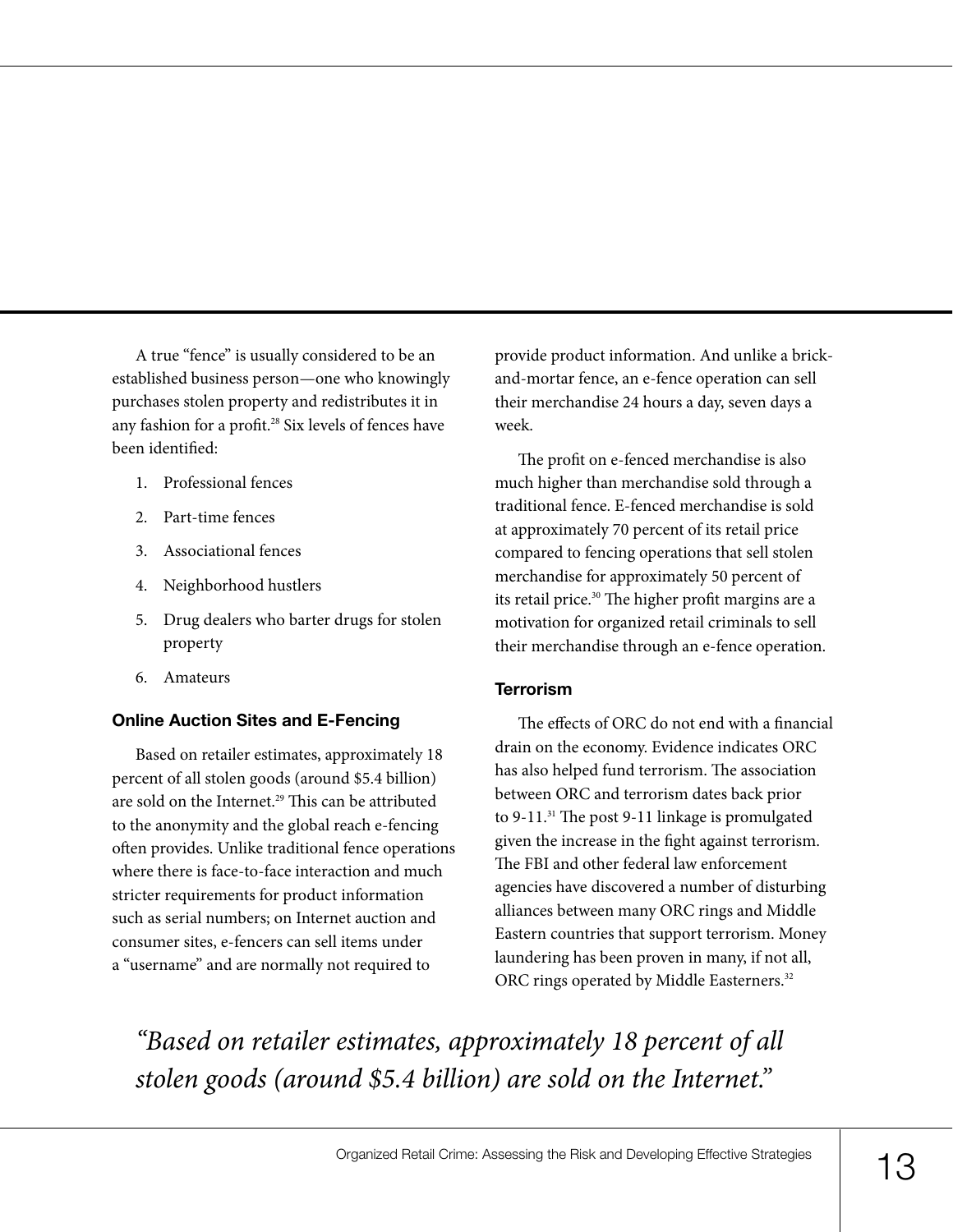## **Understanding the Problem on a Local and National Level**

The most notable link between ORC and terrorism involves the theft of baby formula. A Texas state trooper pulled over a rental van with a load of infant formula and later identified the driver as a member of a terrorist group with links to a nationwide organized retail crime ring. This ring specialized in reselling stolen infant formula and wiring the proceeds to the Middle East.<sup>33</sup>

#### **Organized Retail Cargo Theft**

ORC is not confined to theft from stores. Merchandise in transit is also a major target. Cargo theft has been estimated between \$30 and \$50 billion annually and ORC is responsible for nearly half of these losses.<sup>34</sup> Insurance and law enforcement agencies believe the majority of cargo thefts involve current or former-employees.<sup>35</sup> Collusion occurs between current or former employees who are familiar with a company's internal systems and procedures and shipping vendors to commit the cargo crime. Sensitive information such as shipping manifests, schedules, and routes are disclosed to an individual or a crime ring. This information is used to plan and coordinate the theft.

Organized criminals have expanded their activities beyond transit vehicles such as trucks, ocean containers, and rail cars to distribution centers. While ORC rings can steal thousands of dollars of merchandise a day from store fronts, breaking into a distribution center can net them millions of dollars in stolen inventory.

**UNDERSTANDING THE BROAD ISSUE Of**<br>
ORC is not enough. Developing an<br>
effective response requires a company to<br>
understand the impact of ORC on its operations, ORC is not enough. Developing an effective response requires a company to both locally and nationally. ORC rings can operate across regions as well as on a national level. Their ability to fence stolen merchandise without geographical boundaries, and the multiretailer involvement and multi-law enforcement agency response, warrant a local and national understanding of the issue. Organized retail criminals target multiple stores a day in the same retail area. Retailers who are located in shopping malls and retail strip centers not only need to understand the national trends and implications of ORC, but it is essential they communicate and partner with retailers in their local area.

To gain a solid understanding of ORC, it is essential to know who is committing this crime and when and how they are doing it. Additionally, an understanding of how organized retail criminals are liquidating or fencing the merchandise is important. Developing an internal data collection program, as well as collaboration with other retailers and law enforcement agencies, is necessary to answer these questions.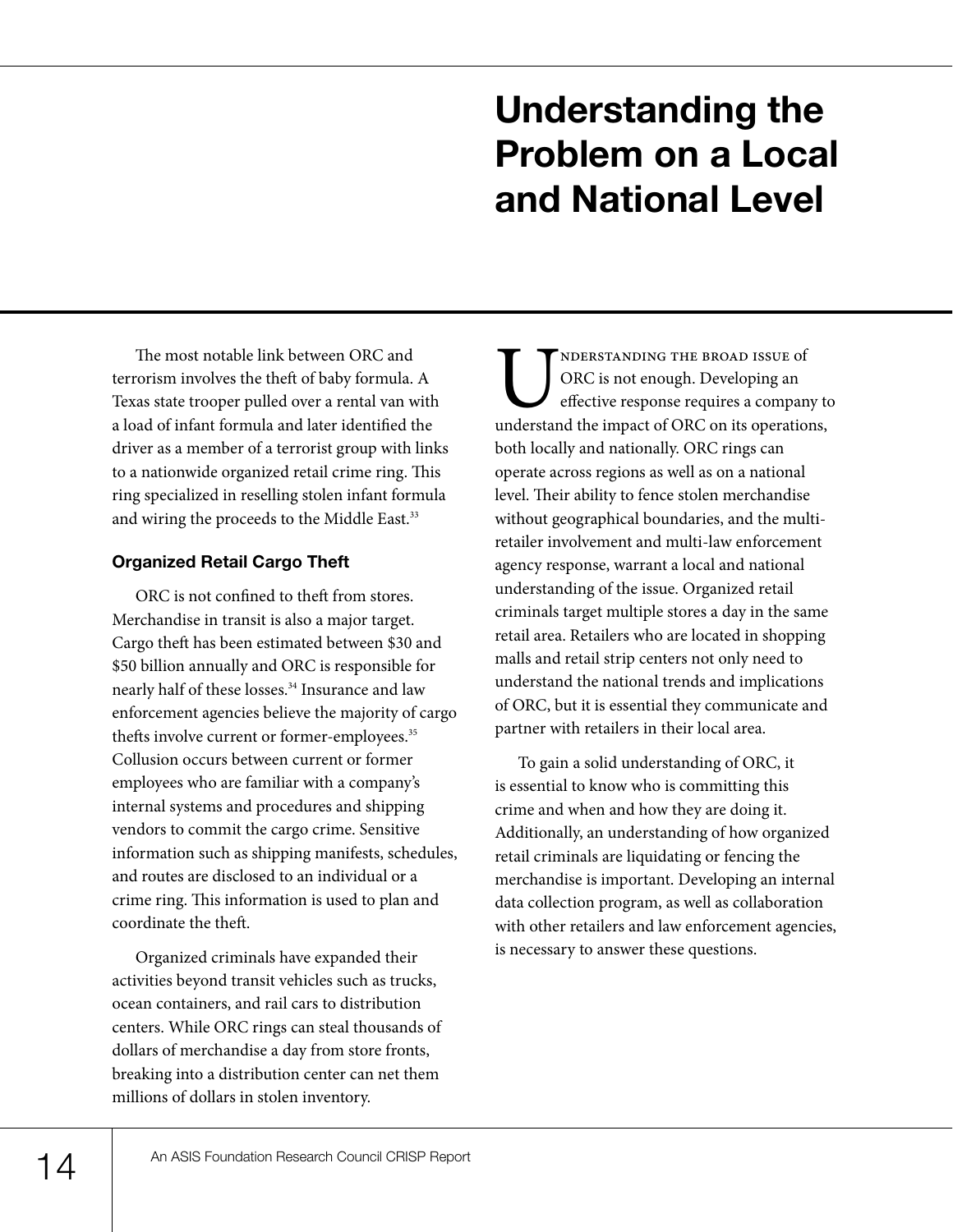Analysis of ORC can be made difficult by the ambiguity of what constitutes this type of crime and how it differs from other retail crimes such as petty shoplifting and consumer fraud. The categorization criteria of ORC amongst the retail industry is widespread, however there are ways to gather information about the local and national ORC problem:

- Apprehended organized retail criminals may provide valuable information on how their criminal network is organized, how they select their targets (both locations and merchandise), and fencing operations. However, these criminals are typically the lower-level members of a ring and their information may not lead to disrupting the ring leaders.
- Routine inventory counting of ORC targeted products may determine more information about when, how, and what is being stolen. This process is labor intensive and losses may also be attributed to other shrinkage factors.
- CCTV footage, although not a deterrent to organized retail criminals, can be used to determine when the thefts occurred, how many criminals were involved, and their modus operandi. This footage can also be used as a training and educational tool for associates.
- Anonymous telephone hotlines can offer informed associates an opportunity to report ORC activity.
- Centralized or shared organized retail theft databases, comprised of retailers and law enforcement agencies, supply information such as offenders, merchandise, and targeted locations. Local and national databases are available through a membership program. These databases rely on accurate and timely reporting of information and not all retailers affected by ORC participate.
- Retail theft surveys can provide insight into the effect ORC is having on retailers, what products are being targeted, and how they are being re-distributed back into the marketplace. However, these surveys rely on a self-reporting system and the voluntary participation of companies could result in selection bias with a skewed result that is not necessarily representative of the entire industry.

Once the local and national problem is understood, it must be continually refined as organized retail criminals become more entrepreneurial, technologically savvy, and acclimated to retail loss prevention and law enforcement preventive and detective measures.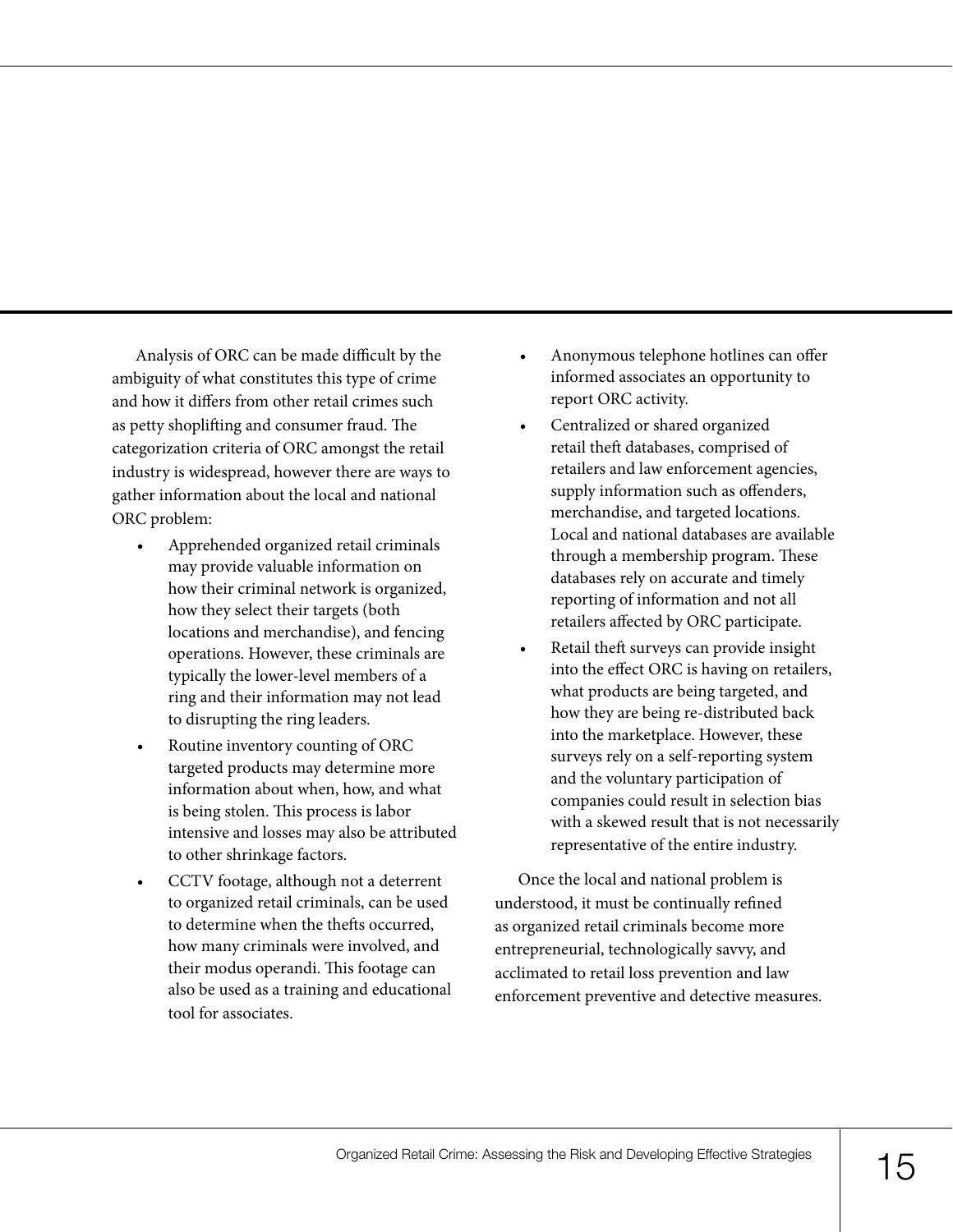### **Responses to the Problem of Organized Retail Crime**

FTER AN ANALYSIS of the local and<br>national problem, one should have<br>factors and be ready to examine possible national problem, one should have a better understanding of the relevant factors and be ready to examine possible responses. This section examines the effectiveness of various approaches retailers have employed to combat ORC. As previously discussed, retailers are reluctant to publish their studies or research, so this information does not provide an extensive review.

ORC information sharing among retailers and law enforcement was nearly non-existent until 2007. If a retailer experienced a theft, they would notify their other chain stores in the local area, possibly someone at the corporate office, and law enforcement. There was not a systematic way to share this information with their entire chain, other retailers outside their geographical area, and other law enforcement agencies. This allowed ORC to grow without any concerted effort from retailers or law enforcement. The retail industry recognized the need to share information in 2003 when the Gali shoplifting gang was shut down. According to the *New York Times*, this organized retail crime ring stole more than \$5 million in merchandise from Target, Wal-Mart, and Walgreens stores.

In response, the Retail Industry Leaders Association (RILA) and the National Retail Federation (NRF) launched their own information sharing databases. RILA's InfoShare program and NRF's RLPIN were launched in the spring of 2006.<sup>36</sup> However, these systems had their limitations and, most importantly, law enforcement was not connected and involved with the databases.<sup>37</sup>

In 2006, President Bush signed into law the Department of Justice reauthorization bill. Section 1105 of this bill called for a national database to be maintained in the private sector to track and identify where ORC-type thefts were being committed. In 2007, NRF in affiliation with the FBI, the Food Marketing Institute, and RILA launched the Law Enforcement Retail Partnership Network (LERPnet), a secure, Web-based repository that allows retailers to share information with each other and with law enforcement.<sup>38</sup>

LERPnet meets the national standard for sharing information in a secure and confidential manner, giving retailers and law enforcement the ability to collaborate like never before. LERPnet was custom-built for the retail loss prevention industry and was designed by an advisory team representing all segments of retail, including drug, supermarket, general merchandise, home improvement, apparel, department, and specialty stores. NRF also took counsel from law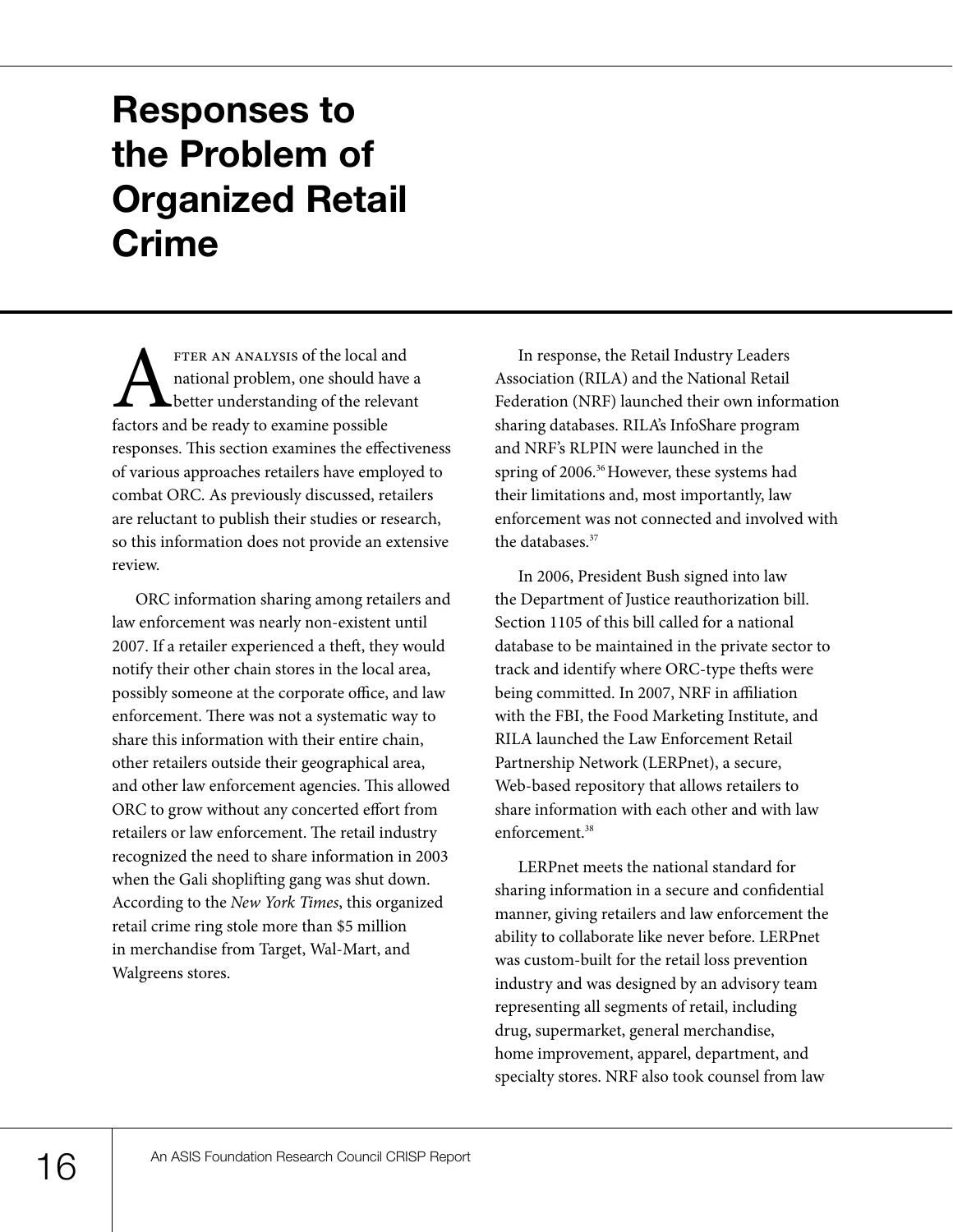enforcement, data privacy, and technology experts. LERPnet includes information such as diversion and security evasion tactics, witness statements, e-mail, photography, and video.<sup>39</sup> LERPnet currently has 55 retail companies subscribing to the database and has logged more than 31,000 incidents.

Due at least in part to this climate of collaboration, law enforcement agencies have shifted greater resources to investigate ORC incidents and many agencies have instituted retail crime task forces.

#### **General Considerations for an Effective Response Strategy**

Rhetoric tends to drive policy decisions regarding crime prevention more than facts based on scientific evidence.40 Response strategies need to be built around sound analytical and rigorous research rather than solely on experience or technology. For example, investing in CCTV or Electronic Article Surveillance (EAS) may be an initial response strategy, but this is not always effective against ORC, as will be seen in the following pages.

Displacing crime from a store or company may be part of a strategy; however, diffusion of benefits will likely produce the most notable results. The displacement theory suggests if an ORC ring or criminal is deterred or prevented from committing theft or crimes against a company, they will move on to the next retailer until they are

successful. Diffusion of benefits, the opposite of displacement, postulates that security practices and procedures overlap and that if a criminal is deterred from committing a criminal act against one retailer, he will not commit a crime next door because of the belief that security extends to that  $location<sup>41</sup>$ 

Balancing the retailer's need to merchandise, maintain adequate levels of inventory, and expedite the flow of goods, with the corresponding need to prevent losses, represents a complex and traditionally antagonistic dilemma for the loss prevention expert.<sup>42</sup> The initial strategy may not be conducive to the sales or merchandising strategy; therefore, engaging senior executives to understand and buy-in to the strategy is essential. Top selling items or products may also be on the top of ORC shopping lists and securing the item in a locked display case behind a register may not get past the planning stages. An alternative strategy to this particular example may be to reduce the quantity of the hot products available on the shelf. Reaching a middle ground may prove more successful than trying to fully implement a response.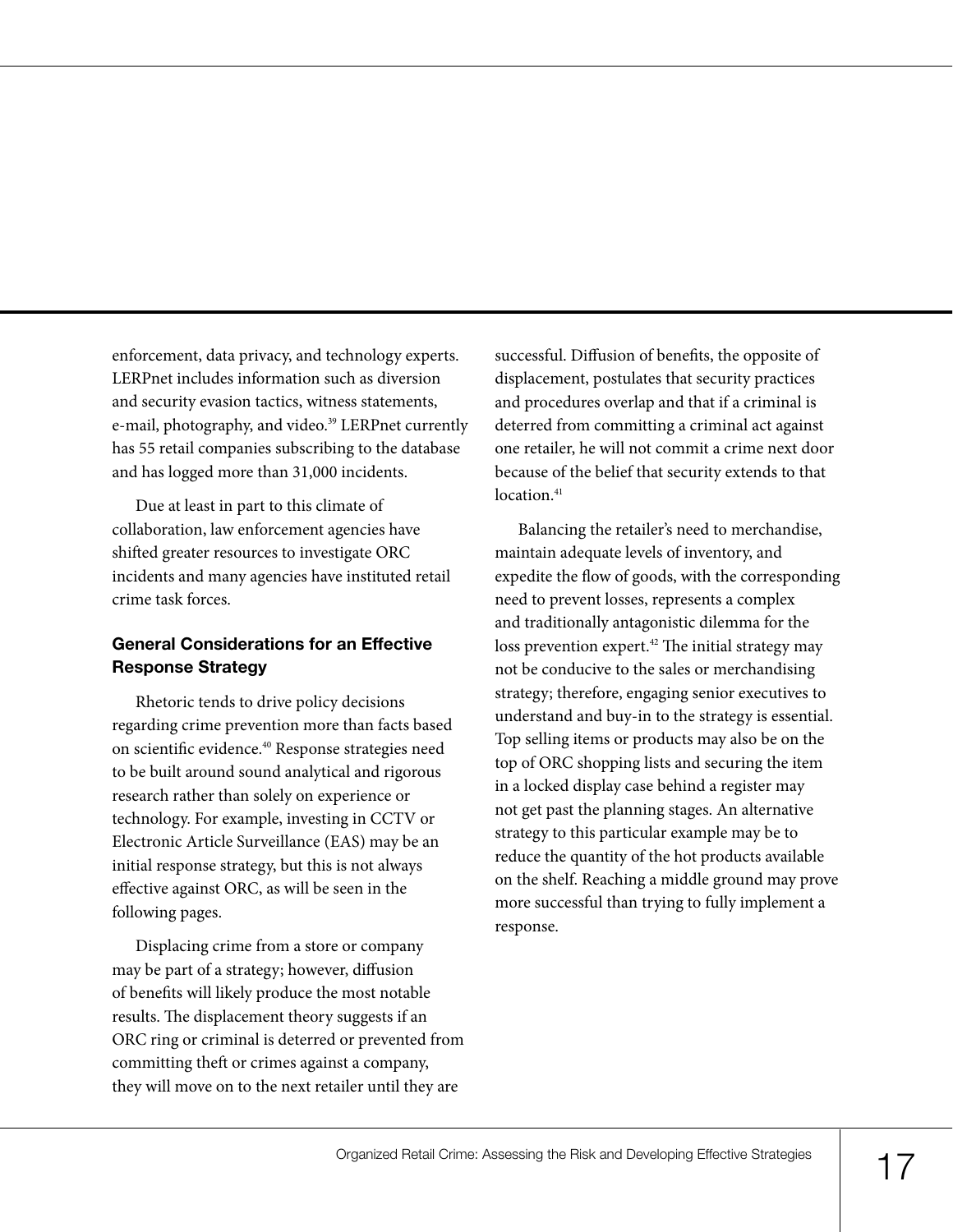Some responses will likely require capital expenditures, which in turn necessitate the signature of a company executive. When setting out to construct an effective strategy for selling a proposal, the first thing to consider is the process that needs to be followed to succeed. This includes considerations such as the following:

- What are the protocols in an organization for presenting this type of plan?
- Is approval dependent primarily on one person or a committee?
- Who will be the decision-maker?
- How do they feel about the loss prevention leader and the department?
- What are the priorities of the audience?
- How does the proposal fit into overall corporate strategy?
- What are the most likely objections to the proposal?
- How have they reacted to similar proposals in the past? Have they said or written anything in recent months that might provide insight as to how they will react to this proposal?
- Will there be others who support or oppose the plan?<sup>43</sup>

#### **Measuring Effectiveness**

Before any responses are deployed, metrics must be developed to determine the current or baseline shrinkage related to ORC and to measure the progress during and after the initiatives. If security professionals do not develop metrics and data streams, they will never be able to compete with other business functions for resources.44 Measuring effectiveness provides an understanding of the current situation, allows for adjustments to be made during the response, and gives an indication on the success of the responses after they are implemented.

Potential metrics that can be used to measure an effective response include:

- Decreased shrinkage rate.
- Number of prosecuted organized retail criminals.
- Number of fences and e-fences identified and disrupted.
- More in-stock items previously targeted by ORC rings.

*"If security professionals do not develop metrics and data streams, they will never be able to compete with other business functions for resources."*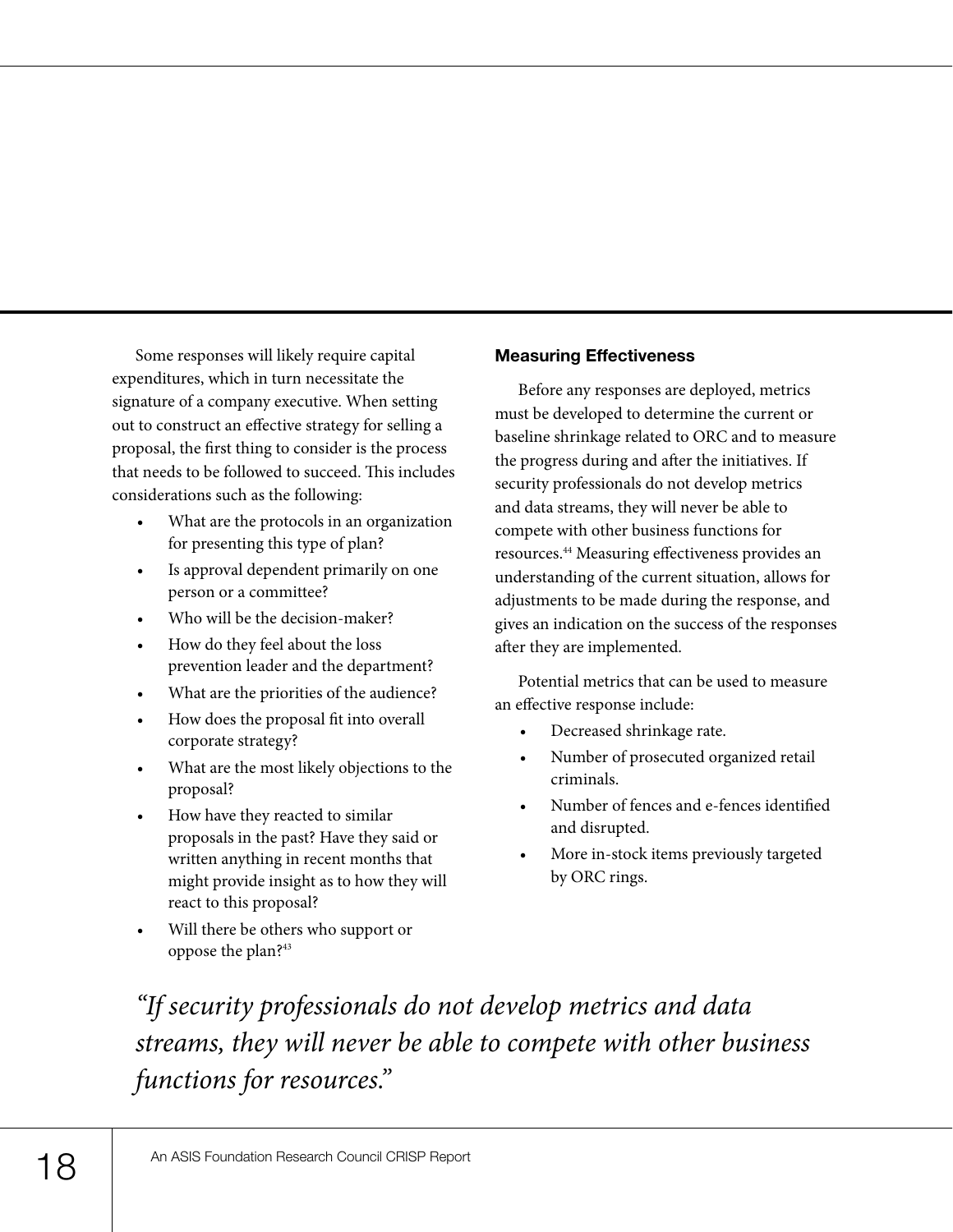## **Specific Responses to Reduce Organized Retail Crime**

Research provides little guidance on the extent, type, and results of research retailers have engaged in to measure the effectiveness of their loss prevention solutions. This research is rarely reported in either academic or trade journals since it may affect the business operations of a retailer and may provide a competitive advantage.<sup>45</sup> However, reaching out to ORC industry leaders in various retail verticals will be extremely beneficial.

#### **Retailing Practice**

The most recognized theft deterrent in the retail industry is customer service. Criminals prefer stores where there is minimal interaction with sales associates, allowing them to commit their crimes without drawing much attention. In addition to excellent customer service, designing store layout and products against crime, regularly staffing entrances and exits, enhancing inventory controls around hot products, and adhering to supply chain security standards will further thwart ORC activity.

**Design store layout and products against crime.** Research does not exist on the impact of design on ORC; however, several studies indicate facility and product design can significantly reduce shoplifting. The author of one relevant report indicated "designing things" is an often-neglected category and products can be designed to be difficult to steal or to self-destruct if removed illegally.<sup>46</sup>

An author of one such study developed the acronym CLAMED to describe the process of implementing crime prevention design:

- Clarify the crime prevention tasks or roles that need intervention.
- Locate the individuals or organizations best placed to undertake them, including designers, manufacturers, marketers, and consumers.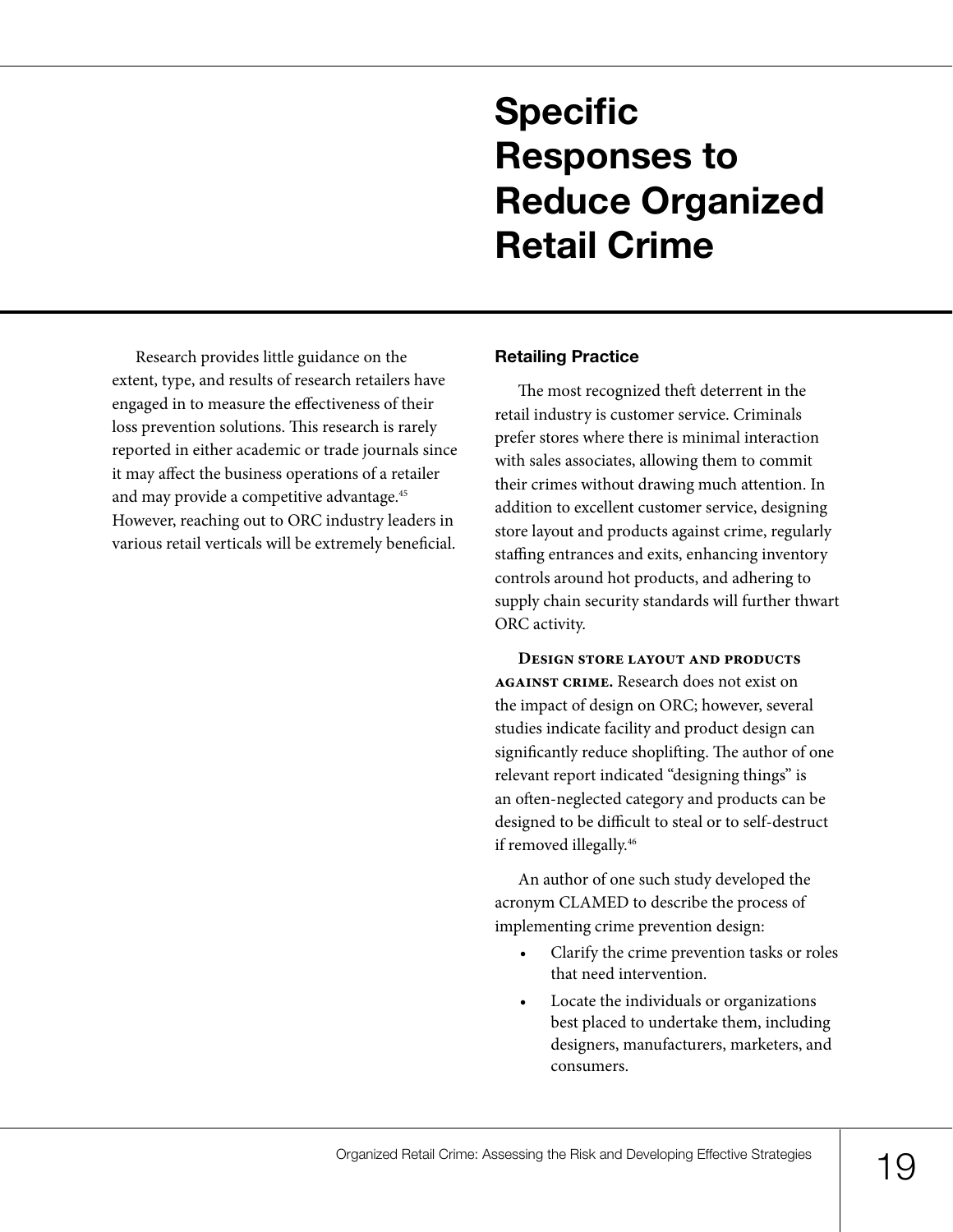- Alert them that their product could be causing crime, or that they could help stop unrelated crimes.
- Motivate by hard or soft incentives including an image of corporate responsibility, naming and shaming, awakening consumer expectations and pressures, and imposing insurance costs and legislation.
- Empower by supplying designers with education, guidance on intervention, information on risks, tools, and resources, and opportunities for influencing designs at the right stage, and by alleviating a range of constraints.
- Direct in terms of standards and targets.<sup>47</sup>

A comprehensive study in Britain concluded design has a positive role on reducing shoplifting. The authors found that reconfiguration of store layout, more visible shelving and display items, the appropriate incorporation of security systems, and initiatives to enhance the customer experience are relevant factors in the design process to reduce crime.<sup>48</sup>

**STAFFING ENTRANCES AND EXITS.** Having multiple entrances and exits allows more access to products, but presents a challenge to deter and detect ORC. A store design with a single entrance and exit provides the retailer opportunity to place an associate there to act as an agent of customer

service, as well as to monitor who and what is leaving the store. There are a few major retailers who enjoy this type of design, and although this does not make them immune to ORC, it certainly provides a good level of detection and deterrence.

Retailers with multiple entrances and exits may find it difficult to allocate employees to staff these points. In these cases, analyzing sales and shrinkage data may reveal specific times to dedicate staff to monitor entrances and exits.

**"Hot" product controls.** Company shrinkage data will clearly indicate which products are targets for theft. While consideration should also be given to internal theft and process errors to explain these losses, these products should be analyzed for their susceptibility to ORC. If the analysis attributes loss to ORC, the security and placement of the products should be modified. This includes:

- Moving the product closer to a cashier stand.
- Increase inventory count of these products.
- Place lower quantity of product on shelves.
- Increase sales associates' surveillance around these products.
- Place these products in a more secure package.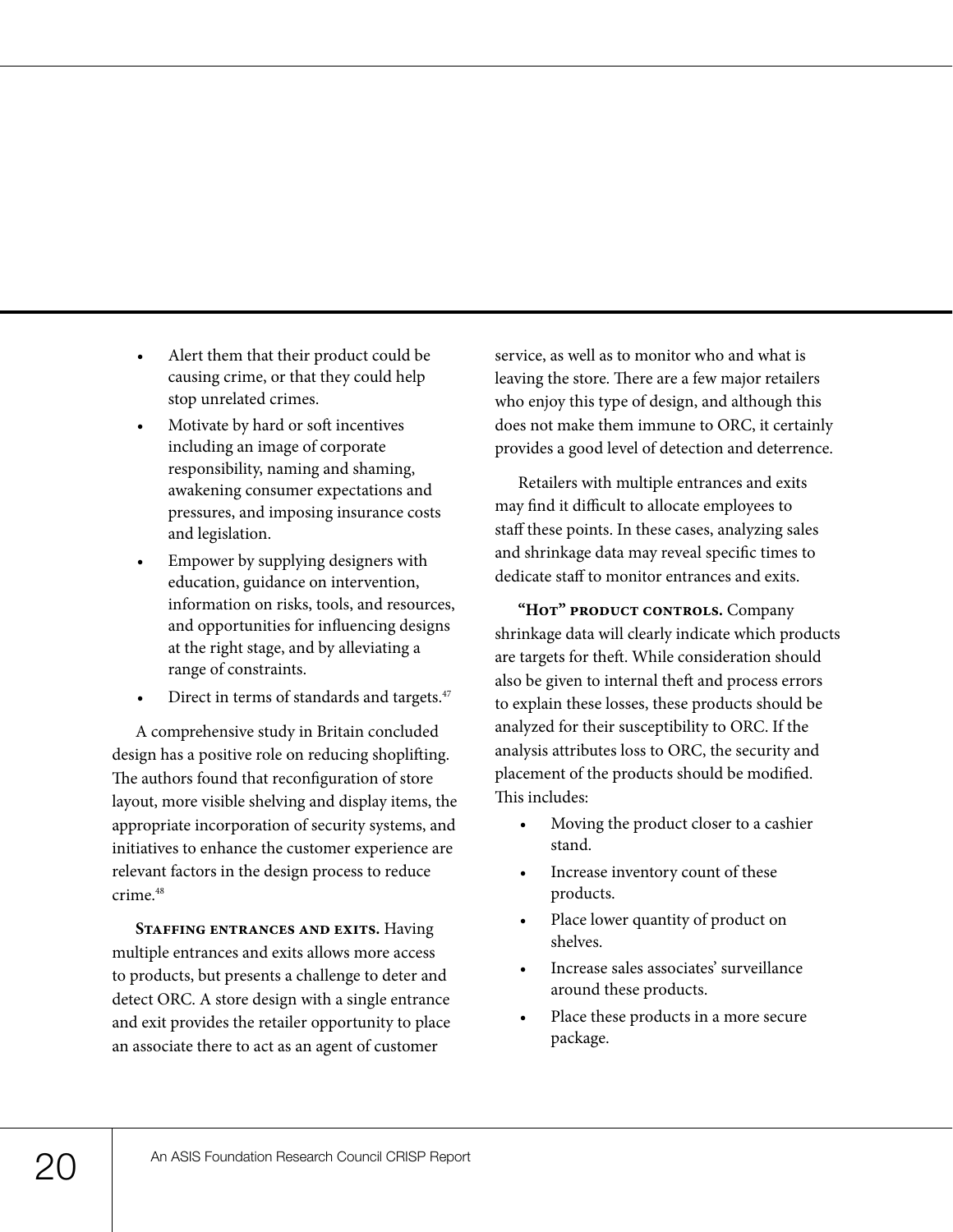#### **Staffing**

**Focusing more on Part-Time Associates and retaining more Store-Level Staff.** As mentioned earlier (see management staffing and turnover in the factors contributing to ORC section), retailers with higher turnover ratios and more part-time staff experience higher shrink. Training part-time staff should make them more alert to ORC rings and their activities. Retaining staff will likely lead to a more committed associate base and allow for more reinforcement of security training.

#### **ORGANIZED RETAIL CRIME STAFF.**

Allocating resources to hire, train, and equip a dedicated ORC staff is a significant response that many retailers are now investing in. According to a survey of 82 retail executives, an average of \$230,000 in labor is being spent on ORC and seven executives indicated they are spending more than \$1 million a year on the issue.<sup>49</sup>

No research has been conducted to correlate the impact of a dedicated ORC staff on the reduction of ORC activity, however, it stands to reason having a trained staff would diminish its impact on a company. The primary functions of an ORC staff include:

- Investigate and resolve ORC cases.
- Act as a liaison with law enforcement.
- Partner with other retail ORC teams to share and disseminate information.
- • Communicate with shopping center management on ORC.
- Detect and report fencing and e-fencing operations.
- Recover merchandise removed by organized retail criminals.

Many retailers use their current investigative staff to combat their ORC problem. Retail investigators have the knowledge and network to delve deeply into organized retail theft. Their ability to piece together thefts in their stores, identify the criminals, and work with other retailers and law enforcement is their specialty.

*"Allocating resources to hire, train, and equip a dedicated ORC staff is a significant response that many retailers are now investing in."*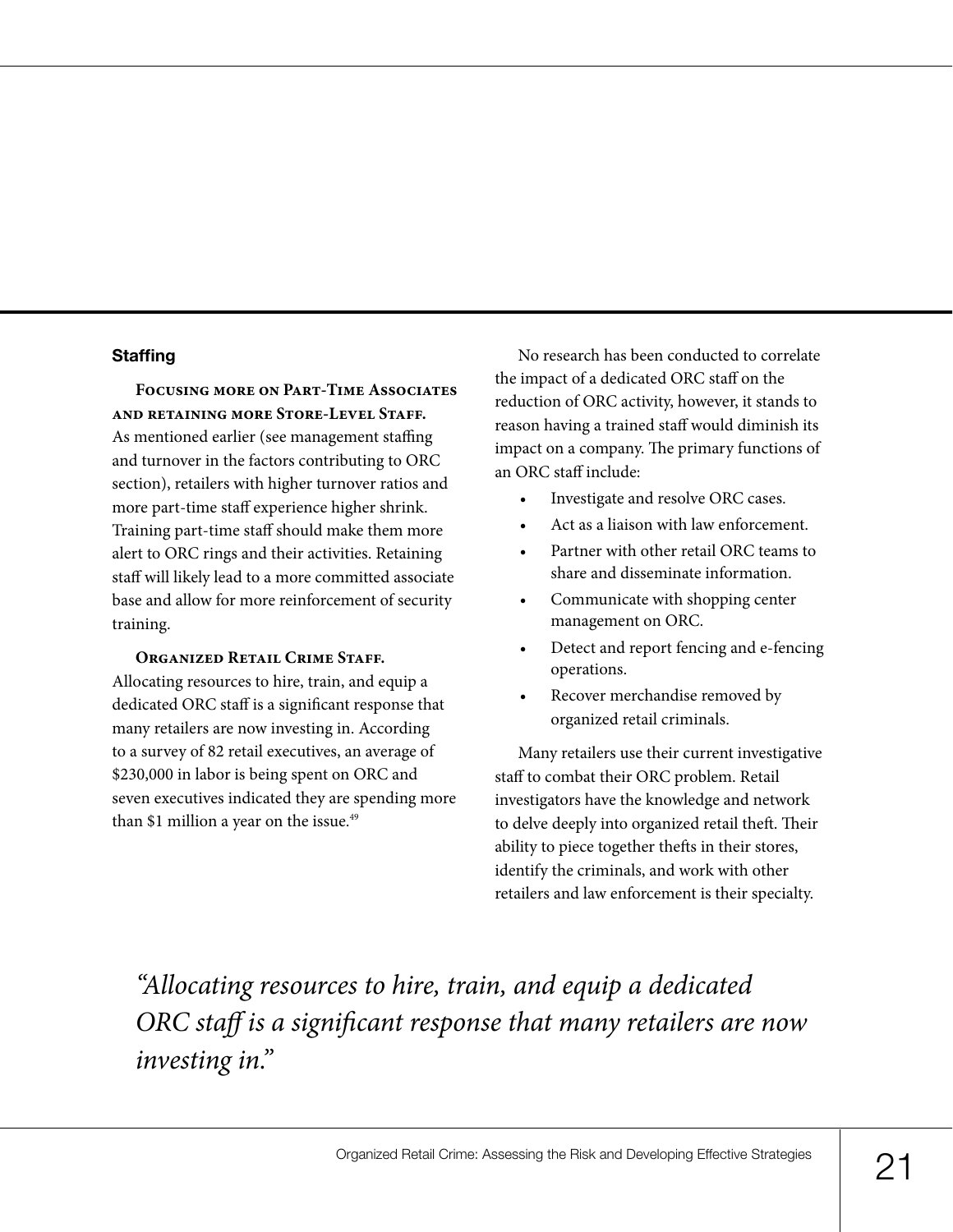#### **Technology and Data Gathering**

**Installation of CCTV.** Installation of CCTV typically does not deter ORC, it can, however, provide valuable footage to identify criminals, analyze theft tactics, and be used as a training and education tool. More recent CCTVs have the capability to detect patterns or movements and facial recognition. This technological advancement could assist in detecting ORC activity such as large quantities of merchandise being removed from a shelf. Facial recognition could also play a significant role in identifying known organized retail criminals.

Research provides little guidance on the effectiveness of CCTV to combat ORC. There are two relevant small-scale studies, one relating to the overall effectiveness of CCTV in the retail sector and the other pertaining to the impact of monitored CCTV in the retail environment.<sup>50,</sup> <sup>51</sup> Both studies were conducted in England and focus on a small number of stores, 15 and 17, respectively. In the first study, CCTV was effective for the first six months, but deteriorated sharply after this point. The author attributed the lack of long-term effectiveness as a product of familiarity with the camera system and suggested regularly moving cameras or changing CCTV signage to maintain its effectiveness. The later study revealed stores who had dedicated personnel monitoring CCTV, generated more benefits to the store

than non-monitored systems. The benefits were attributed not only to a higher theft discovery rate but a more accessible focal point for security for all store associates.

**Using product markings.** Retailers can use product markings that can be applied with, a stamp, laser, or ink to identify their products more easily. This also makes it more difficult for organized retail criminals to disguise the origin of the product.<sup>52</sup> A large multi-brand retailer uses UV ink to mark its clothing items and catch culprits who are known to e-fence their products.<sup>53</sup>

**Utilization of exception technology and data mining.** Point of sale systems that alert a cashier or store management about frequent refunds by repeat customers or that match store sales to a returned product can be utilized to thwart organized retail criminals. This technology can be used to deny a refund(s) to a person who has been flagged in the system.

CCTV can be integrated with exception reporting systems to identify or react to a transaction. Linking these two technologies together, allows the loss prevention investigator to be notified or to track down a suspicious transaction in real time.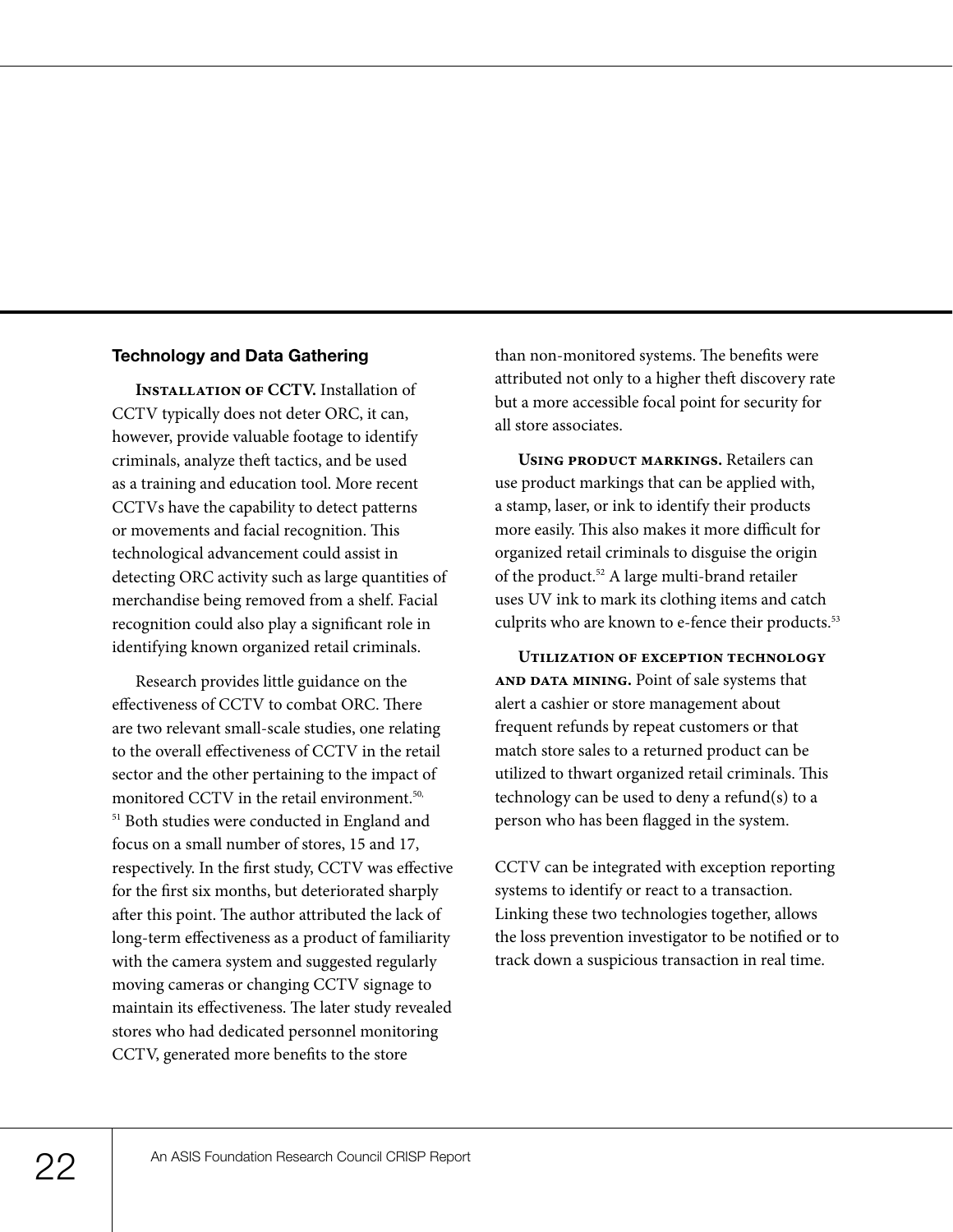**Using EAS.** Introduced into the retail industry in the late 1960's, EAS is now ubiquitous in retail. However, there is no research available on its effectiveness on ORC. One extensive analysis on EAS related to shoplifting, indicated that EAS has been and continues to be an effective anti-shoplifting tool.<sup>54</sup> A more recent study refuted this position finding EAS did not reduce item loss, however, the author stopped short of declaring EAS ineffective.<sup>55</sup> The author concluded EAS to be a situational tool that optimally provides protection for certain items in select stores. The author recommended the following for EAS:

Use stable and reliable data of sustained, significant rate and volume of specific item loss to identify source-tagging product candidates.

There should be evidence-based establishment of self-use shoplifting as the prime item loss cause. Video review and staff surveys can provide systematic insight.

There should be strong evidence that the item is being shoplifted chain-wide, rather than being limited to a small percentage of stores.

Unambiguous and layered tag/EAS presence marketing protocols (signage and symbols) should be used to notify would-be shop thieves of EAS' presence.

- Tagging protocols, (placement, type, and frequency or ratio of tags per 10 units) should be standardized globally so that manufacturers have a single standard.
- Establish EAS alarm credibility by reducing non-theft related alarms through better store-level training, alarm tracking and exception system, and tag deactivation employee compliance discipline; as well as EAS live tag detection and deactivation technology improvement at the POS.
- EAS alarm response and receipt reconciliation needs to become prevalent and consistent to reinforce deterrence.
- EAS, like all other loss control systems and processes, should be rigorously field tested to establish its efficacy, optimal usage, adverse effects, and financial value.

Some retail loss prevention executives have questioned the effectiveness of EAS given its low level of execution at the store level in many retail operations. A recent brief on EAS suggested that when evaluating the effectiveness, one must know how it is being used in the field. Some questions to be asked include:

- What is the EAS pick rate in the realworld (how often the EAS alarm goes off when a tag goes through the antenna)?
- What is the response rate (how often an EAS alarm is responded to by an associate)?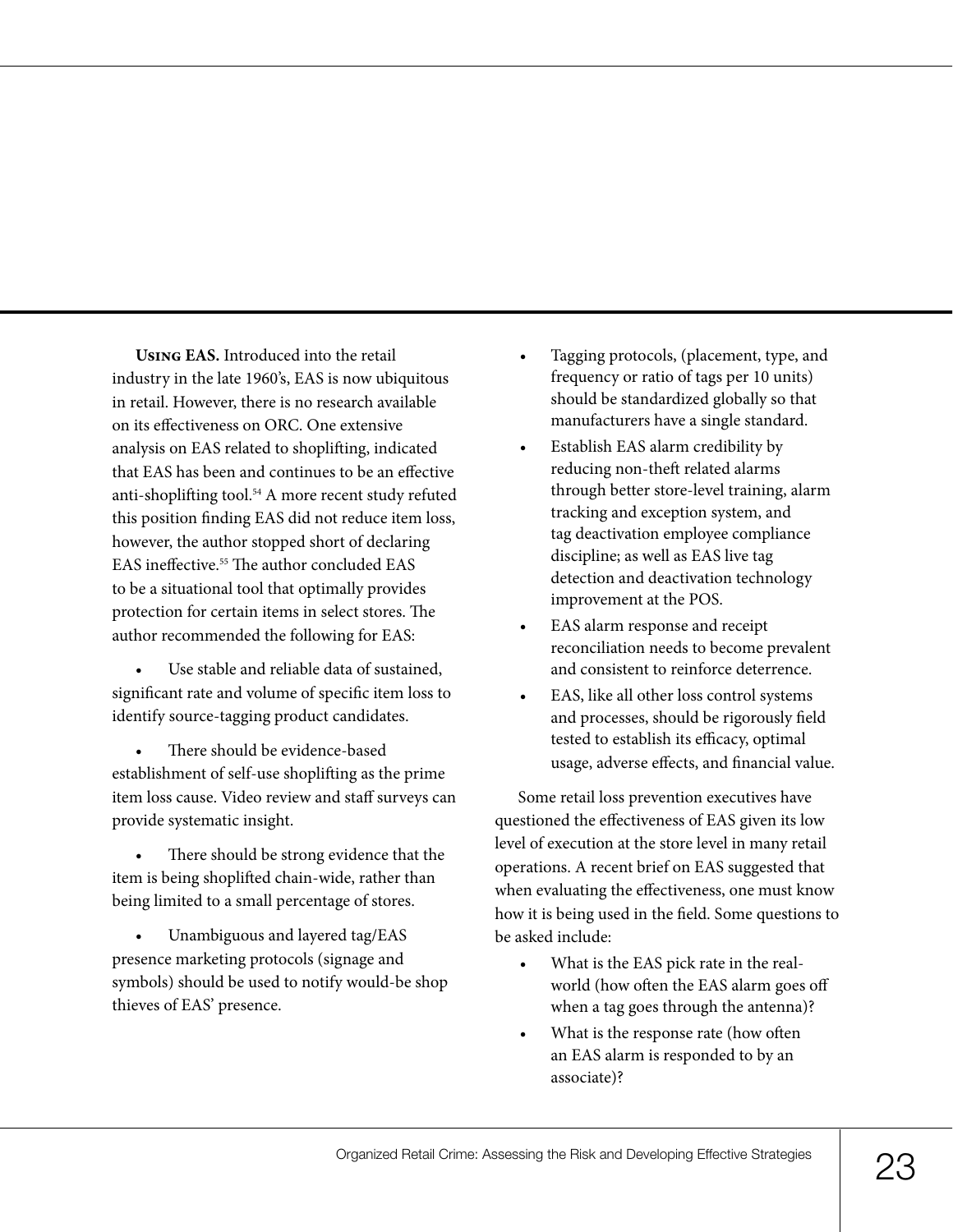- What is the response time to an EAS alarm at your front-end (time between alarm and contact with customer)?
- What is the quality of the response by an associate if they do respond? Do they check the merchandise to the receipt or follow your policies?
- How many false alarms do you have in your store?
- What is the cause of the false alarms?

**Attaching Ink or Mechanical Tags to Merchandise.** Attaching ink tags to merchandise acts as a benefit denial since the tag releases ink staining the product when tampered with. Advances in ink tags offer an electronic function as well to serve as an alarm. Mechanical devices can be used for smaller products, which require a specially designed tool to remove. Removing the tag without the designated tool is likely to cause cosmetic or mechanical damage to the product.

An evaluation of ink tags concluded that these tags may be more effective than EAS tags when used in the same retail environments.<sup>56</sup>

**Case Management Software.** Collecting incident data in one central database is valuable to understanding and solving ORC cases. Recent advances in case management systems enable the integration of video, reporting, analysis tools, and the ability to tie incidents together to identify suspects.<sup>57</sup>

#### **Communication and Partnerships**

The dynamics of ORC rings make it very challenging for an affected retailer to overcome the challenge. Communicating and partnering with law enforcement, other retailers, and retail industry associations to share information, collaborate in investigations, and identify trends is paramount in the fight against ORC. Additionally, intra-company communication can be a weapon to fight organized retail criminals. Retailers who have multiple stores spread over a geographical area can share descriptions of criminals and their modus operandi, recent theft activity, trends, and stolen merchandise.

Retailers in some areas have found it useful to establish same-day early warning detection systems whereby they notify one another about the presence of ORC rings, but there have been no formal evaluations of this practice.<sup>58</sup>

*"Retailers in some areas have found it useful to establish sameday early warning detection systems whereby they notify one another about the presence of ORC rings."*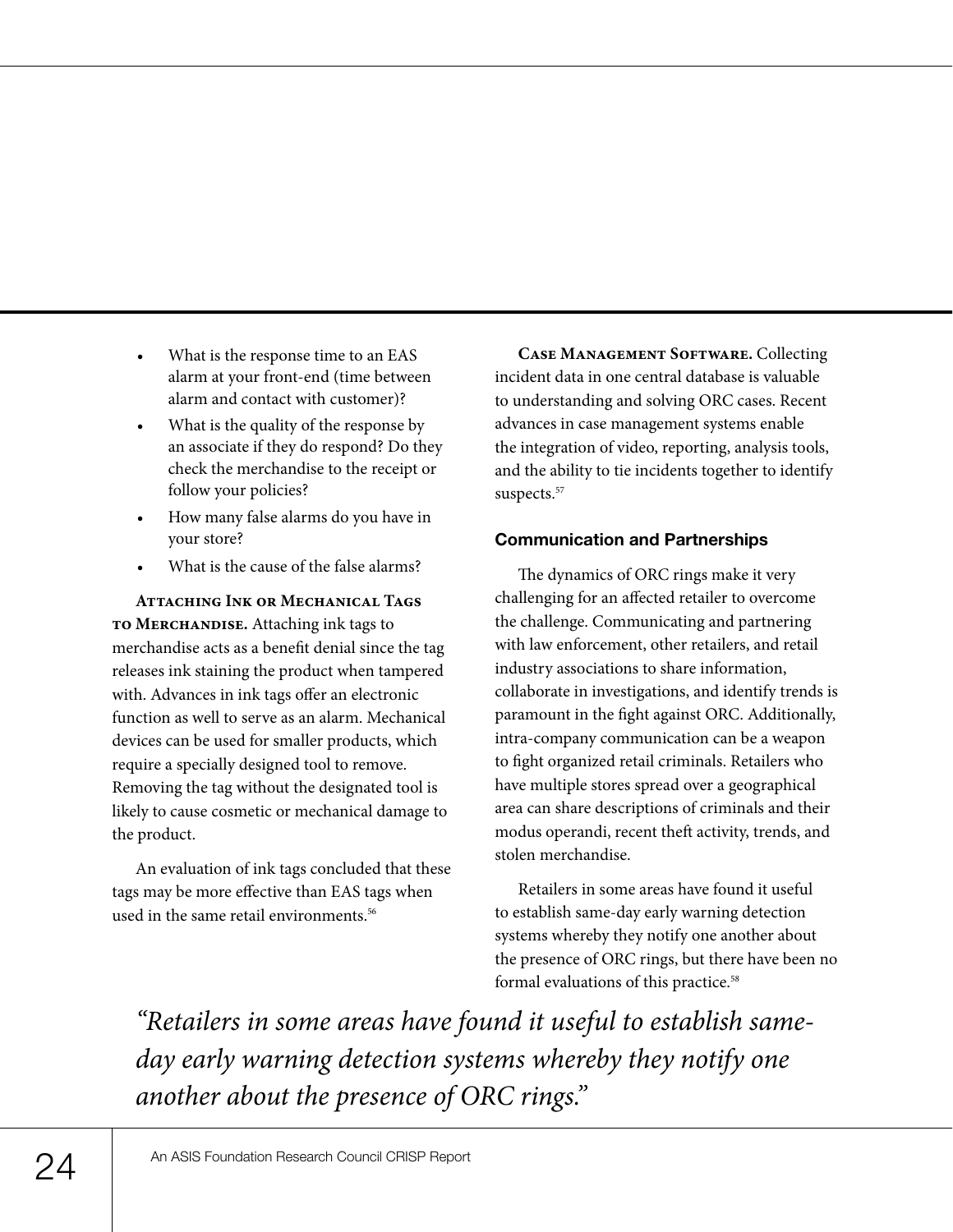The Coalition of Organized Retail Crime was established by a number of retail trade associations, manufacturers, and retailers to communicate and share information.<sup>59</sup> To date, there are 36 coalition members.

The Joint Organized Retail Crime Task Force was established by the NRF to develop standard training and awareness programs for retail loss prevention and law enforcement officers.<sup>60</sup> This partnership between retail industry associations, retailers, manufacturers, and law enforcement serves as a concentrated effort to identify, arrest, prosecute, and lobby for legislation against organized retail criminals.

Despite the lack of formal evaluations, there have been numerous investigations resulting in prosecutions linking ORC rings to multiple retailers. Sharing information through various modalities is an extremely powerful method to fight ORC.

#### **Legislative Initiatives**

The underlying impetus behind the push by industry associations for stronger legislation and criminal sanctions for ORC offenders lies in the belief that this will provide greater deterrence and result in lower incidents. Due to the weakness of current, traditional statutes focused on casual shoplifting, there is a good risk/reward ratio for the potential financial gain that can be achieved through ORC versus the potential sanction.

General deterrence is always a hard issue to predict since it requires not only severity, but also certainty and celerity. However, many loss prevention executives believe there is a specific deterrence effect in regards to ORC incidents by sentencing offenders to prison time. It is of value because it takes these particular offenders off the streets and makes them less likely to reoffend in the future.

Currently, there are three federal legislative initiatives aimed to prosecute ORC offenses. The three bills are the Organized Retail Crime Act of 2008, the E-Fencing Enforcement Act of 2008, and the Combating of Organized Retail Crime Act of 2008.

The Organized Retail Crime Act of 2008 defines ORC and for the first time makes it a federal crime. The bill would also establish that operation of auction sites could be considered "facilitation" of ORC unless the operator could show specific steps had been taken to ensure goods being sold were not obtained by theft or fraud. It would also require site operators to cooperate with retailers and police, and allow retailers to sue over the sale of stolen merchandise.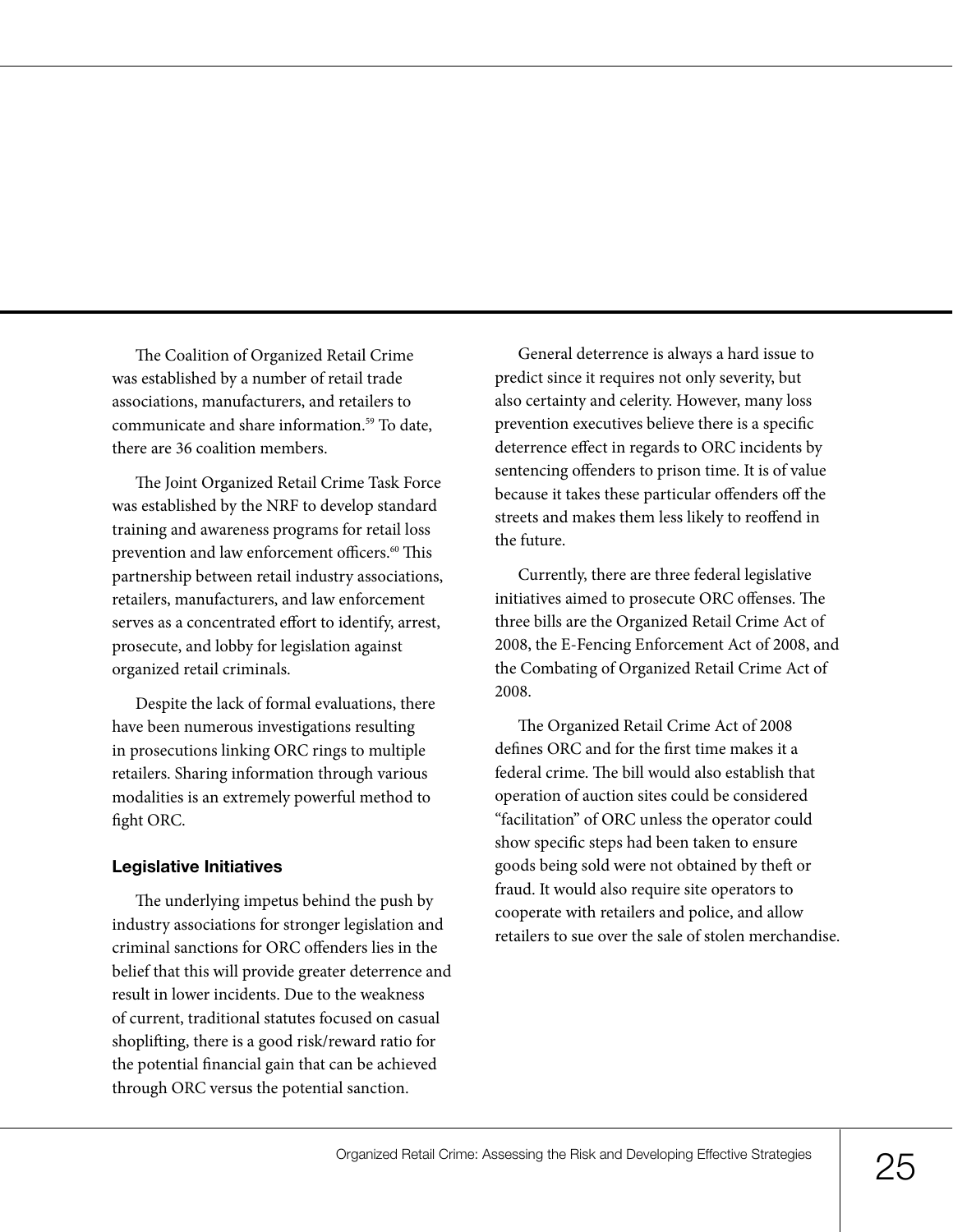The E-Fencing Enforcement Act of 2008 (H.R. 6713) would require online auction operators to retain information about high-volume sellers and provide that information to "a person with standing" once a valid police report is filed. The "person with standing" could be a retailer, if they filed a signed police report or a law enforcement officer once police have received a valid report.

The Combating Organized Retail Crime Act of 2008 would require enhanced sentencing guidelines for those engaged in ORC activities and require online marketplaces to retain certain information about high-volume sellers. It would also require physical and online marketplace operators to review the accounts of sellers engaged in possible criminal activity and file suspicious activity reports with the Attorney General, as well as require physical and online marketplace operators to suspend the activities of sellers when there is clear and convincing evidence that they are selling illegally-obtained goods.<sup>61</sup>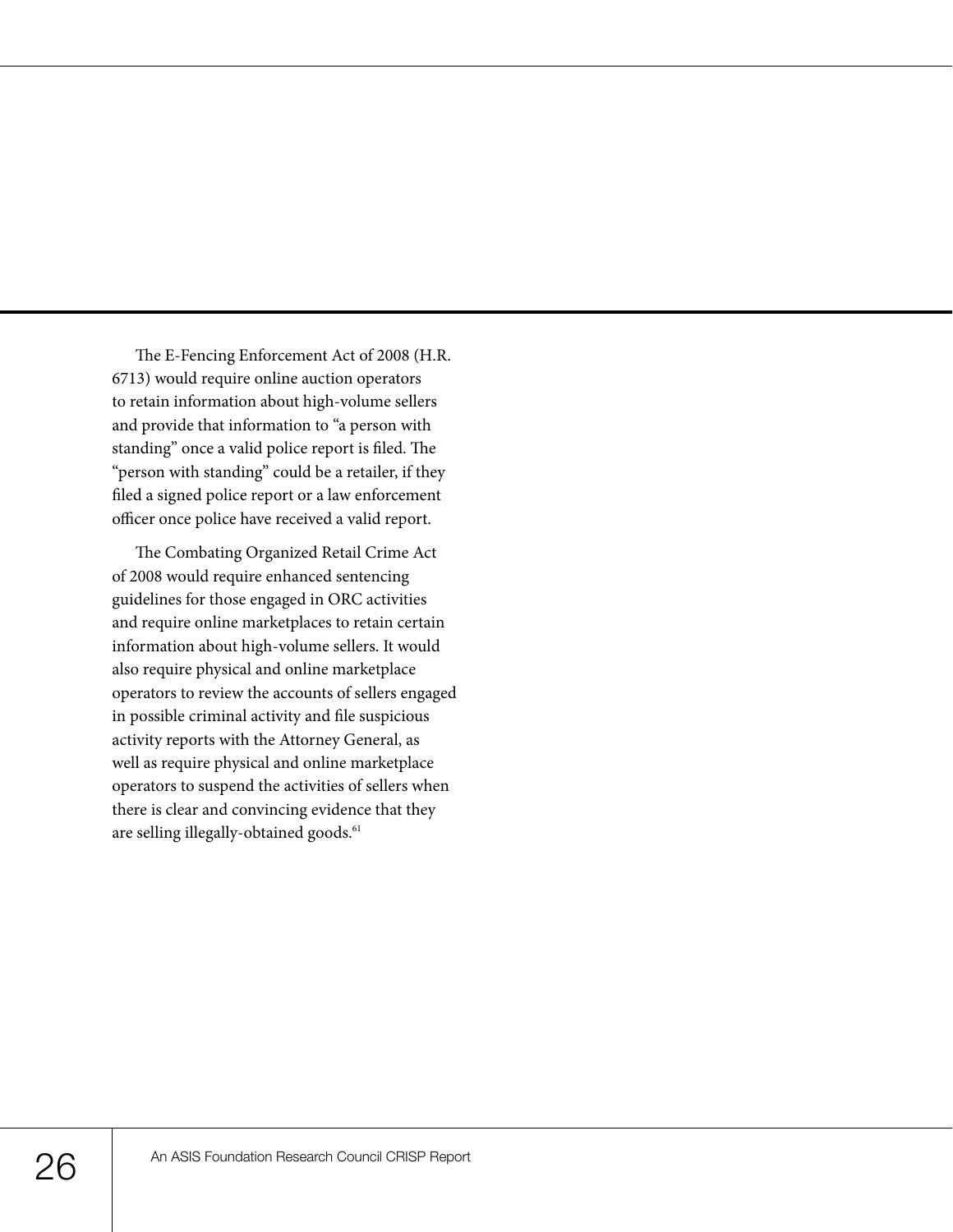## **Summary**

## **Need for Research**

TO SUMMARIZE THE MOST EFFECTIVE WAYS<br>to combat ORC, the acronym SPEED can<br>be used:<br>Share ORC information with other to combat ORC, the acronym SPEED can be used:

- Share ORC information with other retailers and ORC databases.
- Partner with local retailers, law enforcement, legislators, and industry associations to fight ORC.
- Evaluate current systems (CCTV, EAS) to ensure they are being fully utilized (placement of cameras, pick rates, alarm response).
- Educate associates on ORC crime rings, methods, trends, and hot products.
- Design out crime by working with manufacturers, store merchandisers, and store operations.

THERE ARE COUNTLESS ANECDOTAL<br>
ORGANIZED RETAIL CRIMES publicized in<br>
the media, trade journals, and within the<br>
retail loss prevention community. However, there organized retail crimes publicized in the media, trade journals, and within the is very little scientific study or research available. The detection, prevention, and punitive measures retailers, law enforcement, and legislative bodies put into place must be studied, documented, and researched to combat this growing problem. The following types of research are needed:

- Exhaustive research to determine the effectiveness of state and federal organized retail crime laws.
- Systematic scientific studies on organized retail criminals to include their methods, targets (both products and retail companies), make-up of their group, and flow of merchandise and money.
- Research to evaluate the effectiveness of retailers' efforts to curb ORC.
- Research that reveals the impact of ORC databases and information sharing networks.
- Validated surveys that delineate how retailers classify or attribute losses to ORC.

*"The detection, prevention, and punitive measures retailers, law enforcement, and legislative bodies put into place must be studied, documented, and researched to combat this growing problem."*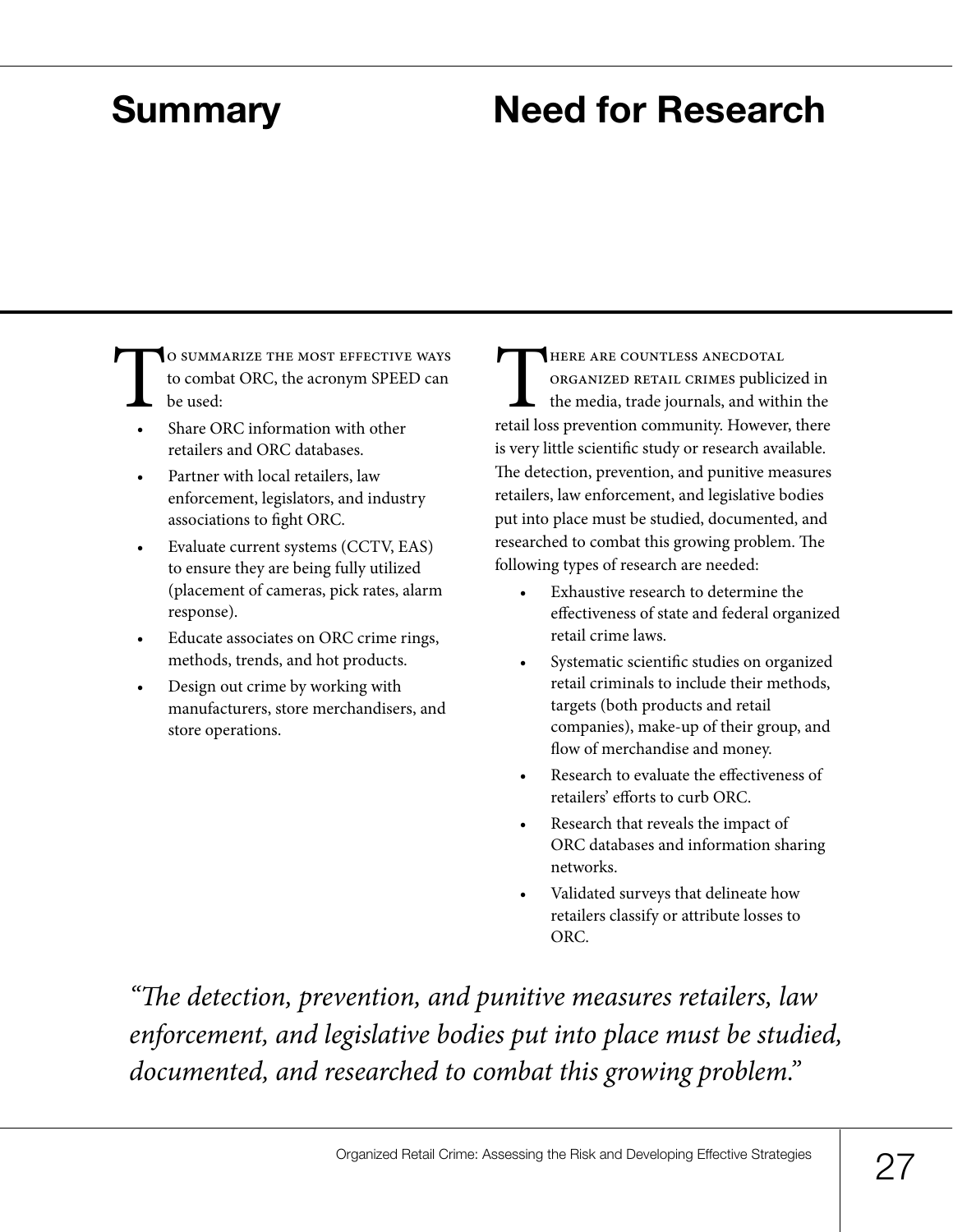### **References**

With this research available, retailers, retail industry associations, law enforcement, and legislators will be able to more adequately develop and implement measures to thwart organized retail criminals.

1. National Retail Federation 2008 Organized Retail Crime Survey, pg. 3

2. National Retail Federation. Retrieved on 8/13/2008 from *http://www.nrf.com/modules. php?name=News&op=viewlive&sp\_id=547*

3. Retailing: The fight against organized crime. Retrieved on 12/12/2007 from *http://www.peterhorn. dk/executivemagazine/stoppress/071211\_retailing\_the\_ fight\_against\_organized\_retail\_crime.asp*

4. Cho, D. (2001). A new formula for fraud; powdered mixes for infants a hot item on the black market. *The Washington Post*

5. National Retail Federation 2008 Organized Retail Crime Survey, pg. 3

6. Keane, A. G. (2005). Cargo security unlocked. *Traffic World*, 269(13), pg. 10

7. National Retail Federation 2008 Organized Retail Crime Survey, pg. 3

8. Clarke, R. (1999) *Hot Products: Understanding, anticipating, and reducing the demand for stolen goods*, pg. 2

9. Hayes, R (2005). Product Targeting. *Loss Prevention: Magazine*, pg. 84

10. Hayes, R. (2005). *Organized retail crime: Describing a major problem*. Gainesville, FL: Loss Prevention Research Council, pg. 18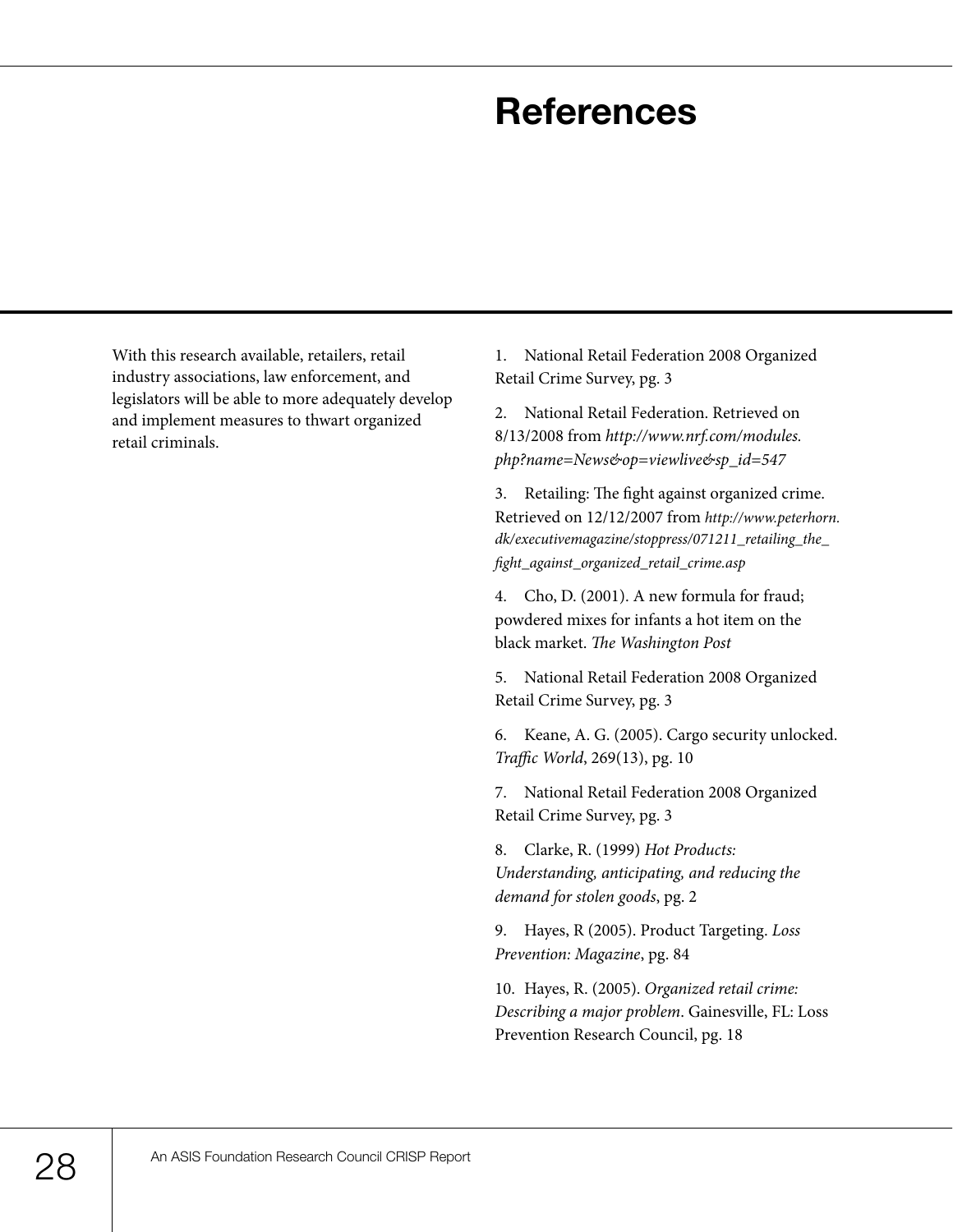11. Langhorst, K. F. (2005). A formula for fighting organized retail theft. *Loss Prevention: Magazine*, 4(1), pg. 24-25

12. Thuermer, K. (2007) *Security Management Retailers Against Crime*, pg. 52

13. Hayes, R. (2005). *Organized retail crime: Describing a major problem*. Gainesville, FL: Loss Prevention Research Council, pg.19

14. Hayes, R. (2005). *Organized retail crime: Describing a major problem*. Gainesville, FL: Loss Prevention Research Council.

15. Press, M., Erol, R., & Cooper, R. (2001). *Off the shelf: Design and retail crime*. London: Design Council, pg. 52

16. Press, M., Erol, R., & Cooper, R. (2001). *Off the shelf: Design and retail crime*. London: Design Council, pg. 56

17. Hollinger, R. C., & Dabney, D. (1994). Reducing shrinkage in the retail store: It's not just a job for the loss prevention department. *Security Journal*, 5, pg. 6

18. Hollinger, R. C., & Adams, A. (2007). *2006 national retail security survey: Final report*. Gainesville, FL: Department of Criminology, Law and Society, University of Florida, pg. 25

19. Hollinger, R. C., & Adams, A. (2007). *2006 national retail security survey: Final report.*  Gainesville, FL: Department of Criminology, Law and Society, University of Florida, pg. 25

20. Hollinger, R. C., & Dabney, D. (1994). Reducing shrinkage in the retail store: It's not just a job for the loss prevention department. *Security Journal*, 5, pg. 7

21. McTaggart, J. (2004). Stolen profits. *Progressive Grocer*, 83(11), pg. 34

22. Kelley, Ty (Unknown Date). *www.fmi.org/ docs/loss/ortonepager.pdf*

23. Stai, R. (2004). Counteracting theft and fraud: The applicability of RICO to organized retail crime. *Minnesota Law Review*, 88, pg. 1441

24. Talamo, J. (2007). Organized retail crime: Executing the ORC strategy. *Loss Prevention: Magazine*, 7(1), pg. 58

25. Trainum, J., Brown, N., & Smith, R., Jr. (1991). ROP-ing fences. *FBI Law Enforcement Bulletin*, 60(6), pg. 7

26. Johns, T., & Hayes, R. (2003). Behind the fence: Buying and selling stolen merchandise. *Security Journal*, 16(4), pg. 36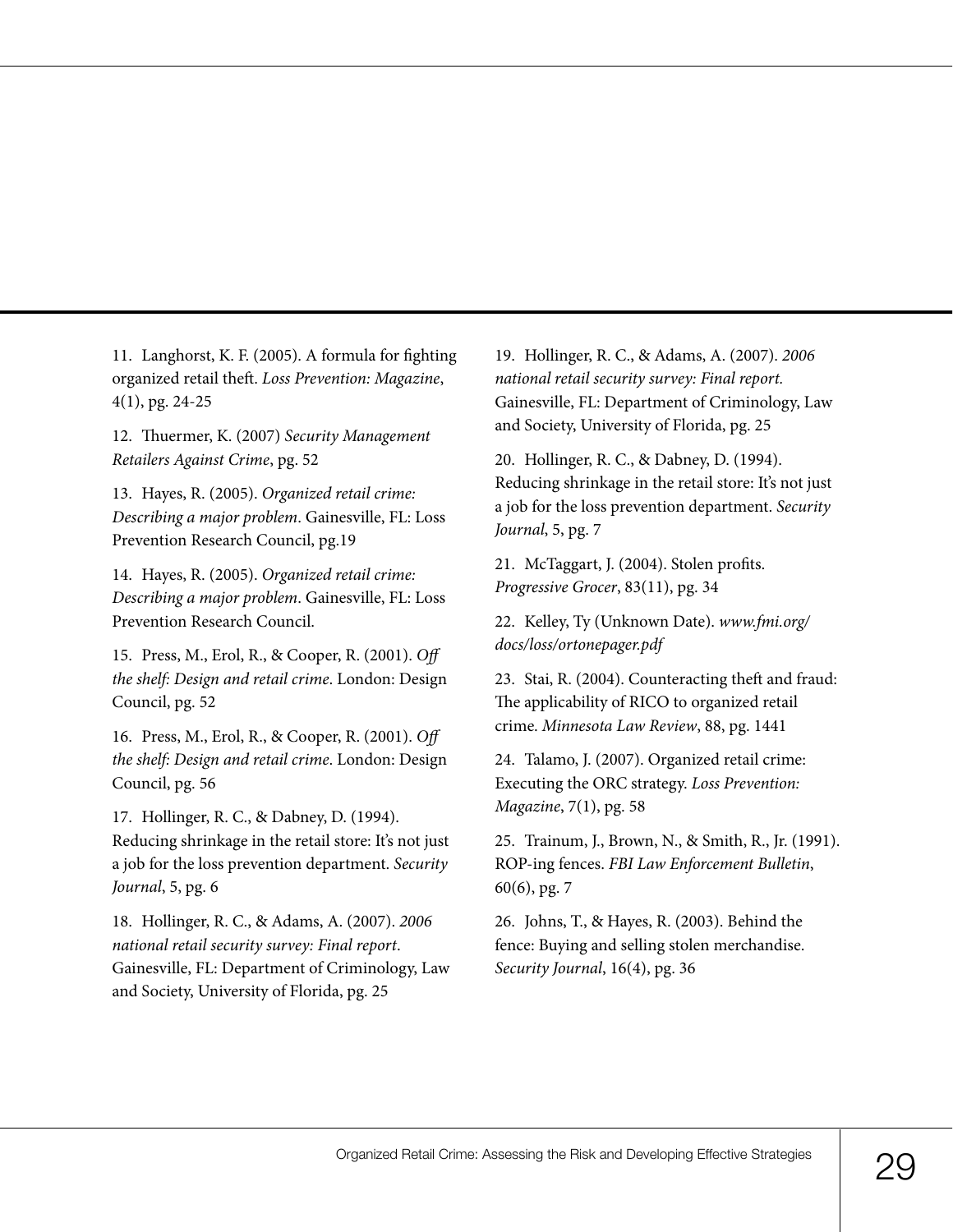27. Sutton, M., Johnston, K. & Lockwood, H. (1998). *Handling stolen goods and theft: A market reduction approach.* (Home Office Research Study; 178). London: Home Office Research and Statistics Directorate, pg. 34

28. Trainum, J., Brown, N., & Smith, R., Jr. (1991). ROP-ing fences. *FBI Law Enforcement Bulletin*, 60(6), pg. 7

29. Parks, L. (2008) LP Information: Uniting Against ORC, pg. 12

30. Talamo, J. (2007). Organized retail crime: Executing the ORC strategy. *Loss Prevention: The Magazine for LP Professionals*, 7(1), pg. 58

31. Thuermer, K. (2007) *Security Management Retailers Against Crime*, pg. 54

32. Miller, C. I. (2005). *Organized retail theft: Raising awareness, offering solutions*. Washington, DC: NRF Foundation, pg. 7

33. Olson, D. T. (2007). Financing terror. *FBI Law Enforcement Journal*, 76(2), pg. 3

34. Mayhew, C. (2001). *The detection and prevention of cargo theft.* (Trends & Issues in Crime and Criminal Justice; No. 214). Canberra: Australian Institute of Criminology, pg. 1

35. Russell, S. H. (2000). Logistics crime: Knowing and managing the risks of crime. *Air Force Journal of Logistics*, 24(1), pg. 20

36. Shackelford, S (2006). Retail Theft Databases. *Loss Prevention Magazine*, 5(2), pg. 52

37. McMillan, R. (2007). Data sharing boosts fight against organized retail theft. *http://www.cio. com/article/120705/Data\_Sharing\_Boosts\_Fight\_ Against\_Organized\_Retail\_Theft*

38. McMillan, R. (2007). Data sharing boosts fight against organized retail theft. *http://www.cio. com/article/120705/Data\_Sharing\_Boosts\_Fight\_ Against\_Organized\_Retail\_Theft*

39. McMillan, R. (2007). Data sharing boosts fight against organized retail theft. *http://www.cio. com/article/120705/Data\_Sharing\_Boosts\_Fight\_ Against\_Organized\_Retail\_Theft*

40. Johns, T. L., & Scicchitano, M. J. (2006). Research by retailers: Understanding loss and the effectiveness of loss prevention strategies. *Security Journal*, 19, pg. 218

41. Kitteringham, G (2008). Where criminals fear to tread. *Security Management*, pg. 64

42. Masuda, B. (1992). Displacement vs. diffusion of benefits and the reduction of inventory losses in a retail environment. *Security Journal,* 3, pg. 131

43. Palmer, W. (2005). Selling your proposal to senior executives. *Loss Prevention Magazine*, pg. 66

44. Palmer, W. (2004). What is security worth? *Security Management*, pg. 56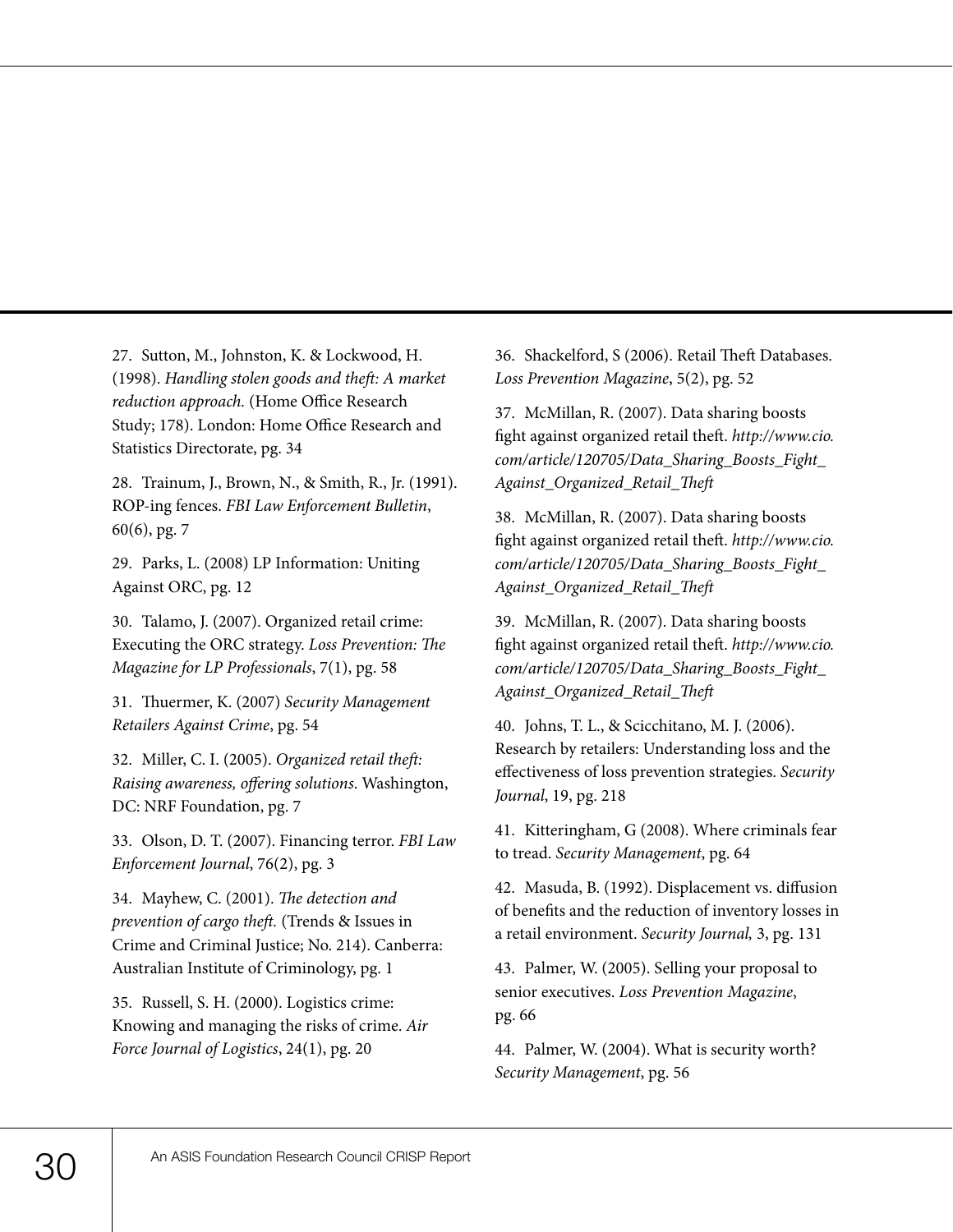45. Johns, T. L., & Scicchitano, M. J. (2006). Research by retailers: Understanding loss and the effectiveness of loss prevention strategies. *Security Journal*, 19, pg. 218

46. Felson, M., & Clarke, R. V. (Eds.) (1997). *Business and crime prevention*. Monsey, NY: Criminal Justice Press, pg. 90

47. Ekblom, P. (2005). Designing products against crime. In N. Tilley (Ed.), *Handbook of crime prevention and community safety*. Cullompton, UK: Willan, pg. 223

48. Press, M., Erol, R., & Cooper, R. (2001). *Off the shelf: Design and retail crime*. London: Design Council.

49. National Retail Federation 2008 Organized Retail Crime Survey, pg. 2

50. Beck, A., & Willis, A. (1999). Contextspecific measures of CCTV effectiveness in the retail sector. In K. Painter & N. Tilley (Eds.), *Surveillance of public space: CCTV, street lighting and crime prevention* (pp. 251-269). (Crime Prevention Studies; Vol. 10). Monsey, NY: Criminal Justice Press

51. Loveday, K., & Gill, M. (2004). The impact of monitored CCTV in a retail environment: What CCTV operators do and why. *Crime Prevention and Community Safety: An International Journal*, 6(3), pg. 43-55

52. Thuermer, K. (2007) *Security Management Retailers Against Crime*, pg. 55

53. Thuermer, K. (2007) Security Management Retailers Against Crime, pg. 55

54. DiLonardo, R. L. (1996). Defining and measuring the economic benefit of electronic article surveillance. *Security Journal*, 7, pg. 9

55. Hayes, R., & Blackwood, R. (2006). Evaluating the effects of EAS on product sales and loss: Results of a large-scale field experiment. *Security Journal*, 19, pg. 270

56. DiLonardo, R. L., and Clarke, R. V. (1996). Reducing the rewards of shoplifting: An evaluation of ink tags. *Security Journal,* 7, pg. 13

57. Clarke, R. V. (2003). *Shoplifting*. (Problem-Oriented Guides for Police; Problem-Specific Guides Series; No. 11). Washington, DC: U.S. Department of Justice, Office of Community Oriented Policing Services, pg. 27

58. Rogers, K., Guffey, B., & Markle, A. (2005). The retail loss prevention tool bag. *Security Technology & Design*, 15(2), pg. 24

59. Miller, C. I. (2005). *Organized retail theft: Raising awareness, offering solutions.* Washington, DC: NRF Foundation.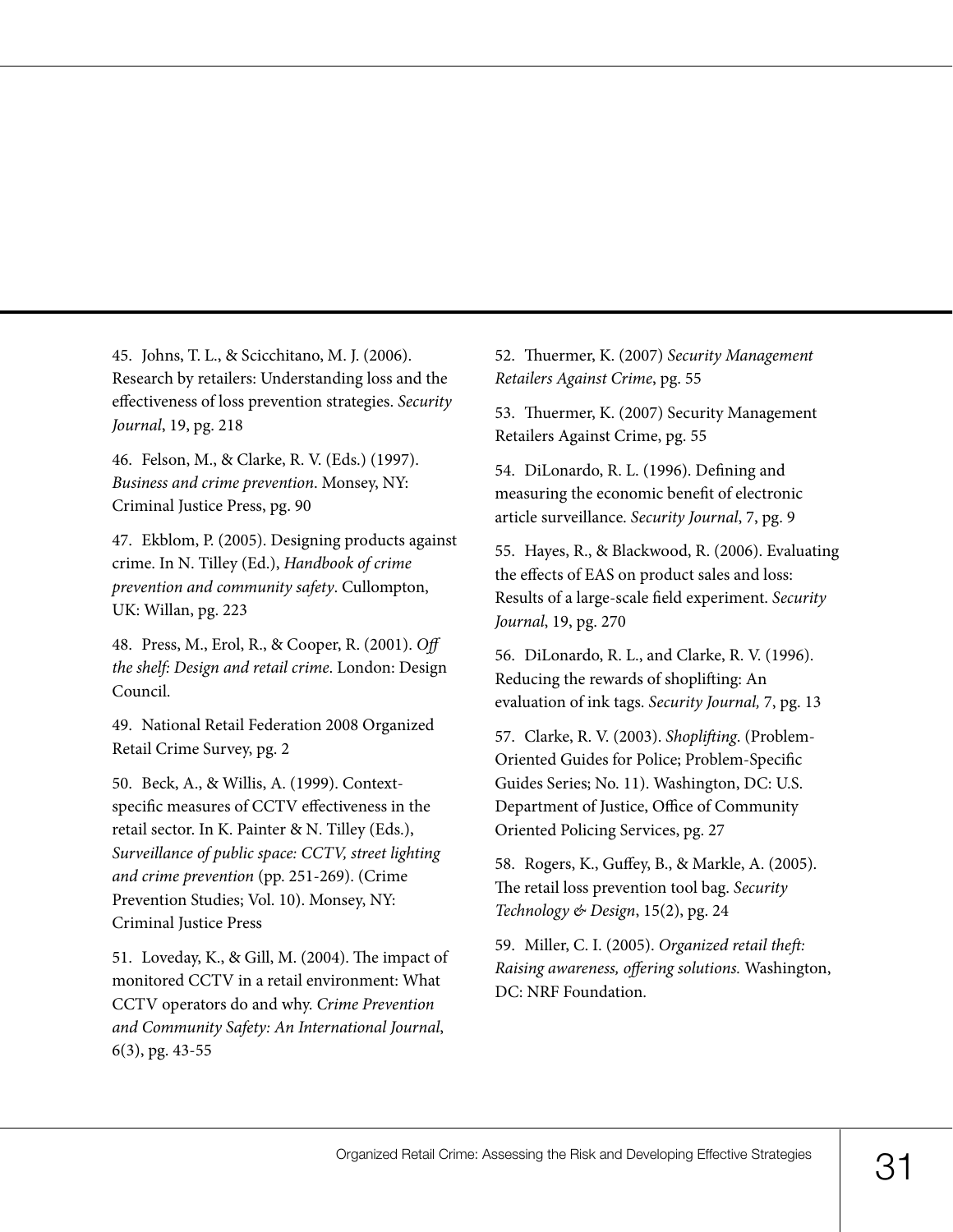60. Joint Organized Retail Crime Task Force. Retrieved January 18, 2008, from *http://www.nrf. com/modules.php?name=Committee&op=viewlive &sp\_id=90*

61. Organized Retail Crime. Retrieved on March 2, 2009 from *http://www.lpinformation.com/ Default.aspx?tabid=206*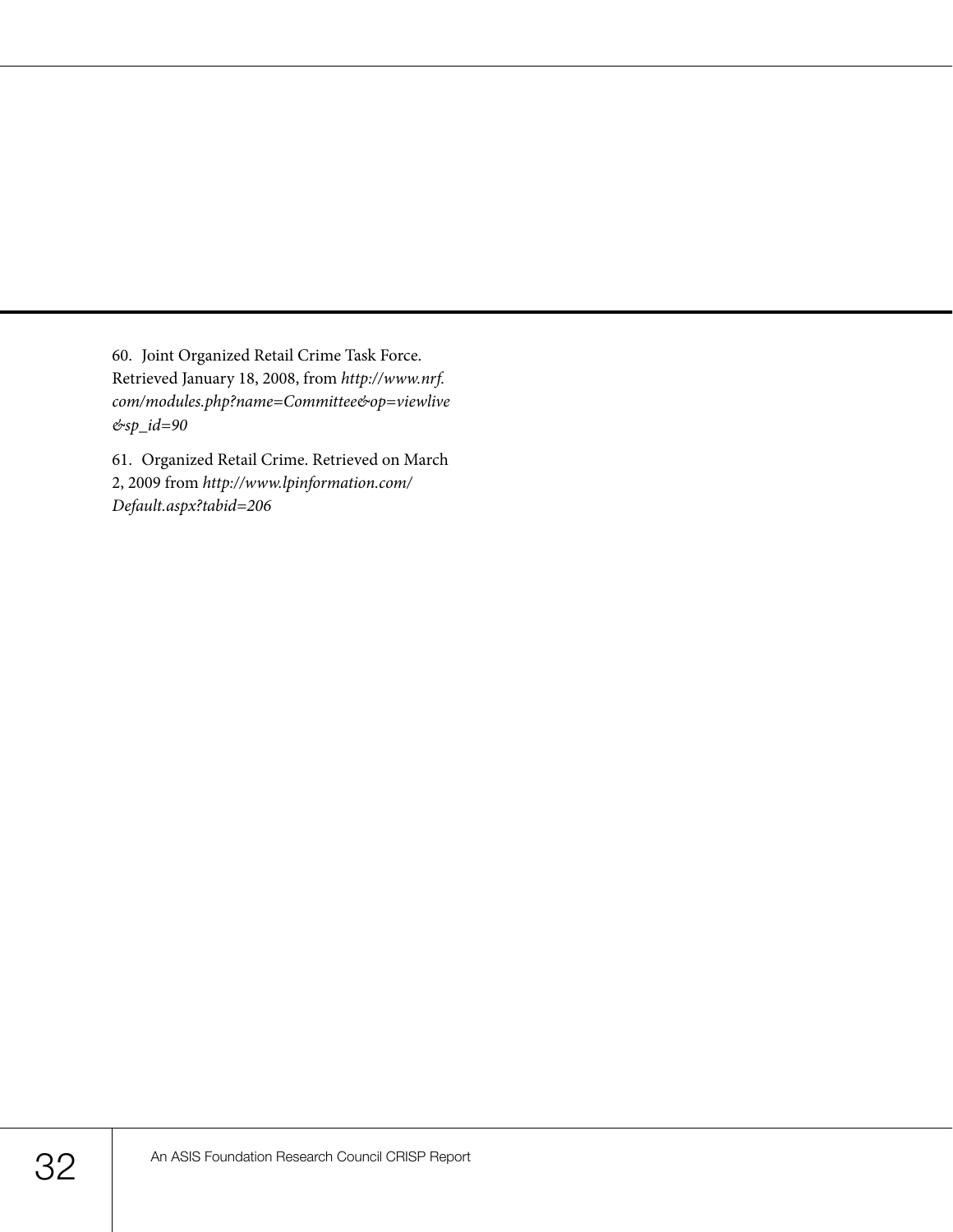### **Appendix A: List of Organized Retail Crime Resources**

**Law Enforcement Retail Partnership** *www.lerpnet.com*

**Coalition Against Organized Retail Crime** *www.stopretailcrime.com*

**International Council of Shopping Centers— Mall Security Organized Retail Crime Training Video**  *http://www.icsc.org/index.php* **Contact:** Jesse Tron **E-mail:** jtron@icsc.org **Phone:** (646) 728-3814

**National Retail Federation LP Information** *http://www.lpinformation.com/Default. aspx?tabid=206*

**Retail Industry Leader's Association** *www.rila.org*

**Food Marketing Institute** *http://www.fmi.org/loss/*

**ASIS International—Retail Loss Prevention Council** *http://www.asisonline.org/councils/RETS.xml*

#### **Organized Retail Crime Video Documentaries**

**MSNBC "Boosting for Billions"** *http://video.msn.com/video.aspx?mkt=en-*

*us&vid=8c4ef3b4-f7d6-406a-bb6e-7c8f0bf03fc2*

**ABC News—Retailer Zeroes in on 'Boosters'** *http://abcnews.go.com/video/playerIndex?id=6800217*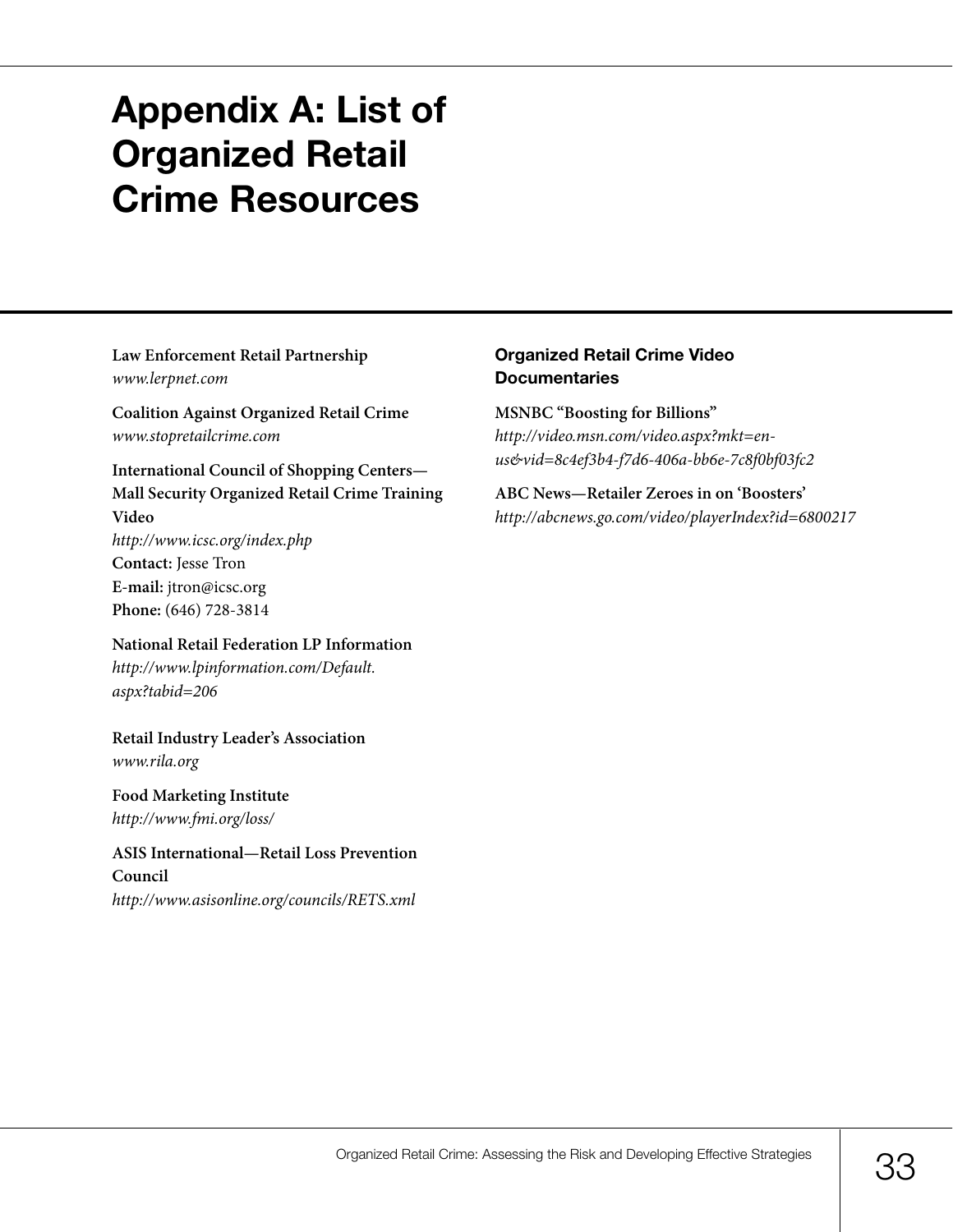### **Appendix B: Apprehension Form**

The Apprehension Form on the following page, is a data collection tool that can be used to provide analytics on external theft from retail stores. The information gathered from this form can greatly assist in preventing and detecting organized retail criminals.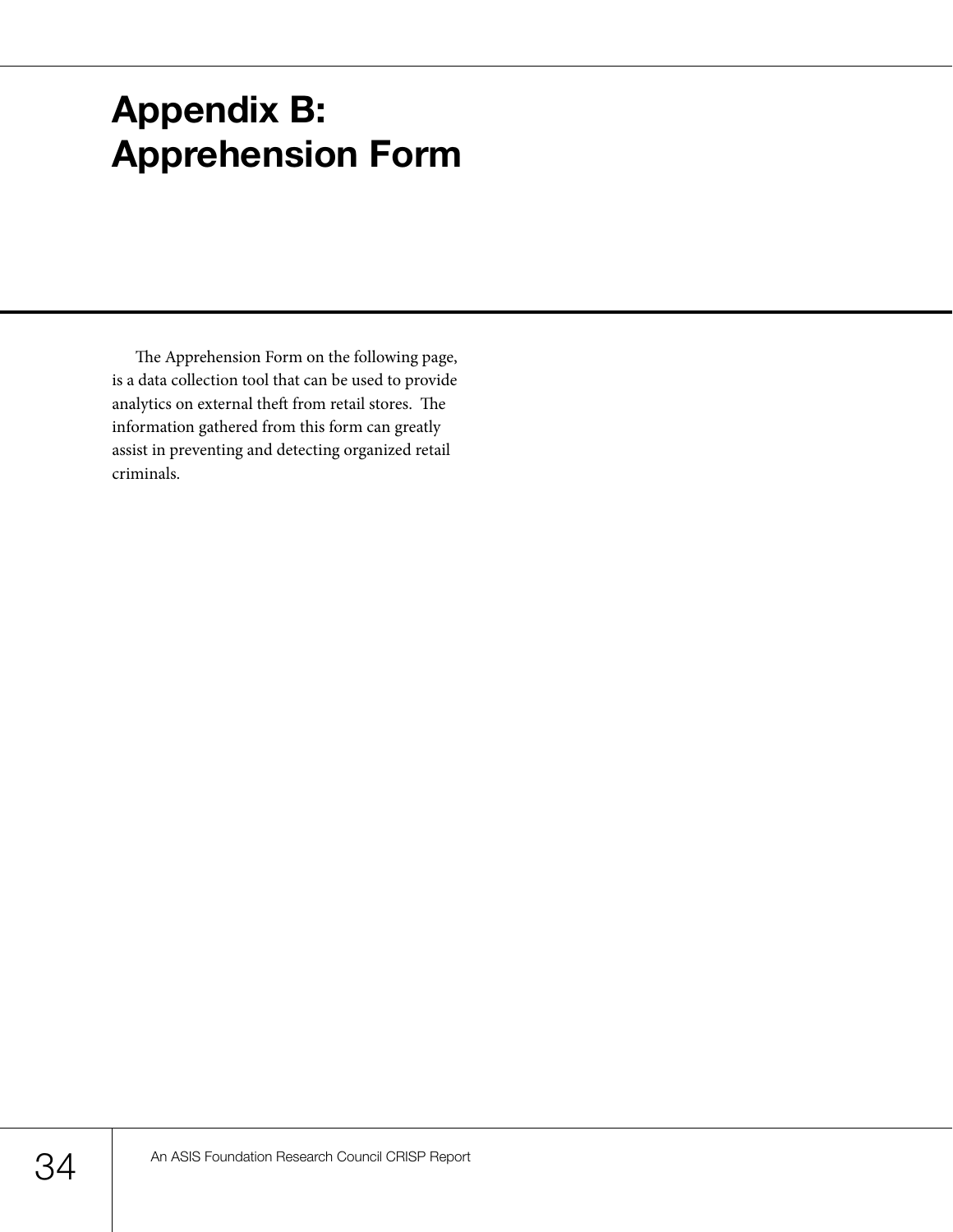| <b>Apprehension Form</b>                                                                                                                                    |                      |                                   |                     |                   |  |  |  |  |
|-------------------------------------------------------------------------------------------------------------------------------------------------------------|----------------------|-----------------------------------|---------------------|-------------------|--|--|--|--|
| Interview conducted by:                                                                                                                                     |                      | Contact Number:                   |                     |                   |  |  |  |  |
| Position:                                                                                                                                                   | Time:                | Date:                             | Interview location: |                   |  |  |  |  |
| Incident Background:                                                                                                                                        |                      |                                   |                     |                   |  |  |  |  |
|                                                                                                                                                             |                      |                                   |                     |                   |  |  |  |  |
|                                                                                                                                                             |                      |                                   |                     |                   |  |  |  |  |
| Store #:                                                                                                                                                    | District #:          | Region#                           | Incident Date:      | Time of Incident: |  |  |  |  |
| Type of product stolen:                                                                                                                                     |                      | Retail Value:                     |                     |                   |  |  |  |  |
| Was subject arrested? $\Box$ Yes $\Box$ no                                                                                                                  |                      | Police Incident #:                |                     |                   |  |  |  |  |
| Arresting Agency:                                                                                                                                           |                      | Arresting Officer:                |                     | Contact #:        |  |  |  |  |
|                                                                                                                                                             |                      |                                   |                     |                   |  |  |  |  |
|                                                                                                                                                             |                      |                                   |                     |                   |  |  |  |  |
| <b>Subject Information</b>                                                                                                                                  |                      |                                   |                     |                   |  |  |  |  |
| First Name:                                                                                                                                                 | Middle Name:         |                                   | Last Name:          |                   |  |  |  |  |
| AKA/Nick Name:                                                                                                                                              | DOB:                 | SSN:                              | Age:                | Sex:              |  |  |  |  |
| Address:                                                                                                                                                    |                      | City:                             | State:              | Zip:              |  |  |  |  |
| Home Phone:                                                                                                                                                 | Cell Phone:          |                                   | Pager:              |                   |  |  |  |  |
|                                                                                                                                                             |                      |                                   |                     |                   |  |  |  |  |
|                                                                                                                                                             |                      |                                   |                     |                   |  |  |  |  |
| Questions                                                                                                                                                   |                      |                                   |                     |                   |  |  |  |  |
| 1. Is shoplifting a source of income?                                                                                                                       | $\Box$ Yes $\Box$ No |                                   |                     |                   |  |  |  |  |
| 2. How long have you been shoplifting?                                                                                                                      |                      |                                   |                     |                   |  |  |  |  |
| 3. What do you do with the merchandise you shoplift? □ Sold to a fence □ Sold over the Internet □ Refund to retailer □ Sold at flea market □ Street □ Other |                      |                                   |                     |                   |  |  |  |  |
| 4. What type of merchandise do you usually shoplift?<br>Why?<br>5. What stores do you usually shoplift from?                                                |                      |                                   |                     |                   |  |  |  |  |
| 6. Is there a store you prefer to shoplift from? $\Box$ Yes $\Box$ No                                                                                       |                      | What stores do you avoid?<br>Why? | Why?                |                   |  |  |  |  |
| 7. How many stores in a day do you shoplift from?                                                                                                           |                      |                                   |                     |                   |  |  |  |  |
| 8. How many days a week do you shoplift?                                                                                                                    |                      |                                   |                     |                   |  |  |  |  |
| 9. How much do you steal each time?                                                                                                                         |                      |                                   |                     |                   |  |  |  |  |
| 10. How much money do you make?                                                                                                                             |                      |                                   |                     |                   |  |  |  |  |
| 11. What happens to the merchandise after you sell it?                                                                                                      |                      |                                   |                     |                   |  |  |  |  |
| 12. Are you told to steal specific merchandise? (If yes, what for?)                                                                                         |                      |                                   |                     |                   |  |  |  |  |
| 13. What is the name of the individual and/or business you sell your property to?                                                                           |                      |                                   |                     |                   |  |  |  |  |
| 14. How do you contact them?                                                                                                                                |                      |                                   |                     |                   |  |  |  |  |
| 15. Do they own or operate a business? $\Box$ Yes $\Box$ No $\Box$ Not sure                                                                                 |                      |                                   |                     |                   |  |  |  |  |
| 16. Where do you take the merchandise? □ Pawn shop □ Shipping agent □ Person/Business □ eBay Consignment Shop                                               |                      |                                   |                     |                   |  |  |  |  |
| 17. Does this individual know the property they are buying is stolen? $\Box$ Yes $\Box$ No $\Box$ Not sure                                                  |                      |                                   |                     |                   |  |  |  |  |
| 18. How long have you been taking merchandise to the person/business?<br>19. How were you introduced to this person/business?                               |                      |                                   |                     |                   |  |  |  |  |
| 20. How are you paid for your merchandise?                                                                                                                  |                      |                                   |                     |                   |  |  |  |  |
| 21. Why do you shoplift?                                                                                                                                    |                      |                                   |                     |                   |  |  |  |  |
| 22. Have you been arrested in the past ten years?<br>$\Box$ Yes $\Box$ No<br>If yes, how many times have you been arrested for retail theft?                |                      |                                   |                     |                   |  |  |  |  |
| 23. What other crimes have you served jail time for?                                                                                                        |                      |                                   |                     |                   |  |  |  |  |
| 24. Are you currently on probation?<br>$\Box$ Yes $\Box$ No                                                                                                 |                      |                                   |                     |                   |  |  |  |  |
| 25. How many people do you usually work with?                                                                                                               |                      |                                   |                     |                   |  |  |  |  |
| 26. Do you travel to different states to steal? $\Box$ Yes $\Box$ No                                                                                        |                      |                                   |                     |                   |  |  |  |  |
| 27. If so, what means do you use to travel? $\Box$ Rental car $\Box$ Personal Car $\Box$ Bus $\Box$ Air                                                     |                      |                                   |                     |                   |  |  |  |  |
| 28. How did you learn about this job?                                                                                                                       |                      |                                   |                     |                   |  |  |  |  |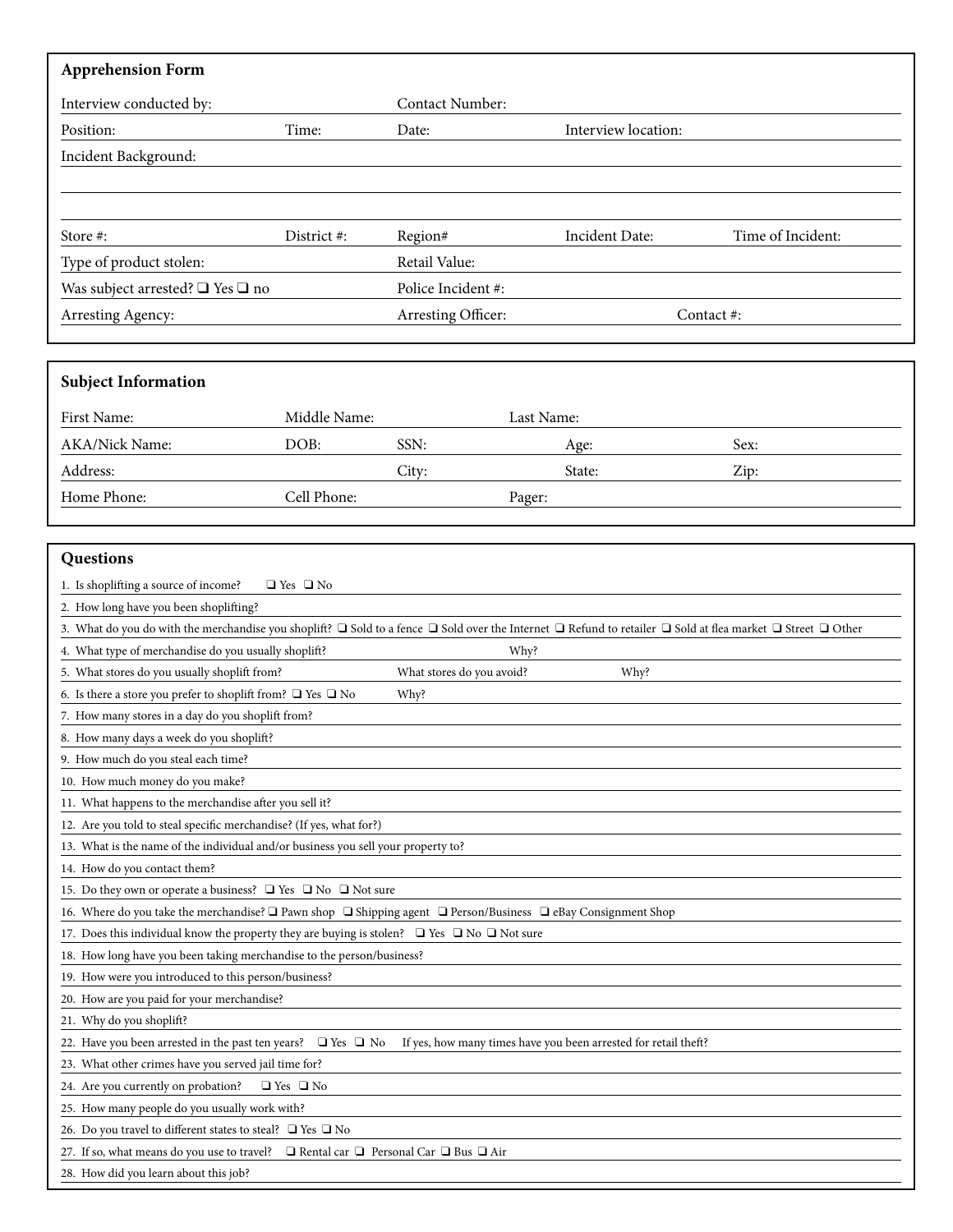## **Appendix C: Asking the Right Questions**

Gathering intelligence is the key to cracking suspected organized retail theft cases impacting your company. Listed below are some questions that need to be explored.

#### **Organized Retail Criminals**

- 1. How are they organized? How many levels are involved in the ring? Were they given a list of merchandise to steal? What other types of merchandise are other ORC members stealing? What is their legal status? Do they have a national/ international network?
- 2. Do they have prior criminal records? Are they listed in any retail theft databases?
- 3. How do they sell their stolen merchandise?

#### **Incidents**

- 1. What is the average value of stolen merchandise? Are larger quantities of merchandise or smaller more expensive items stolen? How do these items compare to your best selling products?
- 2. Were police notified? Were any security agencies, such as mall security, notified?
- 3. What items are being stolen? Where were they located in the store? What security features were associated with these products?
- 4. How many criminals were involved?
- 5. Did the organized retail crime involve:
	- Refunds
	- Gift cards
	- Robbery
	- **Burglary**
	- Bar Codes
	- Cargo Theft

#### **Locations/Times**

- 1. Are there certain retail areas (shopping mall, strip center, open-air retail environments) that are targeted more frequently? Is the crime occurring in the store, receiving area, or in transit? Are there any related crime patterns or trends in the area?
- 2. When are the ORC thefts occurring? Are there any day, week, or seasonal patterns?
- 3. Was a new shipment of products recently shipped or placed on shelves?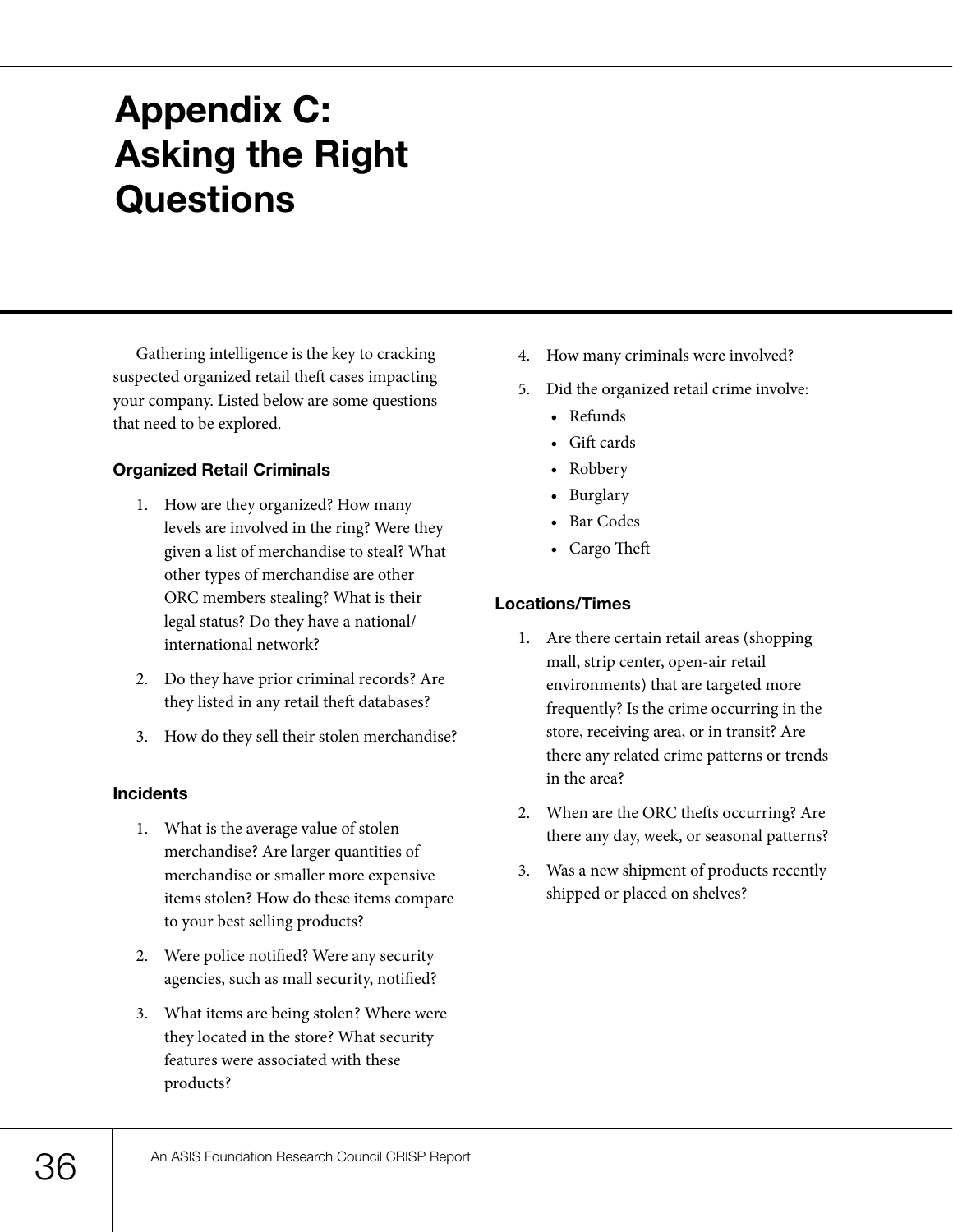#### **Store Layout and Security Measures**

- 1. How many entrances and exits does the store(s) have? Is there natural surveillance available for store associates (lower shelves, no hidden areas)?
- 2. How many of the same items were stolen?
- 3. Did the store have closed circuit television (CCTV)? If so, is there viewable footage of the crime? If not, do nearby stores or facilities have exterior CCTV?
- 4. Was the merchandise equipped with any security features such as ink tags, spider wraps, or electronic article surveillance?
- 5. Where there store detectives or security guards present?

#### **Staffing**

- 1. What is the turnover ratio in the affected stores compared to other stores in the company?
- 2. Is there a higher percentage of part-time or weekend associates in the affected stores?

#### **Current Responses**

- 1. What have other retailers with similar products done to combat ORC? What security measures have they put in place?
- 2. How do police currently handle organized retail crime cases?
- 3. Are there any local or state laws pertaining to ORC? How are prosecutors handling ORC cases? If not charged under an ORC statute, are they charged under a shoplifting or RICO crime? What type of punishment are offenders receiving?
- 4. Are there any local retail associations involved with ORC initiatives?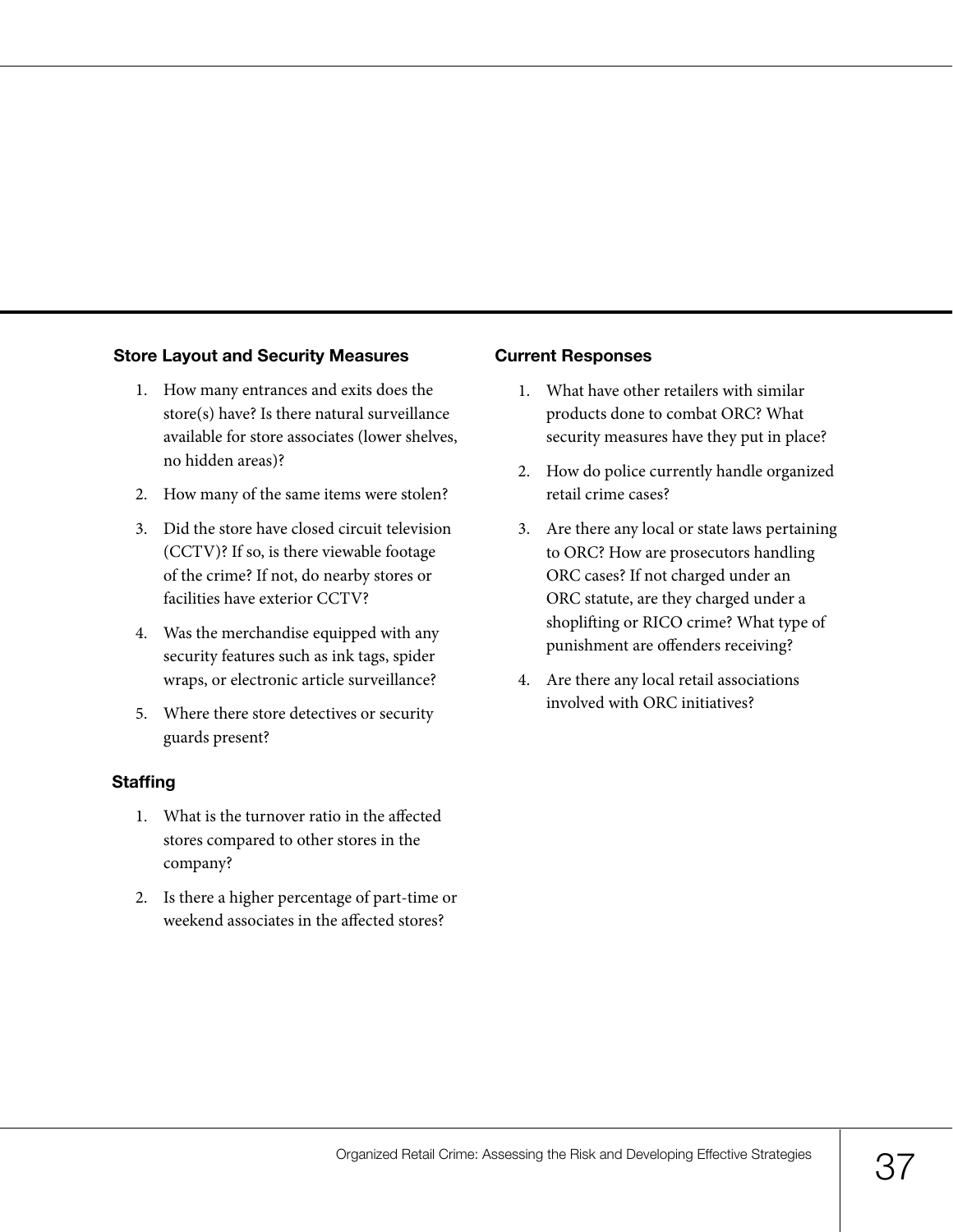## **Appendix D: Shoplifting and ORC Legislation**

The shoplifting and organized retail crime legislative spreadsheet on the following page, provides a listing of states that have enacted or that have pending legislation on laws related to shoplifting and organized retail crime. This spreadsheet can be used to navigate to state specific laws.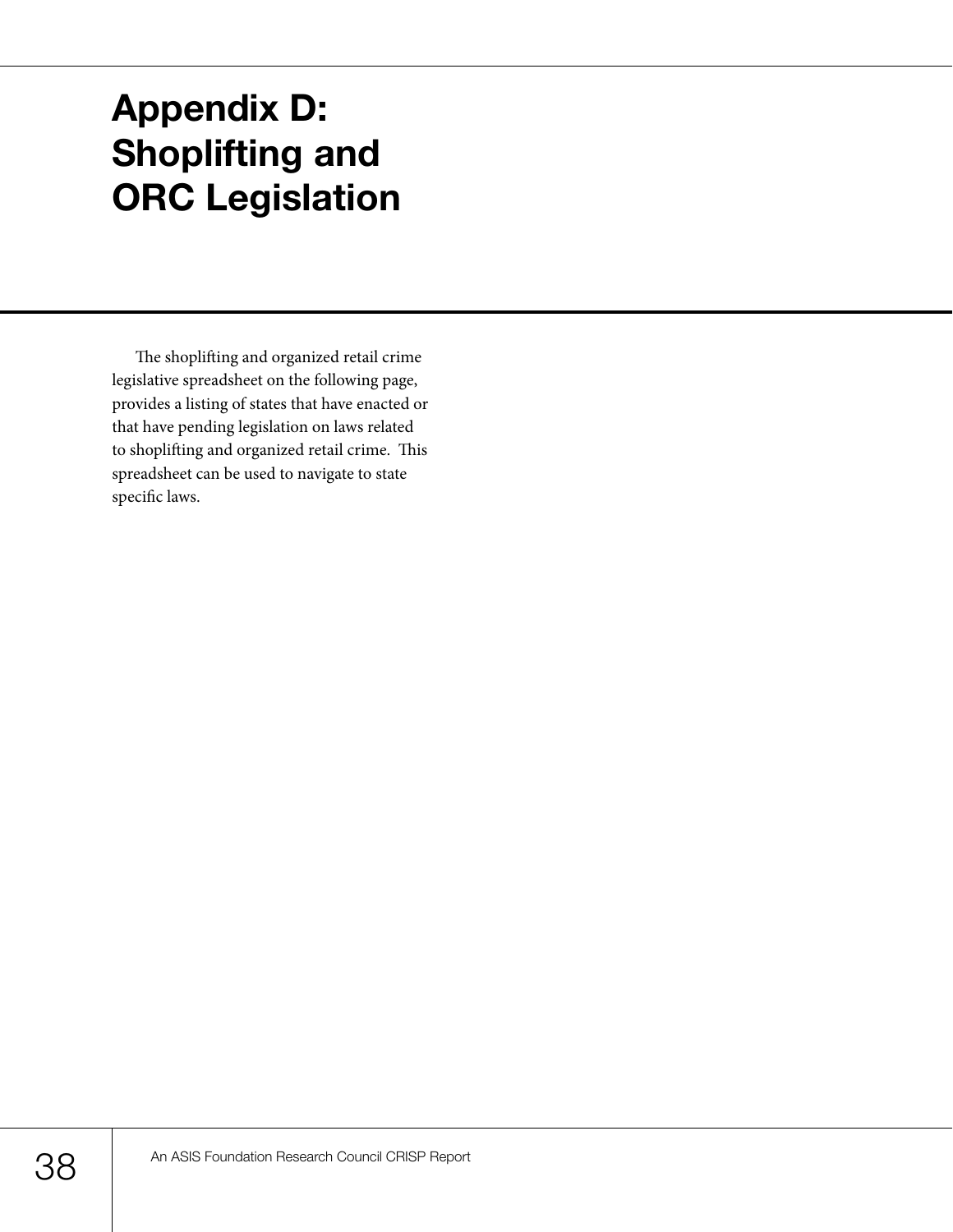- **ORCTF** = ORC Task Force **TDD** = Theft Detection Devices **T3E** = Theft From 3 Establishments **R&C** = Receiving & Concealing **SSP** = Selling Stolen Property **FTL** = Felony Theft Level
- **ORC** = Organized Retail Crime **EE** = Theft Using Emergency Exits **X** = Bill Has Passed **TWIR**= Theft With Intent To Resell **PCA** = Pattern Of Criminal Activity **Por P09** = Bill Is Pending Or Proposed **TBIJ** = Theft By Internet Jurisdiction **TTF**= Third Theft Felony **XP** = Enhancing Existing Law **FM** = Flea Market **BR-UPC** = Bogus Receipts & UPC Labels

| X<br>P09<br>500<br>X<br>\$<br>\$<br>P09<br>500<br>$\pmb{\mathsf{x}}$<br>X<br>$\pmb{\mathsf{X}}$<br>\$<br>X<br>X<br>X<br>1,000<br>x<br>X<br>\$<br>х<br>х<br>х<br>500<br>P<br>X<br>\$<br>P <sub>09</sub><br>X<br>400<br>\$<br>х<br>х<br>x<br>х<br>x<br>500<br>$\pmb{\mathsf{X}}$<br>\$<br>P<br>$\pmb{\mathsf{x}}$<br>P09<br>1,000<br>X<br>\$<br>x<br>х<br>х<br>х<br>1,000<br>х<br>х<br>$\pmb{\mathsf{x}}$<br>X<br>X<br>P09<br>X<br>$\pmb{\mathsf{x}}$<br>X<br>\$<br>300<br>x<br>P09<br>x<br>X<br>P09<br>x<br>\$<br>300<br>х<br>х<br>P09<br>\$<br>300<br>x<br>\$<br>х<br>х<br>x<br>1,000<br>X<br>\$<br>X<br>X<br>X<br>X<br>X<br>150<br>P09<br>х<br>x<br>x<br>ANY<br>X<br>X<br>X<br>X<br>\$<br>1,000<br>\$<br>х<br>х<br>х<br>х<br>x<br>1,000<br>\$<br>P09<br>X<br>X<br>300<br>Χ<br>\$<br>500<br>х<br>х<br>х<br>х<br>\$<br>P09<br>1,000<br>X<br>P09<br>\$<br>х<br>х<br>500<br>P09<br>\$<br>P09<br><b>P09</b><br>250<br>\$<br>х<br>х<br>1,000<br>P<br>\$<br>P09<br>P<br>X<br>P<br>500<br>\$<br>х<br>х<br>х<br>х<br>500<br>P<br>X<br>X<br>X<br>\$<br>500<br>\$<br>х<br>1,000<br>\$<br>500<br>\$<br>х<br>x<br>х<br>х<br>P <sub>09</sub><br>250<br>х<br>P<br>P09<br>X<br>X<br>X<br>X<br>X<br>\$<br>500<br>x<br>X<br>P<br>X<br>x<br>X<br>X<br>x<br>\$<br>250<br>\$<br>X<br>500<br>P09<br>P09<br>P <sub>09</sub><br>P09<br>P09<br>P09<br>P09<br>x<br>\$<br>1,000<br>$\pmb{\mathsf{X}}$<br>$\pmb{\mathsf{X}}$<br>X<br>$\pmb{\mathsf{X}}$<br>X<br>X<br>$\pmb{\mathsf{X}}$<br>X<br>\$<br>1,000<br>х<br>\$<br>500<br>X<br>P<br>\$<br>X<br>X<br>500<br>\$<br>х<br>х<br>500<br>\$<br>P09<br>X<br>750<br>X<br>X<br>\$<br>P09<br>x<br>х<br>x<br>2,000<br>$\pmb{\mathsf{x}}$<br>\$<br>X<br>500<br>х<br>х<br>\$<br>1,000<br>P09<br>\$<br>500<br>\$<br>х<br>х<br>500<br>x<br>P <sub>09</sub><br>x<br>X<br>x<br>x<br>x<br>x<br>\$<br>1,500<br>\$<br>X<br>X<br>1,000<br>x<br>\$<br>X<br>\$<br>Virginia<br>XP<br>x<br>P09<br>P09<br>x<br>X<br>x<br>x<br>$\pmb{\mathsf{x}}$<br>\$<br>X<br>X<br>P09<br>X<br>P09<br>$\pmb{\mathsf{x}}$<br>$\pmb{\mathsf{x}}$<br>X<br>$\pmb{\mathsf{x}}$<br>P09<br>\$<br>250<br>\$<br>X<br>X<br>$\pmb{\mathsf{x}}$<br>1,000<br>\$<br>x<br>2,500<br>Wisconsin<br>P09<br>P09<br>P09<br>$\pmb{\mathsf{x}}$<br>\$ | <b>State</b>      | <b>ORC</b> | <b>TWIR</b> | <b>TBIJ</b> | <b>FM</b> | <b>ORCTF</b> | T3E | <b>SSP</b> | EE | <b>PCA</b> | <b>TTF</b> | <b>BR/UPC</b> | <b>TDD</b> | <b>R&amp;C</b> | FTI. |
|------------------------------------------------------------------------------------------------------------------------------------------------------------------------------------------------------------------------------------------------------------------------------------------------------------------------------------------------------------------------------------------------------------------------------------------------------------------------------------------------------------------------------------------------------------------------------------------------------------------------------------------------------------------------------------------------------------------------------------------------------------------------------------------------------------------------------------------------------------------------------------------------------------------------------------------------------------------------------------------------------------------------------------------------------------------------------------------------------------------------------------------------------------------------------------------------------------------------------------------------------------------------------------------------------------------------------------------------------------------------------------------------------------------------------------------------------------------------------------------------------------------------------------------------------------------------------------------------------------------------------------------------------------------------------------------------------------------------------------------------------------------------------------------------------------------------------------------------------------------------------------------------------------------------------------------------------------------------------------------------------------------------------------------------------------------------------------------------------------------------------------------------------------------------------------------------------------------|-------------------|------------|-------------|-------------|-----------|--------------|-----|------------|----|------------|------------|---------------|------------|----------------|------|
| 900<br>200<br>250<br>1,000                                                                                                                                                                                                                                                                                                                                                                                                                                                                                                                                                                                                                                                                                                                                                                                                                                                                                                                                                                                                                                                                                                                                                                                                                                                                                                                                                                                                                                                                                                                                                                                                                                                                                                                                                                                                                                                                                                                                                                                                                                                                                                                                                                                       | Alabama           |            |             |             |           |              |     |            |    |            |            |               |            |                |      |
|                                                                                                                                                                                                                                                                                                                                                                                                                                                                                                                                                                                                                                                                                                                                                                                                                                                                                                                                                                                                                                                                                                                                                                                                                                                                                                                                                                                                                                                                                                                                                                                                                                                                                                                                                                                                                                                                                                                                                                                                                                                                                                                                                                                                                  | Alaska            |            |             |             |           |              |     |            |    |            |            |               |            |                |      |
|                                                                                                                                                                                                                                                                                                                                                                                                                                                                                                                                                                                                                                                                                                                                                                                                                                                                                                                                                                                                                                                                                                                                                                                                                                                                                                                                                                                                                                                                                                                                                                                                                                                                                                                                                                                                                                                                                                                                                                                                                                                                                                                                                                                                                  | Arizona           |            |             |             |           |              |     |            |    |            |            |               |            |                |      |
|                                                                                                                                                                                                                                                                                                                                                                                                                                                                                                                                                                                                                                                                                                                                                                                                                                                                                                                                                                                                                                                                                                                                                                                                                                                                                                                                                                                                                                                                                                                                                                                                                                                                                                                                                                                                                                                                                                                                                                                                                                                                                                                                                                                                                  | Arkansas          |            |             |             |           |              |     |            |    |            |            |               |            |                |      |
|                                                                                                                                                                                                                                                                                                                                                                                                                                                                                                                                                                                                                                                                                                                                                                                                                                                                                                                                                                                                                                                                                                                                                                                                                                                                                                                                                                                                                                                                                                                                                                                                                                                                                                                                                                                                                                                                                                                                                                                                                                                                                                                                                                                                                  | California        |            |             |             |           |              |     |            |    |            |            |               |            |                |      |
|                                                                                                                                                                                                                                                                                                                                                                                                                                                                                                                                                                                                                                                                                                                                                                                                                                                                                                                                                                                                                                                                                                                                                                                                                                                                                                                                                                                                                                                                                                                                                                                                                                                                                                                                                                                                                                                                                                                                                                                                                                                                                                                                                                                                                  | Colorado          |            |             |             |           |              |     |            |    |            |            |               |            |                |      |
|                                                                                                                                                                                                                                                                                                                                                                                                                                                                                                                                                                                                                                                                                                                                                                                                                                                                                                                                                                                                                                                                                                                                                                                                                                                                                                                                                                                                                                                                                                                                                                                                                                                                                                                                                                                                                                                                                                                                                                                                                                                                                                                                                                                                                  | Connecticut       |            |             |             |           |              |     |            |    |            |            |               |            |                |      |
|                                                                                                                                                                                                                                                                                                                                                                                                                                                                                                                                                                                                                                                                                                                                                                                                                                                                                                                                                                                                                                                                                                                                                                                                                                                                                                                                                                                                                                                                                                                                                                                                                                                                                                                                                                                                                                                                                                                                                                                                                                                                                                                                                                                                                  | Delaware          |            |             |             |           |              |     |            |    |            |            |               |            |                |      |
|                                                                                                                                                                                                                                                                                                                                                                                                                                                                                                                                                                                                                                                                                                                                                                                                                                                                                                                                                                                                                                                                                                                                                                                                                                                                                                                                                                                                                                                                                                                                                                                                                                                                                                                                                                                                                                                                                                                                                                                                                                                                                                                                                                                                                  | Florida           |            |             |             |           |              |     |            |    |            |            |               |            |                |      |
|                                                                                                                                                                                                                                                                                                                                                                                                                                                                                                                                                                                                                                                                                                                                                                                                                                                                                                                                                                                                                                                                                                                                                                                                                                                                                                                                                                                                                                                                                                                                                                                                                                                                                                                                                                                                                                                                                                                                                                                                                                                                                                                                                                                                                  | Georgia           |            |             |             |           |              |     |            |    |            |            |               |            |                |      |
|                                                                                                                                                                                                                                                                                                                                                                                                                                                                                                                                                                                                                                                                                                                                                                                                                                                                                                                                                                                                                                                                                                                                                                                                                                                                                                                                                                                                                                                                                                                                                                                                                                                                                                                                                                                                                                                                                                                                                                                                                                                                                                                                                                                                                  | Hawaii            |            |             |             |           |              |     |            |    |            |            |               |            |                |      |
|                                                                                                                                                                                                                                                                                                                                                                                                                                                                                                                                                                                                                                                                                                                                                                                                                                                                                                                                                                                                                                                                                                                                                                                                                                                                                                                                                                                                                                                                                                                                                                                                                                                                                                                                                                                                                                                                                                                                                                                                                                                                                                                                                                                                                  | Idaho             |            |             |             |           |              |     |            |    |            |            |               |            |                |      |
|                                                                                                                                                                                                                                                                                                                                                                                                                                                                                                                                                                                                                                                                                                                                                                                                                                                                                                                                                                                                                                                                                                                                                                                                                                                                                                                                                                                                                                                                                                                                                                                                                                                                                                                                                                                                                                                                                                                                                                                                                                                                                                                                                                                                                  | Illinois          |            |             |             |           |              |     |            |    |            |            |               |            |                |      |
|                                                                                                                                                                                                                                                                                                                                                                                                                                                                                                                                                                                                                                                                                                                                                                                                                                                                                                                                                                                                                                                                                                                                                                                                                                                                                                                                                                                                                                                                                                                                                                                                                                                                                                                                                                                                                                                                                                                                                                                                                                                                                                                                                                                                                  | Indiana           |            |             |             |           |              |     |            |    |            |            |               |            |                |      |
|                                                                                                                                                                                                                                                                                                                                                                                                                                                                                                                                                                                                                                                                                                                                                                                                                                                                                                                                                                                                                                                                                                                                                                                                                                                                                                                                                                                                                                                                                                                                                                                                                                                                                                                                                                                                                                                                                                                                                                                                                                                                                                                                                                                                                  | lowa              |            |             |             |           |              |     |            |    |            |            |               |            |                |      |
|                                                                                                                                                                                                                                                                                                                                                                                                                                                                                                                                                                                                                                                                                                                                                                                                                                                                                                                                                                                                                                                                                                                                                                                                                                                                                                                                                                                                                                                                                                                                                                                                                                                                                                                                                                                                                                                                                                                                                                                                                                                                                                                                                                                                                  | Kansas            |            |             |             |           |              |     |            |    |            |            |               |            |                |      |
|                                                                                                                                                                                                                                                                                                                                                                                                                                                                                                                                                                                                                                                                                                                                                                                                                                                                                                                                                                                                                                                                                                                                                                                                                                                                                                                                                                                                                                                                                                                                                                                                                                                                                                                                                                                                                                                                                                                                                                                                                                                                                                                                                                                                                  | Kentucky          |            |             |             |           |              |     |            |    |            |            |               |            |                |      |
|                                                                                                                                                                                                                                                                                                                                                                                                                                                                                                                                                                                                                                                                                                                                                                                                                                                                                                                                                                                                                                                                                                                                                                                                                                                                                                                                                                                                                                                                                                                                                                                                                                                                                                                                                                                                                                                                                                                                                                                                                                                                                                                                                                                                                  | Louisiana         |            |             |             |           |              |     |            |    |            |            |               |            |                |      |
|                                                                                                                                                                                                                                                                                                                                                                                                                                                                                                                                                                                                                                                                                                                                                                                                                                                                                                                                                                                                                                                                                                                                                                                                                                                                                                                                                                                                                                                                                                                                                                                                                                                                                                                                                                                                                                                                                                                                                                                                                                                                                                                                                                                                                  | Maine             |            |             |             |           |              |     |            |    |            |            |               |            |                |      |
|                                                                                                                                                                                                                                                                                                                                                                                                                                                                                                                                                                                                                                                                                                                                                                                                                                                                                                                                                                                                                                                                                                                                                                                                                                                                                                                                                                                                                                                                                                                                                                                                                                                                                                                                                                                                                                                                                                                                                                                                                                                                                                                                                                                                                  | Maryland          |            |             |             |           |              |     |            |    |            |            |               |            |                |      |
|                                                                                                                                                                                                                                                                                                                                                                                                                                                                                                                                                                                                                                                                                                                                                                                                                                                                                                                                                                                                                                                                                                                                                                                                                                                                                                                                                                                                                                                                                                                                                                                                                                                                                                                                                                                                                                                                                                                                                                                                                                                                                                                                                                                                                  | Massachusetts     |            |             |             |           |              |     |            |    |            |            |               |            |                |      |
|                                                                                                                                                                                                                                                                                                                                                                                                                                                                                                                                                                                                                                                                                                                                                                                                                                                                                                                                                                                                                                                                                                                                                                                                                                                                                                                                                                                                                                                                                                                                                                                                                                                                                                                                                                                                                                                                                                                                                                                                                                                                                                                                                                                                                  | Michigan          |            |             |             |           |              |     |            |    |            |            |               |            |                |      |
|                                                                                                                                                                                                                                                                                                                                                                                                                                                                                                                                                                                                                                                                                                                                                                                                                                                                                                                                                                                                                                                                                                                                                                                                                                                                                                                                                                                                                                                                                                                                                                                                                                                                                                                                                                                                                                                                                                                                                                                                                                                                                                                                                                                                                  | Minnesota         |            |             |             |           |              |     |            |    |            |            |               |            |                |      |
|                                                                                                                                                                                                                                                                                                                                                                                                                                                                                                                                                                                                                                                                                                                                                                                                                                                                                                                                                                                                                                                                                                                                                                                                                                                                                                                                                                                                                                                                                                                                                                                                                                                                                                                                                                                                                                                                                                                                                                                                                                                                                                                                                                                                                  | Mississippi       |            |             |             |           |              |     |            |    |            |            |               |            |                |      |
|                                                                                                                                                                                                                                                                                                                                                                                                                                                                                                                                                                                                                                                                                                                                                                                                                                                                                                                                                                                                                                                                                                                                                                                                                                                                                                                                                                                                                                                                                                                                                                                                                                                                                                                                                                                                                                                                                                                                                                                                                                                                                                                                                                                                                  | Missouri          |            |             |             |           |              |     |            |    |            |            |               |            |                |      |
|                                                                                                                                                                                                                                                                                                                                                                                                                                                                                                                                                                                                                                                                                                                                                                                                                                                                                                                                                                                                                                                                                                                                                                                                                                                                                                                                                                                                                                                                                                                                                                                                                                                                                                                                                                                                                                                                                                                                                                                                                                                                                                                                                                                                                  | Montana           |            |             |             |           |              |     |            |    |            |            |               |            |                |      |
|                                                                                                                                                                                                                                                                                                                                                                                                                                                                                                                                                                                                                                                                                                                                                                                                                                                                                                                                                                                                                                                                                                                                                                                                                                                                                                                                                                                                                                                                                                                                                                                                                                                                                                                                                                                                                                                                                                                                                                                                                                                                                                                                                                                                                  | Nebraska          |            |             |             |           |              |     |            |    |            |            |               |            |                |      |
|                                                                                                                                                                                                                                                                                                                                                                                                                                                                                                                                                                                                                                                                                                                                                                                                                                                                                                                                                                                                                                                                                                                                                                                                                                                                                                                                                                                                                                                                                                                                                                                                                                                                                                                                                                                                                                                                                                                                                                                                                                                                                                                                                                                                                  | Nevada            |            |             |             |           |              |     |            |    |            |            |               |            |                |      |
|                                                                                                                                                                                                                                                                                                                                                                                                                                                                                                                                                                                                                                                                                                                                                                                                                                                                                                                                                                                                                                                                                                                                                                                                                                                                                                                                                                                                                                                                                                                                                                                                                                                                                                                                                                                                                                                                                                                                                                                                                                                                                                                                                                                                                  | New Hampshire     |            |             |             |           |              |     |            |    |            |            |               |            |                |      |
|                                                                                                                                                                                                                                                                                                                                                                                                                                                                                                                                                                                                                                                                                                                                                                                                                                                                                                                                                                                                                                                                                                                                                                                                                                                                                                                                                                                                                                                                                                                                                                                                                                                                                                                                                                                                                                                                                                                                                                                                                                                                                                                                                                                                                  | New Jersey        |            |             |             |           |              |     |            |    |            |            |               |            |                |      |
|                                                                                                                                                                                                                                                                                                                                                                                                                                                                                                                                                                                                                                                                                                                                                                                                                                                                                                                                                                                                                                                                                                                                                                                                                                                                                                                                                                                                                                                                                                                                                                                                                                                                                                                                                                                                                                                                                                                                                                                                                                                                                                                                                                                                                  | <b>New Mexico</b> |            |             |             |           |              |     |            |    |            |            |               |            |                |      |
|                                                                                                                                                                                                                                                                                                                                                                                                                                                                                                                                                                                                                                                                                                                                                                                                                                                                                                                                                                                                                                                                                                                                                                                                                                                                                                                                                                                                                                                                                                                                                                                                                                                                                                                                                                                                                                                                                                                                                                                                                                                                                                                                                                                                                  | <b>New York</b>   |            |             |             |           |              |     |            |    |            |            |               |            |                |      |
|                                                                                                                                                                                                                                                                                                                                                                                                                                                                                                                                                                                                                                                                                                                                                                                                                                                                                                                                                                                                                                                                                                                                                                                                                                                                                                                                                                                                                                                                                                                                                                                                                                                                                                                                                                                                                                                                                                                                                                                                                                                                                                                                                                                                                  | North Carolina    |            |             |             |           |              |     |            |    |            |            |               |            |                |      |
|                                                                                                                                                                                                                                                                                                                                                                                                                                                                                                                                                                                                                                                                                                                                                                                                                                                                                                                                                                                                                                                                                                                                                                                                                                                                                                                                                                                                                                                                                                                                                                                                                                                                                                                                                                                                                                                                                                                                                                                                                                                                                                                                                                                                                  | North Dakota      |            |             |             |           |              |     |            |    |            |            |               |            |                |      |
|                                                                                                                                                                                                                                                                                                                                                                                                                                                                                                                                                                                                                                                                                                                                                                                                                                                                                                                                                                                                                                                                                                                                                                                                                                                                                                                                                                                                                                                                                                                                                                                                                                                                                                                                                                                                                                                                                                                                                                                                                                                                                                                                                                                                                  | Ohio              |            |             |             |           |              |     |            |    |            |            |               |            |                |      |
|                                                                                                                                                                                                                                                                                                                                                                                                                                                                                                                                                                                                                                                                                                                                                                                                                                                                                                                                                                                                                                                                                                                                                                                                                                                                                                                                                                                                                                                                                                                                                                                                                                                                                                                                                                                                                                                                                                                                                                                                                                                                                                                                                                                                                  | Oklahoma          |            |             |             |           |              |     |            |    |            |            |               |            |                |      |
|                                                                                                                                                                                                                                                                                                                                                                                                                                                                                                                                                                                                                                                                                                                                                                                                                                                                                                                                                                                                                                                                                                                                                                                                                                                                                                                                                                                                                                                                                                                                                                                                                                                                                                                                                                                                                                                                                                                                                                                                                                                                                                                                                                                                                  | Oregon            |            |             |             |           |              |     |            |    |            |            |               |            |                |      |
|                                                                                                                                                                                                                                                                                                                                                                                                                                                                                                                                                                                                                                                                                                                                                                                                                                                                                                                                                                                                                                                                                                                                                                                                                                                                                                                                                                                                                                                                                                                                                                                                                                                                                                                                                                                                                                                                                                                                                                                                                                                                                                                                                                                                                  | Pennsylvania      |            |             |             |           |              |     |            |    |            |            |               |            |                |      |
|                                                                                                                                                                                                                                                                                                                                                                                                                                                                                                                                                                                                                                                                                                                                                                                                                                                                                                                                                                                                                                                                                                                                                                                                                                                                                                                                                                                                                                                                                                                                                                                                                                                                                                                                                                                                                                                                                                                                                                                                                                                                                                                                                                                                                  | Rhode Island      |            |             |             |           |              |     |            |    |            |            |               |            |                |      |
|                                                                                                                                                                                                                                                                                                                                                                                                                                                                                                                                                                                                                                                                                                                                                                                                                                                                                                                                                                                                                                                                                                                                                                                                                                                                                                                                                                                                                                                                                                                                                                                                                                                                                                                                                                                                                                                                                                                                                                                                                                                                                                                                                                                                                  | South Carolina    |            |             |             |           |              |     |            |    |            |            |               |            |                |      |
|                                                                                                                                                                                                                                                                                                                                                                                                                                                                                                                                                                                                                                                                                                                                                                                                                                                                                                                                                                                                                                                                                                                                                                                                                                                                                                                                                                                                                                                                                                                                                                                                                                                                                                                                                                                                                                                                                                                                                                                                                                                                                                                                                                                                                  | South Dakota      |            |             |             |           |              |     |            |    |            |            |               |            |                |      |
|                                                                                                                                                                                                                                                                                                                                                                                                                                                                                                                                                                                                                                                                                                                                                                                                                                                                                                                                                                                                                                                                                                                                                                                                                                                                                                                                                                                                                                                                                                                                                                                                                                                                                                                                                                                                                                                                                                                                                                                                                                                                                                                                                                                                                  | Tennessee         |            |             |             |           |              |     |            |    |            |            |               |            |                |      |
|                                                                                                                                                                                                                                                                                                                                                                                                                                                                                                                                                                                                                                                                                                                                                                                                                                                                                                                                                                                                                                                                                                                                                                                                                                                                                                                                                                                                                                                                                                                                                                                                                                                                                                                                                                                                                                                                                                                                                                                                                                                                                                                                                                                                                  | Texas             |            |             |             |           |              |     |            |    |            |            |               |            |                |      |
|                                                                                                                                                                                                                                                                                                                                                                                                                                                                                                                                                                                                                                                                                                                                                                                                                                                                                                                                                                                                                                                                                                                                                                                                                                                                                                                                                                                                                                                                                                                                                                                                                                                                                                                                                                                                                                                                                                                                                                                                                                                                                                                                                                                                                  | Utah              |            |             |             |           |              |     |            |    |            |            |               |            |                |      |
|                                                                                                                                                                                                                                                                                                                                                                                                                                                                                                                                                                                                                                                                                                                                                                                                                                                                                                                                                                                                                                                                                                                                                                                                                                                                                                                                                                                                                                                                                                                                                                                                                                                                                                                                                                                                                                                                                                                                                                                                                                                                                                                                                                                                                  | Vermont           |            |             |             |           |              |     |            |    |            |            |               |            |                |      |
|                                                                                                                                                                                                                                                                                                                                                                                                                                                                                                                                                                                                                                                                                                                                                                                                                                                                                                                                                                                                                                                                                                                                                                                                                                                                                                                                                                                                                                                                                                                                                                                                                                                                                                                                                                                                                                                                                                                                                                                                                                                                                                                                                                                                                  |                   |            |             |             |           |              |     |            |    |            |            |               |            |                |      |
|                                                                                                                                                                                                                                                                                                                                                                                                                                                                                                                                                                                                                                                                                                                                                                                                                                                                                                                                                                                                                                                                                                                                                                                                                                                                                                                                                                                                                                                                                                                                                                                                                                                                                                                                                                                                                                                                                                                                                                                                                                                                                                                                                                                                                  | Washington        |            |             |             |           |              |     |            |    |            |            |               |            |                |      |
|                                                                                                                                                                                                                                                                                                                                                                                                                                                                                                                                                                                                                                                                                                                                                                                                                                                                                                                                                                                                                                                                                                                                                                                                                                                                                                                                                                                                                                                                                                                                                                                                                                                                                                                                                                                                                                                                                                                                                                                                                                                                                                                                                                                                                  | Washington DC     |            |             |             |           |              |     |            |    |            |            |               |            |                |      |
|                                                                                                                                                                                                                                                                                                                                                                                                                                                                                                                                                                                                                                                                                                                                                                                                                                                                                                                                                                                                                                                                                                                                                                                                                                                                                                                                                                                                                                                                                                                                                                                                                                                                                                                                                                                                                                                                                                                                                                                                                                                                                                                                                                                                                  | West Virginia     |            |             |             |           |              |     |            |    |            |            |               |            |                |      |
|                                                                                                                                                                                                                                                                                                                                                                                                                                                                                                                                                                                                                                                                                                                                                                                                                                                                                                                                                                                                                                                                                                                                                                                                                                                                                                                                                                                                                                                                                                                                                                                                                                                                                                                                                                                                                                                                                                                                                                                                                                                                                                                                                                                                                  |                   |            |             |             |           |              |     |            |    |            |            |               |            |                |      |
|                                                                                                                                                                                                                                                                                                                                                                                                                                                                                                                                                                                                                                                                                                                                                                                                                                                                                                                                                                                                                                                                                                                                                                                                                                                                                                                                                                                                                                                                                                                                                                                                                                                                                                                                                                                                                                                                                                                                                                                                                                                                                                                                                                                                                  | Wyoming           |            |             |             |           |              |     |            |    |            |            |               |            |                |      |
|                                                                                                                                                                                                                                                                                                                                                                                                                                                                                                                                                                                                                                                                                                                                                                                                                                                                                                                                                                                                                                                                                                                                                                                                                                                                                                                                                                                                                                                                                                                                                                                                                                                                                                                                                                                                                                                                                                                                                                                                                                                                                                                                                                                                                  | <b>FEDERAL</b>    | P          |             | P           |           |              |     |            |    |            |            |               |            |                |      |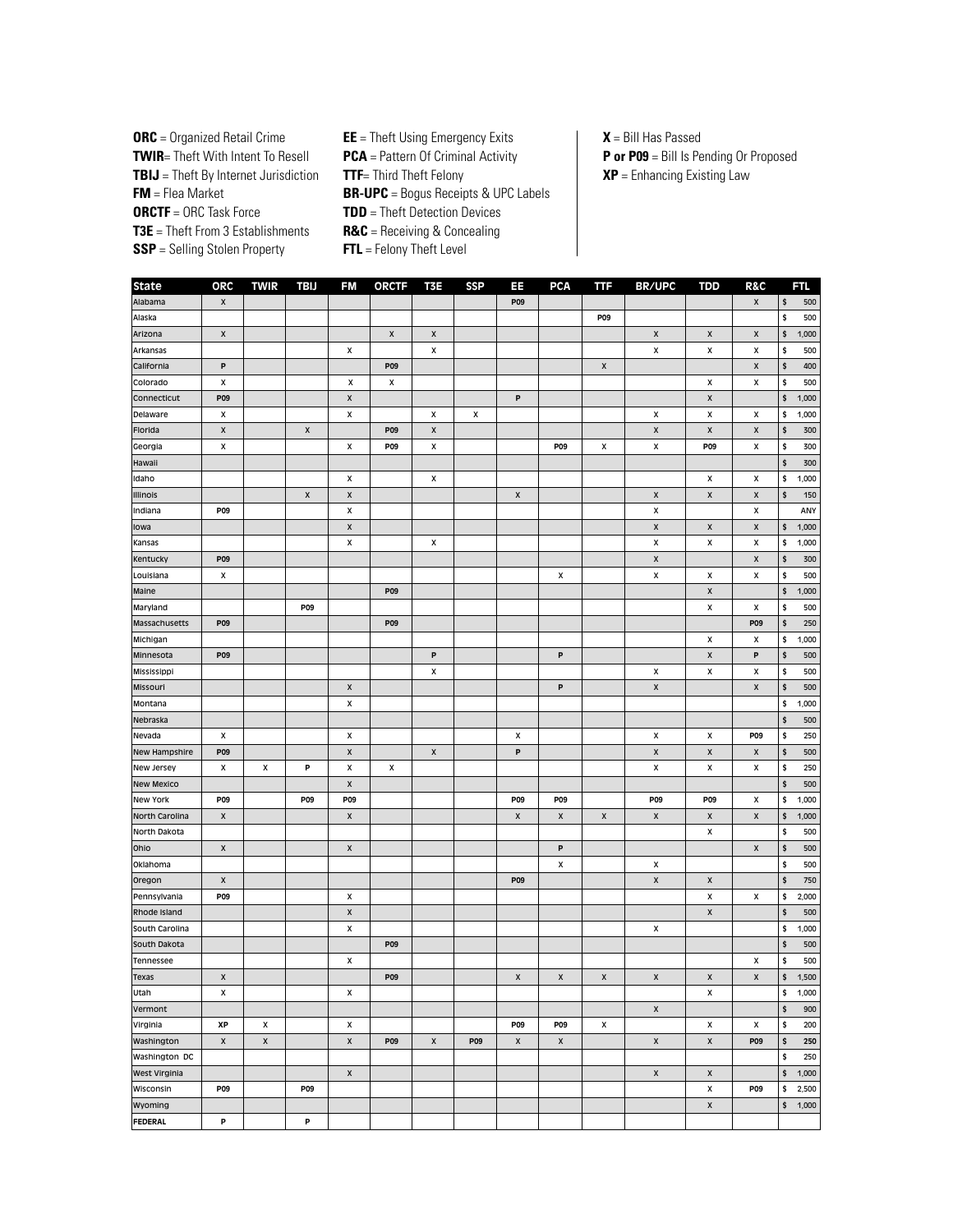### **About the Authors**

#### **Walter E. Palmer, CPP, CFI, CFE**

Walter E. Palmer, CPP, CFI, CFE is the founder and principal of PCG Solutions, a training, education, and consulting firm for the retail loss prevention industry. A frequent speaker and lecturer for industry events across the globe, Palmer is recognized as a thought-leader on retail loss prevention issues.

Prior to forming PCG Solutions, Palmer co-founded *Loss Prevention Magazine*, the leading publication in this segment with over 40,000 subscribers, and LPjobs.com, the leading job board for retail loss prevention.

Prior to his consulting work, he spent 16 years in the retail industry working in loss prevention, operations, finance, inventory control, and project management. During that time, he worked for Mercantile Department Stores, KB Toys, and most recently, as director of Loss Prevention for Babies R Us and Kids R Us.

Palmer earned a his Bachelor of Science degree from Eastern Kentucky University in 1986 majoring in security and loss prevention. He is a Certified Forensic Interviewer, Certified Fraud Examiner, and Certified Protection Professional. Palmer currently serves as an Adjunct Instructor for Eastern Kentucky University's Assets

Protection Program, on the Advisory Committee for the Center for Interviewer Standards & Assessment, and as a Contributing Editor for *Loss Prevention Magazine*.

He served as chair of the ASIS International Retail Loss Prevention Council from 2002 to 2003 and as vice-chair in 2001. Palmer was also a member of the APC III faculty from 2003 through 2006. He is a regular author and contributor for industry and mainstream media articles.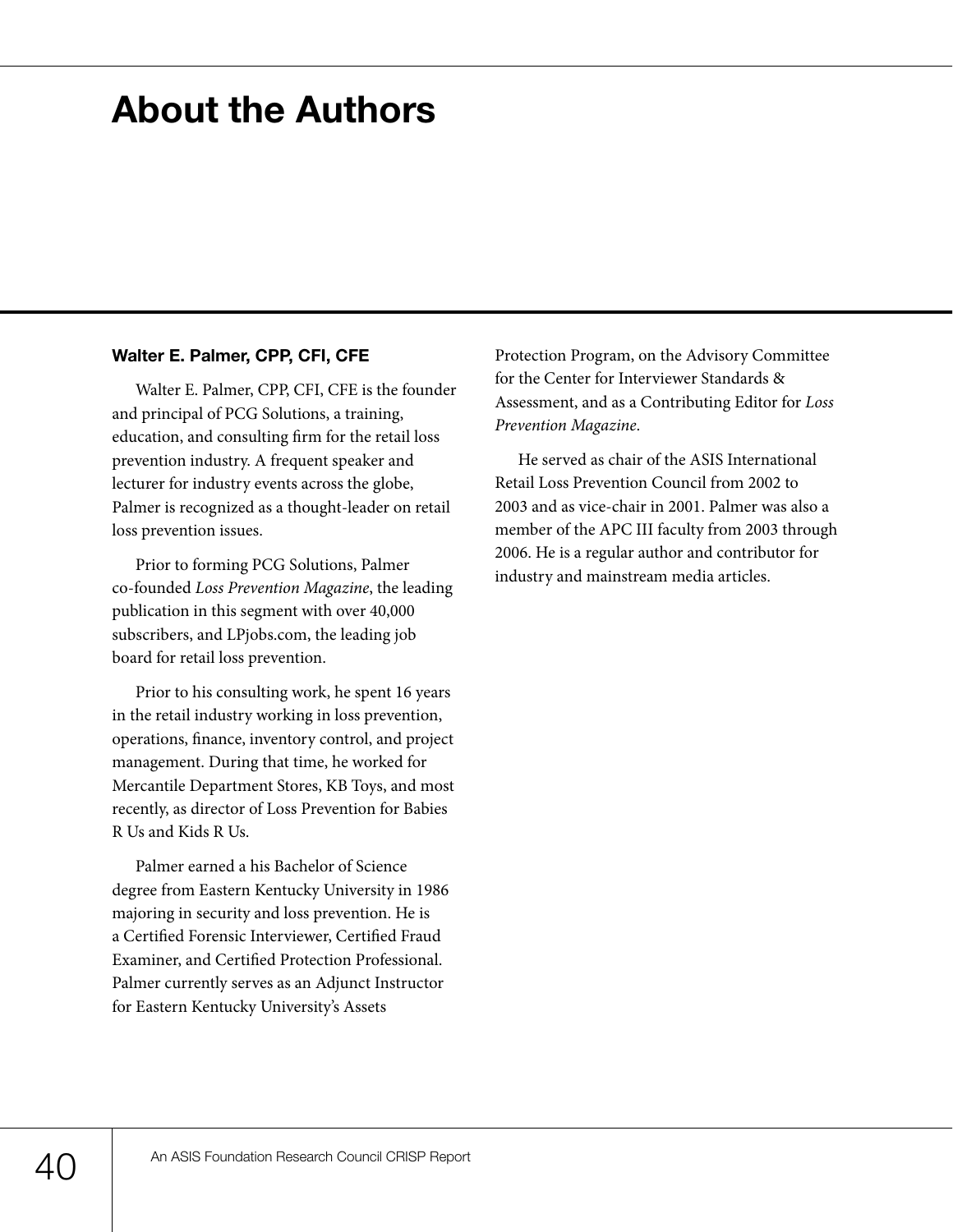#### **Chris Richardson, CPP**

Chris Richardson, CPP is the vice president of Operations for PCG Solutions, a training, education, and consulting firm for the retail loss prevention industry. In this capacity, he assists in designing training and awareness programs to reduce shortage and conducts surveys on industry related topics. Recently, Richardson co-authored a survey on Pre-Employment Screening Practices in the retail sector, published in the November/ December issue of *Loss Prevention Magazine*.

Prior to joining PCG Solutions, he spent six years as a director of Loss Prevention with Marriott International where he was responsible for physical security, business continuity, workers compensation, safety, and occupational health.

Since 2001, Richardson has served on the ASIS International Academic Programs in Colleges and Universities Council and was recently selected as the 2008 council vice-chairman. In 2003, he earned his Certified Protection Professional (CPP) designation.

 Richardson earned a Bachelor of Science degree in assets protection from Eastern Kentucky University in 1999. He also earned a Baccalaureate Certificate in Accountancy in 2006 from Arizona State University.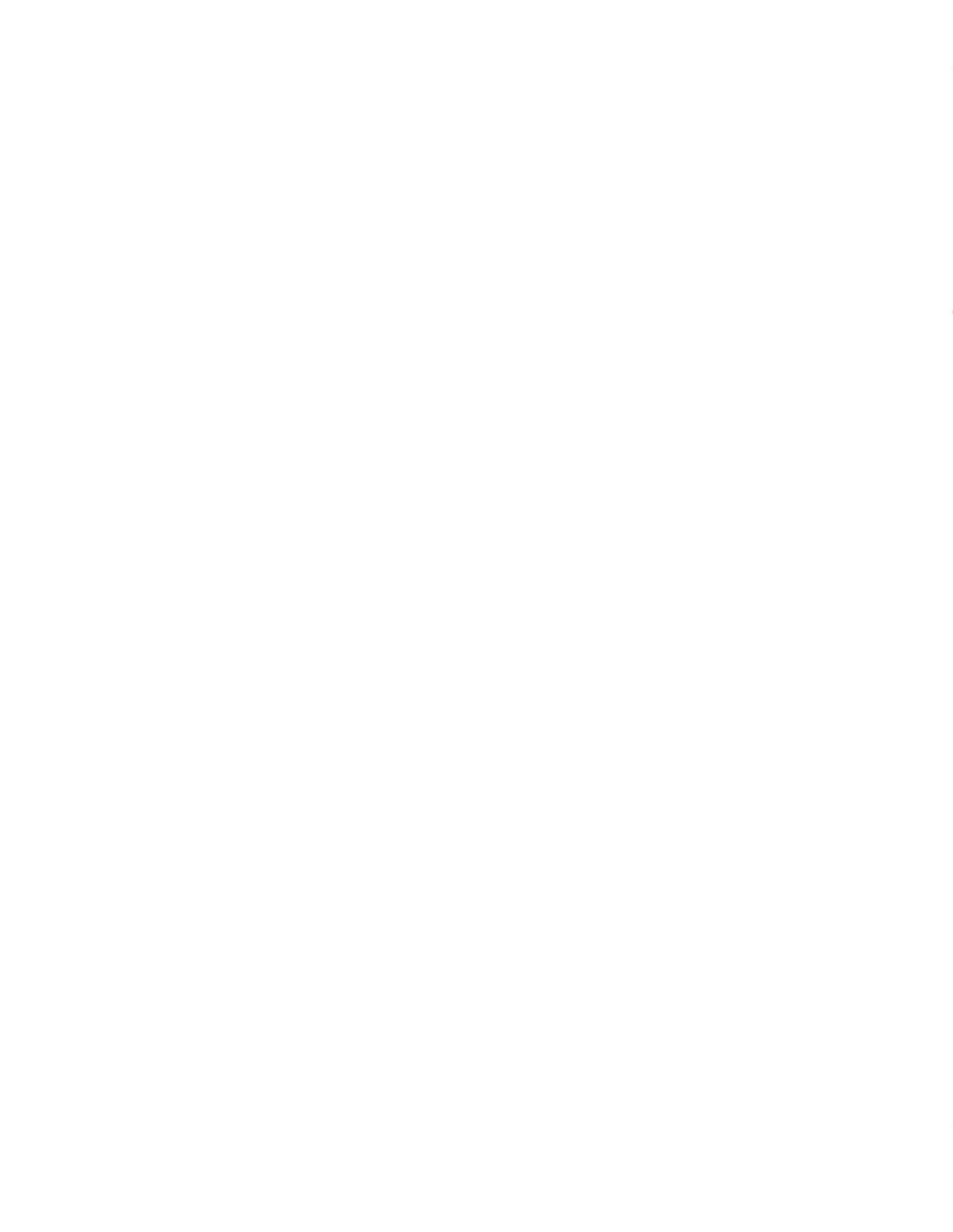### **Additional CRISP Reports**

#### *From the Ground Up: Security for Tall Buildings*  Dennis Challinger

This report focuses on security challenges facing tall commercial and residential buildings. Challinger examines security threats, building

vulnerabilities, and a variety of current responses. He also reports on research relating to the physical design of—and crime in—such buildings. His analyses lead to numerous research-justified recommendations.

ASIS

**ASIS FOUNDATION** 

page.

#### *Preventing Gun Violence in the Workplace*

Dana Loomis, PhD

New legislation may complicate your company's "no-weapons" policies. And there are many more potential perpetrators than just the usual

suspects, from disgruntled former employees to domestic disturbances gone toxic. This report examines gun violence in the workplace and offers recommended approaches to prevent problems and minimize potential threats.

#### *Strategies to Detect and Prevent Workplace Dishonesty*  Read Hayes, PhD

Employee theft may account for 40-50 percent of all business losses. How can employers promote a culture of honesty?



This report provides practical strategies to reduce workplace theft and fraud. Hayes examines the factors that lead to these behaviors; analyzes select prevention techniques, policies, and technologies; and offers research-based solutions.

#### *Lost Laptops=Lost Data: Measuring Costs, Managing Threats* Glen Kitteringham, CPP

Replacing stolen laptops is just the start: lost productivity, damaged credibility, frayed customer relations, and heavy



legal consequences can cripple your organization. This report reveals seven steps to protect laptops—and data—at the office, on the road, or at home. You get practical checklists and classification schemes to help determine adequate levels of data protection. Plus physical, electronic, and security measures you can immediately implement.

These reports are available as free downloads on the ASIS Foundation Web site, *www.asisfoundation.org*.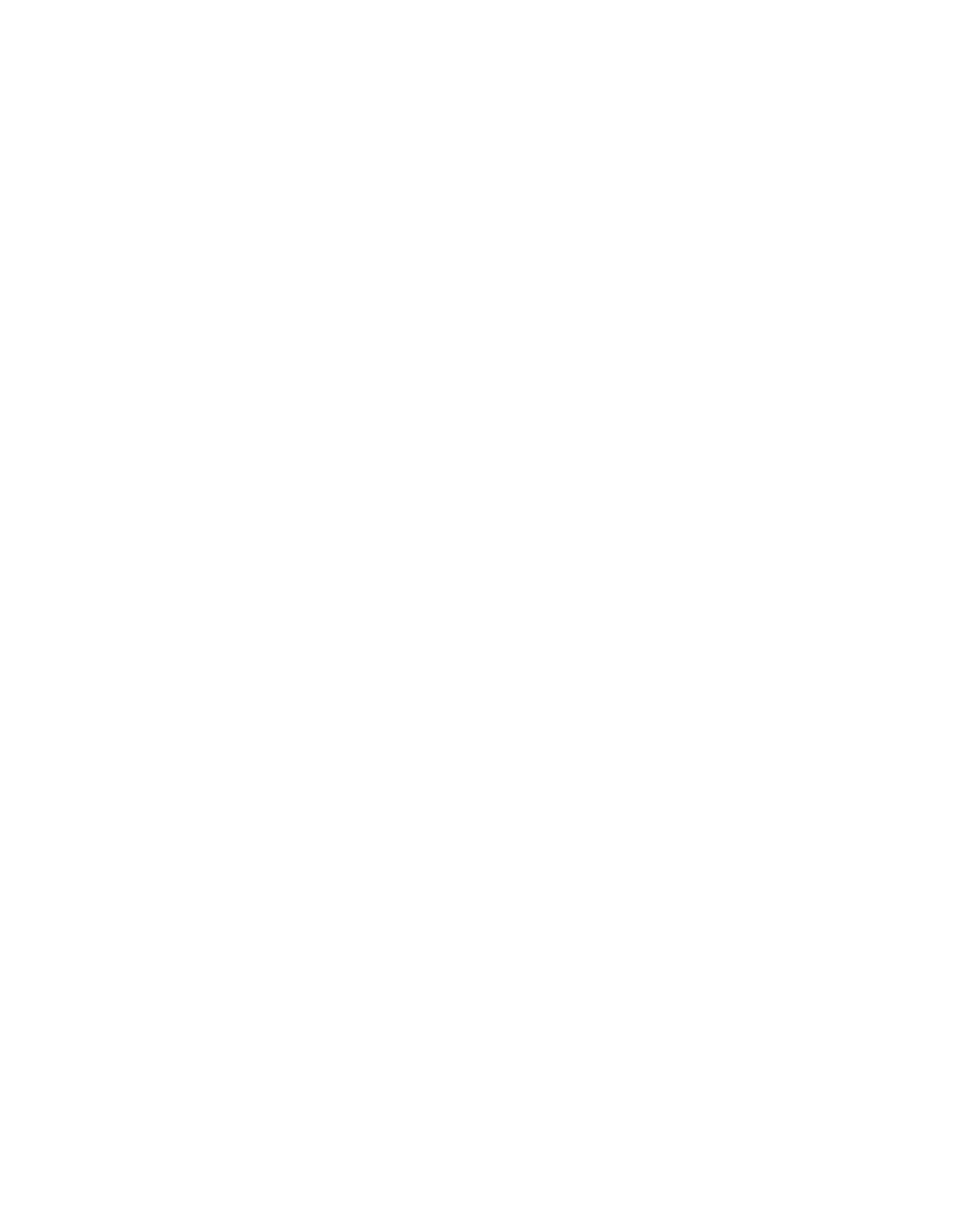

**ASIS International** (ASIS) is the preeminent organization for security professionals, with more than 37,000 members worldwide. Founded in 1955, ASIS is dedicated to increasing the effectiveness and productivity of security professionals by developing educational programs and materials that address broad security interests, such as the ASIS Annual Seminar and Exhibits, as well as specific security topics. ASIS also advocates the role and value of the security management profession to business, the media, governmental entities, and the general public. By providing members and the security community with access to a full range of programs and services, and by publishing the industry's number one magazine— *Security Management*— ASIS leads the way for advanced and improved security performance. For more information, visit *www.asisonline.org*.